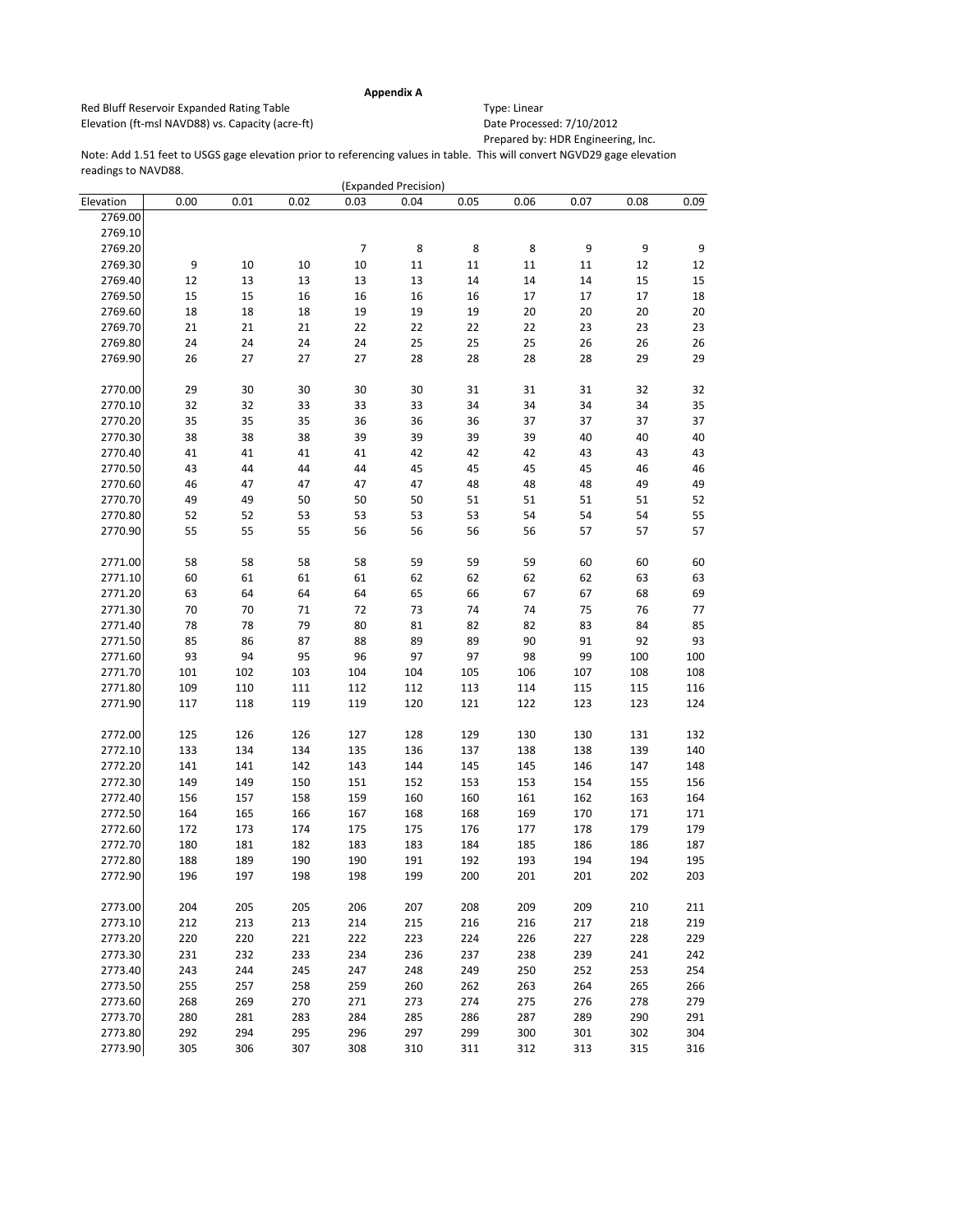Red Bluff Reservoir Expanded Rating Table Table Type: Linear Elevation (ft-msl NAVD88) vs. Capacity (acre-ft) Date Processed: 7/10/2012

Prepared by: HDR Engineering, Inc.

|           |      |      |      |      | (Expanded Precision) |      |      |      |      |      |
|-----------|------|------|------|------|----------------------|------|------|------|------|------|
| Elevation | 0.00 | 0.01 | 0.02 | 0.03 | 0.04                 | 0.05 | 0.06 | 0.07 | 0.08 | 0.09 |
| 2774.00   | 317  | 318  | 320  | 321  | 322                  | 323  | 325  | 326  | 327  | 328  |
| 2774.10   | 329  | 331  | 332  | 333  | 334                  | 336  | 337  | 338  | 339  | 341  |
| 2774.20   | 342  | 343  | 344  | 346  | 347                  | 348  | 349  | 350  | 352  | 353  |
| 2774.30   | 354  | 355  | 357  | 358  | 359                  | 360  | 362  | 363  | 364  | 365  |
| 2774.40   | 366  | 368  | 369  | 370  | 371                  | 373  | 374  | 375  | 376  | 378  |
| 2774.50   | 379  | 380  | 381  | 383  | 384                  | 385  | 386  | 387  | 389  | 390  |
| 2774.60   | 391  | 392  | 394  | 395  | 396                  | 397  | 399  | 400  | 401  | 402  |
| 2774.70   | 404  | 405  | 406  | 407  | 408                  | 410  | 411  | 412  | 413  | 415  |
| 2774.80   | 416  | 417  | 418  | 420  | 421                  | 422  | 423  | 425  | 426  | 427  |
| 2774.90   | 428  | 429  | 431  | 432  | 433                  | 434  | 436  | 437  | 438  | 439  |
|           |      |      |      |      |                      |      |      |      |      |      |
| 2775.00   | 441  | 442  | 443  | 444  | 446                  | 447  | 448  | 449  | 450  | 452  |
| 2775.10   | 453  | 454  | 455  | 457  | 458                  | 459  | 460  | 462  | 463  | 464  |
| 2775.20   | 465  | 467  | 468  | 469  | 471                  | 472  | 474  | 476  | 477  | 479  |
| 2775.30   | 481  | 482  | 484  | 486  | 487                  | 489  | 491  | 492  | 494  | 495  |
| 2775.40   | 497  | 499  | 500  | 502  | 504                  | 505  | 507  | 509  | 510  | 512  |
| 2775.50   | 514  | 515  | 517  | 519  | 520                  | 522  | 524  | 525  | 527  | 529  |
| 2775.60   | 530  | 532  | 534  | 535  | 537                  | 539  | 540  | 542  | 543  | 545  |
| 2775.70   | 547  | 548  | 550  | 552  | 553                  | 555  | 557  | 558  | 560  | 562  |
| 2775.80   | 563  | 565  | 567  | 568  | 570                  | 572  | 573  | 575  | 577  | 578  |
| 2775.90   | 580  | 582  | 583  | 585  | 587                  | 588  | 590  | 591  | 593  | 595  |
|           |      |      |      |      |                      |      |      |      |      |      |
| 2776.00   | 596  | 598  | 600  | 601  | 603                  | 605  | 606  | 608  | 610  | 611  |
| 2776.10   | 613  | 615  | 616  | 618  | 620                  | 621  | 623  | 625  | 626  | 628  |
| 2776.20   | 630  | 631  | 633  | 635  | 636                  | 638  | 639  | 641  | 643  | 644  |
| 2776.30   | 646  | 648  | 649  | 651  | 653                  | 654  | 656  | 658  | 659  | 661  |
| 2776.40   | 663  | 664  | 666  | 668  | 669                  | 671  | 673  | 674  | 676  | 678  |
| 2776.50   | 679  | 681  | 682  | 684  | 686                  | 687  | 689  | 691  | 692  | 694  |
| 2776.60   | 696  | 697  | 699  | 701  | 702                  | 704  | 706  | 707  | 709  | 711  |
| 2776.70   | 712  | 714  | 716  | 717  | 719                  | 721  | 722  | 724  | 726  | 727  |
| 2776.80   | 729  | 730  | 732  | 734  | 735                  | 737  | 739  | 740  | 742  | 744  |
| 2776.90   | 745  | 747  | 749  | 750  | 752                  | 754  | 755  | 757  | 759  | 760  |
|           |      |      |      |      |                      |      |      |      |      |      |
| 2777.00   | 762  | 764  | 765  | 767  | 769                  | 770  | 772  | 774  | 775  | 777  |
| 2777.10   | 778  | 780  | 782  | 783  | 785                  | 787  | 788  | 790  | 792  | 793  |
| 2777.20   | 795  | 797  | 798  | 800  | 802                  | 804  | 806  | 808  | 810  | 813  |
| 2777.30   | 815  | 817  | 819  | 821  | 823                  | 825  | 827  | 829  | 831  | 833  |
| 2777.40   | 835  | 838  | 840  | 842  | 844                  | 846  | 848  | 850  | 852  | 854  |
| 2777.50   | 856  | 858  | 860  | 863  | 865                  | 867  | 869  | 871  | 873  | 875  |
| 2777.60   | 877  | 879  | 881  | 883  | 885                  | 888  | 890  | 892  | 894  | 896  |
| 2777.70   | 898  | 900  | 902  | 904  | 906                  | 908  | 911  | 913  | 915  | 917  |
| 2777.80   | 919  | 921  | 923  | 925  | 927                  | 929  | 931  | 933  | 936  | 938  |
| 2777.90   | 940  | 942  | 944  | 946  | 948                  | 950  | 952  | 954  | 956  | 958  |
|           |      |      |      |      |                      |      |      |      |      |      |
| 2778.00   | 961  | 963  | 965  | 967  | 969                  | 971  | 973  | 975  | 977  | 979  |
| 2778.10   | 981  | 983  | 986  | 988  | 990                  | 992  | 994  | 996  | 998  | 1000 |
| 2778.20   | 1002 | 1004 | 1006 | 1009 | 1011                 | 1013 | 1015 | 1017 | 1019 | 1021 |
| 2778.30   | 1023 | 1025 | 1027 | 1029 | 1031                 | 1034 | 1036 | 1038 | 1040 | 1042 |
| 2778.40   | 1044 | 1046 | 1048 | 1050 | 1052                 | 1054 | 1056 | 1059 | 1061 | 1063 |
| 2778.50   | 1065 | 1067 | 1069 | 1071 | 1073                 | 1075 | 1077 | 1079 | 1081 | 1084 |
| 2778.60   | 1086 | 1088 | 1090 | 1092 | 1094                 | 1096 | 1098 | 1100 | 1102 | 1104 |
| 2778.70   | 1106 | 1109 | 1111 | 1113 | 1115                 | 1117 | 1119 | 1121 | 1123 | 1125 |
| 2778.80   | 1127 | 1129 | 1132 | 1134 | 1136                 | 1138 | 1140 | 1142 | 1144 | 1146 |
|           |      |      |      |      |                      |      |      |      |      |      |
| 2778.90   | 1148 | 1150 | 1152 | 1154 | 1157                 | 1159 | 1161 | 1163 | 1165 | 1167 |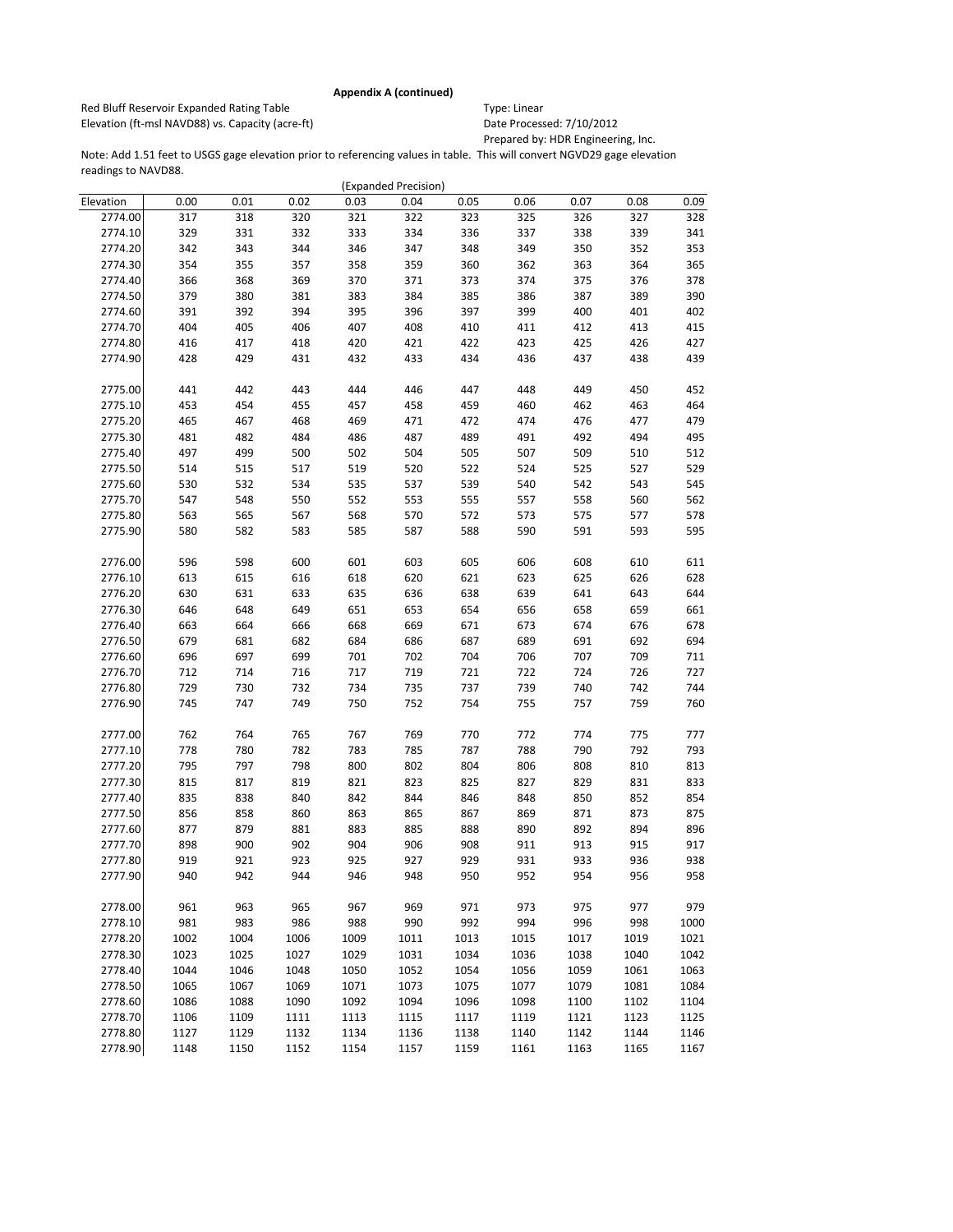Red Bluff Reservoir Expanded Rating Table Table Type: Linear Elevation (ft-msl NAVD88) vs. Capacity (acre-ft) Date Processed: 7/10/2012

Prepared by: HDR Engineering, Inc.

|           |      |      |      |      | (Expanded Precision) |      |      |      |      |      |
|-----------|------|------|------|------|----------------------|------|------|------|------|------|
| Elevation | 0.00 | 0.01 | 0.02 | 0.03 | 0.04                 | 0.05 | 0.06 | 0.07 | 0.08 | 0.09 |
| 2779.00   | 1169 | 1171 | 1173 | 1175 | 1177                 | 1179 | 1182 | 1184 | 1186 | 1188 |
| 2779.10   | 1190 | 1192 | 1194 | 1196 | 1198                 | 1200 | 1202 | 1204 | 1207 | 1209 |
| 2779.20   | 1211 | 1213 | 1215 | 1217 | 1220                 | 1222 | 1225 | 1228 | 1230 | 1233 |
| 2779.30   | 1235 | 1238 | 1241 | 1243 | 1246                 | 1249 | 1251 | 1254 | 1257 | 1259 |
| 2779.40   | 1262 | 1264 | 1267 | 1270 | 1272                 | 1275 | 1278 | 1280 | 1283 | 1286 |
| 2779.50   | 1288 | 1291 | 1293 | 1296 | 1299                 | 1301 | 1304 | 1307 | 1309 | 1312 |
| 2779.60   | 1314 | 1317 | 1320 | 1322 | 1325                 | 1328 | 1330 | 1333 | 1336 | 1338 |
| 2779.70   | 1341 | 1343 | 1346 | 1349 | 1351                 | 1354 | 1357 | 1359 | 1362 | 1365 |
| 2779.80   | 1367 | 1370 | 1372 | 1375 | 1378                 | 1380 | 1383 | 1386 | 1388 | 1391 |
| 2779.90   | 1394 | 1396 | 1399 | 1401 | 1404                 | 1407 | 1409 | 1412 | 1415 | 1417 |
|           |      |      |      |      |                      |      |      |      |      |      |
| 2780.00   | 1420 | 1423 | 1425 | 1428 | 1430                 | 1433 | 1436 | 1438 | 1441 | 1444 |
| 2780.10   | 1446 | 1449 | 1452 | 1454 | 1457                 | 1459 | 1462 | 1465 | 1467 | 1470 |
| 2780.20   | 1473 | 1475 | 1478 | 1481 | 1483                 | 1486 | 1488 | 1491 | 1494 | 1496 |
| 2780.30   | 1499 | 1502 | 1504 | 1507 | 1509                 | 1512 | 1515 | 1517 | 1520 | 1523 |
| 2780.40   | 1525 | 1528 | 1531 | 1533 | 1536                 | 1538 | 1541 | 1544 | 1546 | 1549 |
| 2780.50   | 1552 | 1554 | 1557 | 1560 | 1562                 | 1565 | 1567 | 1570 | 1573 | 1575 |
| 2780.60   | 1578 | 1581 | 1583 | 1586 | 1589                 | 1591 | 1594 | 1596 | 1599 | 1602 |
| 2780.70   | 1604 | 1607 | 1610 | 1612 | 1615                 | 1618 | 1620 | 1623 | 1625 | 1628 |
| 2780.80   | 1631 | 1633 | 1636 | 1639 | 1641                 | 1644 | 1647 | 1649 | 1652 | 1654 |
| 2780.90   | 1657 | 1660 | 1662 | 1665 | 1668                 | 1670 | 1673 | 1675 | 1678 | 1681 |
|           |      |      |      |      |                      |      |      |      |      |      |
| 2781.00   | 1683 | 1686 | 1689 | 1691 | 1694                 | 1697 | 1699 | 1702 | 1704 | 1707 |
| 2781.10   | 1710 | 1712 | 1715 | 1718 | 1720                 | 1723 | 1726 | 1728 | 1731 | 1733 |
| 2781.20   | 1736 | 1739 | 1741 | 1744 | 1747                 | 1751 | 1754 | 1758 | 1761 | 1764 |
| 2781.30   | 1768 | 1771 | 1775 | 1778 | 1781                 | 1785 | 1788 | 1792 | 1795 | 1798 |
| 2781.40   | 1802 | 1805 | 1809 | 1812 | 1816                 | 1819 | 1822 | 1826 | 1829 | 1833 |
| 2781.50   | 1836 | 1839 | 1843 | 1846 | 1850                 | 1853 | 1856 | 1860 | 1863 | 1867 |
| 2781.60   | 1870 | 1873 | 1877 | 1880 | 1884                 | 1887 | 1890 | 1894 | 1897 | 1901 |
| 2781.70   | 1904 | 1907 | 1911 | 1914 | 1918                 | 1921 | 1924 | 1928 | 1931 | 1935 |
| 2781.80   | 1938 | 1941 | 1945 | 1948 | 1952                 | 1955 | 1959 | 1962 | 1965 | 1969 |
| 2781.90   | 1972 | 1976 | 1979 | 1982 | 1986                 | 1989 | 1993 | 1996 | 1999 | 2003 |
|           |      |      |      |      |                      |      |      |      |      |      |
| 2782.00   | 2006 | 2010 | 2013 | 2016 | 2020                 | 2023 | 2027 | 2030 | 2033 | 2037 |
| 2782.10   | 2040 | 2044 | 2047 | 2050 | 2054                 | 2057 | 2061 | 2064 | 2067 | 2071 |
| 2782.20   | 2074 | 2078 | 2081 | 2085 | 2088                 | 2091 | 2095 | 2098 | 2102 | 2105 |
| 2782.30   | 2108 | 2112 | 2115 | 2119 | 2122                 | 2125 | 2129 | 2132 | 2136 | 2139 |
| 2782.40   | 2142 | 2146 | 2149 | 2153 | 2156                 | 2159 | 2163 | 2166 | 2170 | 2173 |
| 2782.50   | 2176 | 2180 | 2183 | 2187 | 2190                 | 2193 | 2197 | 2200 | 2204 | 2207 |
| 2782.60   | 2210 | 2214 | 2217 | 2221 | 2224                 | 2228 | 2231 | 2234 | 2238 | 2241 |
| 2782.70   | 2245 | 2248 | 2251 | 2255 | 2258                 | 2262 | 2265 | 2268 | 2272 | 2275 |
| 2782.80   | 2279 | 2282 | 2285 | 2289 | 2292                 | 2296 | 2299 | 2302 | 2306 | 2309 |
| 2782.90   | 2313 | 2316 | 2319 | 2323 | 2326                 | 2330 | 2333 | 2336 | 2340 | 2343 |
|           |      |      |      |      |                      |      |      |      |      |      |
| 2783.00   | 2347 | 2350 | 2353 | 2357 | 2360                 | 2364 | 2367 | 2371 | 2374 | 2377 |
| 2783.10   | 2381 | 2384 | 2388 | 2391 | 2394                 | 2398 | 2401 | 2405 | 2408 | 2411 |
| 2783.20   | 2415 | 2418 | 2422 | 2425 | 2430                 | 2434 | 2439 | 2444 | 2448 | 2453 |
| 2783.30   | 2458 | 2462 | 2467 | 2472 | 2476                 | 2481 | 2486 | 2490 | 2495 | 2500 |
| 2783.40   | 2504 | 2509 | 2514 | 2518 | 2523                 | 2528 | 2532 | 2537 | 2541 | 2546 |
| 2783.50   | 2551 | 2555 | 2560 | 2565 | 2569                 | 2574 | 2579 | 2583 | 2588 | 2593 |
| 2783.60   | 2597 | 2602 | 2607 | 2611 | 2616                 | 2621 | 2625 | 2630 | 2635 | 2639 |
| 2783.70   | 2644 | 2649 | 2653 | 2658 | 2663                 | 2667 | 2672 | 2677 | 2681 | 2686 |
| 2783.80   | 2691 | 2695 | 2700 | 2705 | 2709                 | 2714 | 2719 | 2723 | 2728 | 2733 |
| 2783.90   | 2737 | 2742 | 2747 | 2751 | 2756                 | 2761 | 2765 | 2770 | 2774 | 2779 |
|           |      |      |      |      |                      |      |      |      |      |      |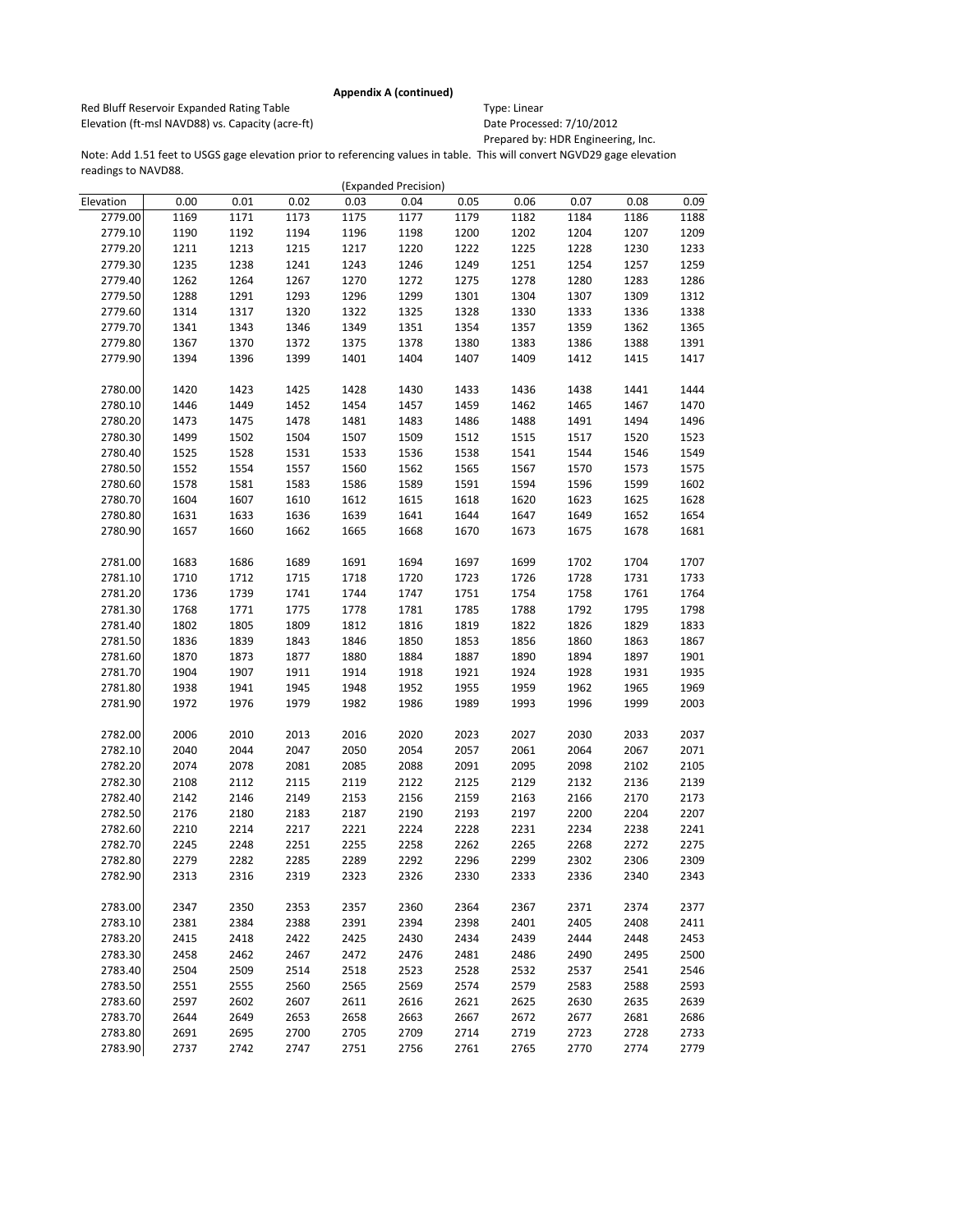Red Bluff Reservoir Expanded Rating Table Table Type: Linear Elevation (ft-msl NAVD88) vs. Capacity (acre-ft) Date Processed: 7/10/2012

Prepared by: HDR Engineering, Inc.

|           |      |      |      |      | (Expanded Precision) |      |      |      |      |      |
|-----------|------|------|------|------|----------------------|------|------|------|------|------|
| Elevation | 0.00 | 0.01 | 0.02 | 0.03 | 0.04                 | 0.05 | 0.06 | 0.07 | 0.08 | 0.09 |
| 2784.00   | 2784 | 2788 | 2793 | 2798 | 2802                 | 2807 | 2812 | 2816 | 2821 | 2826 |
| 2784.10   | 2830 | 2835 | 2840 | 2844 | 2849                 | 2854 | 2858 | 2863 | 2868 | 2872 |
| 2784.20   | 2877 | 2882 | 2886 | 2891 | 2896                 | 2900 | 2905 | 2910 | 2914 | 2919 |
| 2784.30   | 2924 | 2928 | 2933 | 2938 | 2942                 | 2947 | 2952 | 2956 | 2961 | 2966 |
| 2784.40   | 2970 | 2975 | 2980 | 2984 | 2989                 | 2994 | 2998 | 3003 | 3007 | 3012 |
| 2784.50   | 3017 | 3021 | 3026 | 3031 | 3035                 | 3040 | 3045 | 3049 | 3054 | 3059 |
| 2784.60   | 3063 | 3068 | 3073 | 3077 | 3082                 | 3087 | 3091 | 3096 | 3101 | 3105 |
| 2784.70   | 3110 | 3115 | 3119 | 3124 | 3129                 | 3133 | 3138 | 3143 | 3147 | 3152 |
| 2784.80   | 3157 | 3161 | 3166 | 3171 | 3175                 | 3180 | 3185 | 3189 | 3194 | 3199 |
| 2784.90   | 3203 | 3208 | 3213 | 3217 | 3222                 | 3227 | 3231 | 3236 | 3240 | 3245 |
|           |      |      |      |      |                      |      |      |      |      |      |
| 2785.00   | 3250 | 3254 | 3259 | 3264 | 3268                 | 3273 | 3278 | 3282 | 3287 | 3292 |
| 2785.10   | 3296 | 3301 | 3306 | 3310 | 3315                 | 3320 | 3324 | 3329 | 3334 | 3338 |
| 2785.20   | 3343 | 3348 | 3352 | 3357 | 3363                 | 3369 | 3375 | 3381 | 3387 | 3393 |
| 2785.30   | 3399 | 3405 | 3411 | 3417 | 3423                 | 3429 | 3436 | 3442 | 3448 | 3454 |
| 2785.40   | 3460 | 3466 | 3472 | 3478 | 3484                 | 3490 | 3496 | 3502 | 3508 | 3514 |
| 2785.50   | 3520 | 3526 | 3532 | 3538 | 3544                 | 3550 | 3556 | 3562 | 3568 | 3574 |
| 2785.60   | 3580 | 3587 | 3593 | 3599 | 3605                 | 3611 | 3617 | 3623 | 3629 | 3635 |
| 2785.70   | 3641 | 3647 | 3653 | 3659 | 3665                 | 3671 | 3677 | 3683 | 3689 | 3695 |
| 2785.80   | 3701 | 3707 | 3713 | 3719 | 3725                 | 3731 | 3738 | 3744 | 3750 | 3756 |
| 2785.90   | 3762 | 3768 | 3774 | 3780 | 3786                 | 3792 | 3798 | 3804 | 3810 | 3816 |
|           |      |      |      |      |                      |      |      |      |      |      |
| 2786.00   | 3822 | 3828 | 3834 | 3840 | 3846                 | 3852 | 3858 | 3864 | 3870 | 3876 |
| 2786.10   | 3882 | 3889 | 3895 | 3901 | 3907                 | 3913 | 3919 | 3925 | 3931 | 3937 |
| 2786.20   | 3943 | 3949 | 3955 | 3961 | 3967                 | 3973 | 3979 | 3985 | 3991 | 3997 |
| 2786.30   | 4003 | 4009 | 4015 | 4021 | 4027                 | 4033 | 4040 | 4046 | 4052 | 4058 |
|           |      |      |      |      |                      |      |      |      |      |      |
| 2786.40   | 4064 | 4070 | 4076 | 4082 | 4088                 | 4094 | 4100 | 4106 | 4112 | 4118 |
| 2786.50   | 4124 | 4130 | 4136 | 4142 | 4148                 | 4154 | 4160 | 4166 | 4172 | 4178 |
| 2786.60   | 4184 | 4191 | 4197 | 4203 | 4209                 | 4215 | 4221 | 4227 | 4233 | 4239 |
| 2786.70   | 4245 | 4251 | 4257 | 4263 | 4269                 | 4275 | 4281 | 4287 | 4293 | 4299 |
| 2786.80   | 4305 | 4311 | 4317 | 4323 | 4329                 | 4335 | 4342 | 4348 | 4354 | 4360 |
| 2786.90   | 4366 | 4372 | 4378 | 4384 | 4390                 | 4396 | 4402 | 4408 | 4414 | 4420 |
|           |      |      |      |      |                      |      |      |      |      |      |
| 2787.00   | 4426 | 4432 | 4438 | 4444 | 4450                 | 4456 | 4462 | 4468 | 4474 | 4480 |
| 2787.10   | 4486 | 4493 | 4499 | 4505 | 4511                 | 4517 | 4523 | 4529 | 4535 | 4541 |
| 2787.20   | 4547 | 4553 | 4559 | 4565 | 4572                 | 4580 | 4587 | 4595 | 4602 | 4610 |
| 2787.30   | 4617 | 4625 | 4632 | 4640 | 4647                 | 4654 | 4662 | 4669 | 4677 | 4684 |
| 2787.40   | 4692 | 4699 | 4707 | 4714 | 4722                 | 4729 | 4736 | 4744 | 4751 | 4759 |
| 2787.50   | 4766 | 4774 | 4781 | 4789 | 4796                 | 4804 | 4811 | 4818 | 4826 | 4833 |
| 2787.60   | 4841 | 4848 | 4856 | 4863 | 4871                 | 4878 | 4886 | 4893 | 4900 | 4908 |
| 2787.70   | 4915 | 4923 | 4930 | 4938 | 4945                 | 4953 | 4960 | 4968 | 4975 | 4982 |
| 2787.80   | 4990 | 4997 | 5005 | 5012 | 5020                 | 5027 | 5035 | 5042 | 5050 | 5057 |
| 2787.90   | 5064 | 5072 | 5079 | 5087 | 5094                 | 5102 | 5109 | 5117 | 5124 | 5132 |
|           |      |      |      |      |                      |      |      |      |      |      |
| 2788.00   | 5139 | 5146 | 5154 | 5161 | 5169                 | 5176 | 5184 | 5191 | 5199 | 5206 |
| 2788.10   | 5214 | 5221 | 5228 | 5236 | 5243                 | 5251 | 5258 | 5266 | 5273 | 5281 |
| 2788.20   | 5288 | 5296 | 5303 | 5311 | 5318                 | 5325 | 5333 | 5340 | 5348 | 5355 |
| 2788.30   | 5363 | 5370 | 5378 | 5385 | 5393                 | 5400 | 5407 | 5415 | 5422 | 5430 |
| 2788.40   | 5437 | 5445 | 5452 | 5460 | 5467                 | 5475 | 5482 | 5489 | 5497 | 5504 |
| 2788.50   | 5512 | 5519 | 5527 | 5534 | 5542                 | 5549 | 5557 | 5564 | 5571 | 5579 |
| 2788.60   | 5586 | 5594 | 5601 | 5609 | 5616                 | 5624 | 5631 | 5639 | 5646 | 5653 |
| 2788.70   | 5661 | 5668 | 5676 | 5683 | 5691                 | 5698 | 5706 | 5713 | 5721 | 5728 |
| 2788.80   | 5735 | 5743 | 5750 | 5758 | 5765                 | 5773 | 5780 | 5788 | 5795 | 5803 |
| 2788.90   | 5810 | 5817 | 5825 | 5832 | 5840                 | 5847 | 5855 | 5862 | 5870 | 5877 |
|           |      |      |      |      |                      |      |      |      |      |      |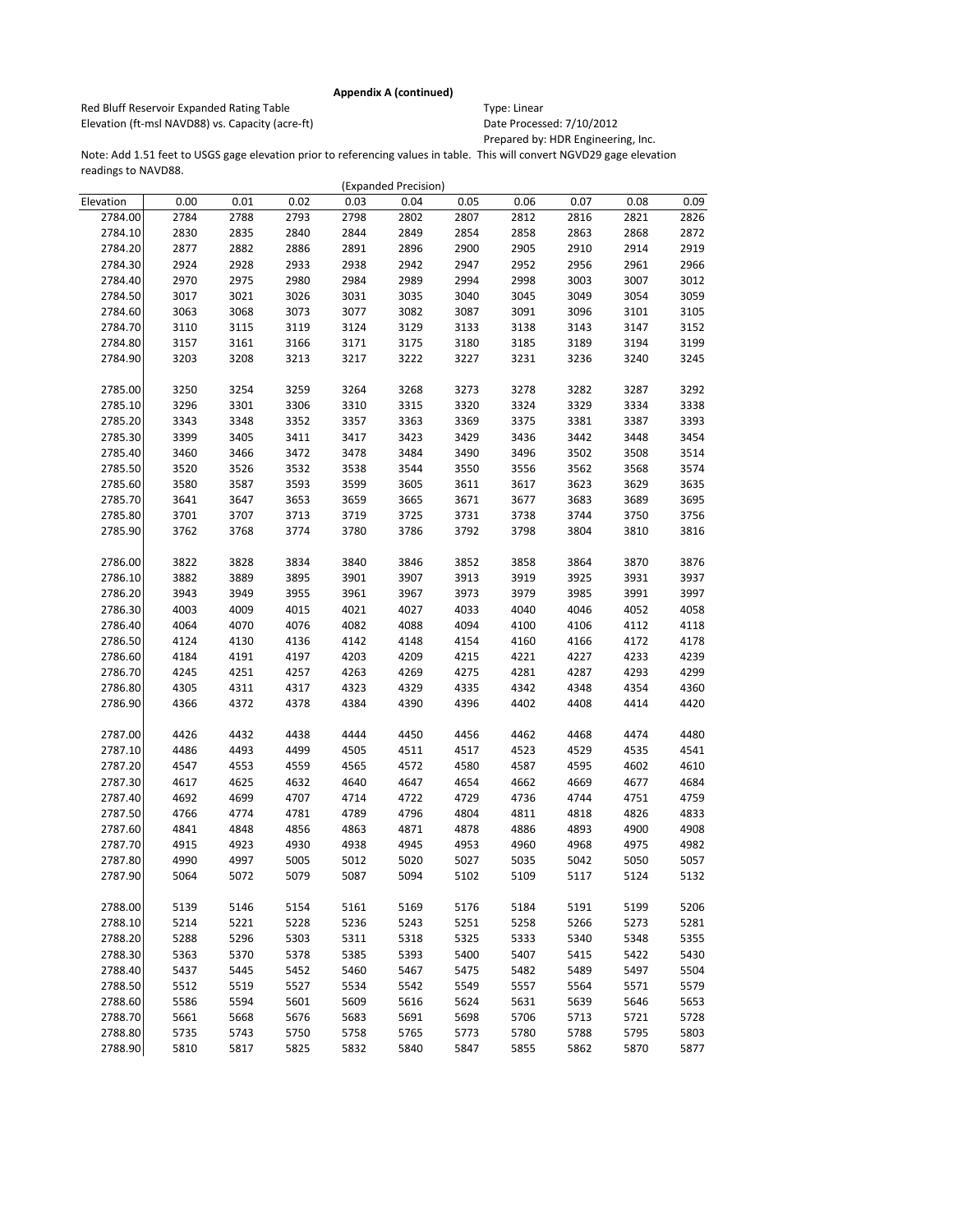Red Bluff Reservoir Expanded Rating Table Table Type: Linear Elevation (ft-msl NAVD88) vs. Capacity (acre-ft) Date Processed: 7/10/2012

Prepared by: HDR Engineering, Inc.

|           |       |       |       |       | (Expanded Precision) |              |       |       |       |       |
|-----------|-------|-------|-------|-------|----------------------|--------------|-------|-------|-------|-------|
| Elevation | 0.00  | 0.01  | 0.02  | 0.03  | 0.04                 | 0.05         | 0.06  | 0.07  | 0.08  | 0.09  |
| 2789.00   | 5885  | 5892  | 5899  | 5907  | 5914                 | 5922         | 5929  | 5937  | 5944  | 5952  |
| 2789.10   | 5959  | 5967  | 5974  | 5981  | 5989                 | 5996         | 6004  | 6011  | 6019  | 6026  |
| 2789.20   | 6034  | 6041  | 6049  | 6056  | 6062                 | 6068         | 6074  | 6080  | 6086  | 6092  |
| 2789.30   | 6099  | 6105  | 6111  | 6117  | 6123                 | 6129         | 6135  | 6141  | 6147  | 6153  |
| 2789.40   | 6159  | 6165  | 6172  | 6178  | 6184                 | 6190         | 6196  | 6202  | 6208  | 6214  |
| 2789.50   | 6220  | 6226  | 6232  | 6238  | 6244                 | 6251         | 6257  | 6263  | 6269  | 6275  |
| 2789.60   | 6281  | 6287  | 6293  | 6299  | 6305                 | 6311         | 6317  | 6324  | 6330  | 6336  |
| 2789.70   | 6342  | 6348  | 6354  | 6360  | 6366                 | 6372         | 6378  | 6384  | 6390  | 6396  |
| 2789.80   | 6403  | 6409  | 6415  | 6421  | 6427                 | 6433         | 6439  | 6445  | 6451  | 6457  |
| 2789.90   | 6463  | 6469  | 6476  | 6482  | 6488                 | 6494         | 6500  | 6506  | 6512  | 6518  |
|           |       |       |       |       |                      |              |       |       |       |       |
| 2790.00   | 6524  | 6530  | 6536  | 6542  | 6548                 | 6555         | 6561  | 6567  | 6573  | 6579  |
| 2790.10   | 6585  | 6591  | 6597  | 6603  | 6609                 | 6615         | 6621  | 6628  | 6634  | 6640  |
| 2790.20   | 6646  | 6652  | 6658  | 6664  | 6670                 | 6676         | 6682  | 6688  | 6694  | 6700  |
| 2790.30   | 6707  | 6713  | 6719  | 6725  | 6731                 | 6737         | 6743  | 6749  | 6755  | 6761  |
| 2790.40   | 6767  | 6773  | 6780  | 6786  | 6792                 | 6798         | 6804  | 6810  | 6816  | 6822  |
| 2790.50   | 6828  | 6834  | 6840  | 6846  | 6852                 | 6859         | 6865  | 6871  | 6877  | 6883  |
| 2790.60   | 6889  | 6895  | 6901  | 6907  | 6913                 | 6919         | 6925  | 6932  | 6938  | 6944  |
| 2790.70   | 6950  | 6956  | 6962  | 6968  | 6974                 | 6980         | 6986  | 6992  | 6998  | 7004  |
| 2790.80   | 7011  | 7017  | 7023  | 7029  | 7035                 | 7041         | 7047  | 7053  | 7059  | 7065  |
| 2790.90   | 7071  | 7077  | 7084  | 7090  | 7096                 | 7102         | 7108  | 7114  | 7120  | 7126  |
|           |       |       |       |       |                      |              |       |       |       |       |
| 2791.00   | 7132  | 7138  | 7144  | 7150  | 7156                 | 7163         | 7169  | 7175  | 7181  | 7187  |
| 2791.10   | 7193  | 7199  | 7205  | 7211  | 7217                 | 7223         | 7229  | 7236  | 7242  | 7248  |
| 2791.20   | 7254  | 7260  | 7266  | 7272  | 7284                 | 7297         | 7309  | 7321  | 7334  | 7346  |
| 2791.30   | 7358  | 7371  | 7383  | 7395  | 7408                 | 7420         | 7432  | 7445  | 7457  | 7469  |
| 2791.40   | 7482  | 7494  | 7506  | 7519  | 7531                 | 7543         | 7556  | 7568  | 7580  | 7593  |
| 2791.50   | 7605  | 7618  | 7630  | 7642  | 7655                 | 7667         | 7679  | 7692  | 7704  | 7716  |
| 2791.60   | 7729  | 7741  | 7753  | 7766  | 7778                 | 7790         | 7803  | 7815  | 7827  | 7840  |
| 2791.70   | 7852  | 7864  | 7877  | 7889  | 7901                 | 7914         | 7926  | 7938  | 7951  | 7963  |
| 2791.80   | 7975  | 7988  | 8000  | 8012  | 8025                 | 8037         | 8049  | 8062  | 8074  | 8086  |
| 2791.90   | 8099  | 8111  | 8123  | 8136  | 8148                 | 8160         | 8173  | 8185  | 8197  | 8210  |
|           |       |       |       |       |                      |              |       |       |       |       |
| 2792.00   | 8222  | 8235  | 8247  | 8259  | 8272                 | 8284         | 8296  | 8309  | 8321  | 8333  |
| 2792.10   | 8346  | 8358  | 8370  | 8383  | 8395                 | 8407         | 8420  | 8432  | 8444  | 8457  |
| 2792.20   | 8469  | 8481  | 8494  | 8506  | 8518                 | 8531         | 8543  | 8555  | 8568  | 8580  |
| 2792.30   | 8592  | 8605  | 8617  | 8629  | 8642                 | 8654         | 8666  | 8679  | 8691  | 8703  |
| 2792.40   | 8716  | 8728  | 8740  | 8753  | 8765                 | 8777         | 8790  | 8802  | 8814  | 8827  |
| 2792.50   | 8839  | 8852  | 8864  | 8876  | 8889                 | 8901         | 8913  | 8926  | 8938  | 8950  |
| 2792.60   | 8963  | 8975  | 8987  | 9000  | 9012                 | 9024         | 9037  | 9049  | 9061  | 9074  |
| 2792.70   | 9086  | 9098  | 9111  | 9123  | 9135                 |              | 9160  | 9172  | 9185  | 9197  |
| 2792.80   | 9209  | 9222  | 9234  | 9246  | 9259                 | 9148<br>9271 | 9283  | 9296  | 9308  | 9320  |
| 2792.90   | 9333  | 9345  | 9357  | 9370  | 9382                 | 9394         | 9407  | 9419  | 9431  | 9444  |
|           |       |       |       |       |                      |              |       |       |       |       |
| 2793.00   | 9456  | 9469  | 9481  | 9493  | 9506                 | 9518         | 9530  | 9543  | 9555  | 9567  |
| 2793.10   | 9580  | 9592  | 9604  | 9617  | 9629                 | 9641         | 9654  | 9666  | 9678  | 9691  |
| 2793.20   |       |       | 9728  |       |                      |              |       |       |       |       |
|           | 9703  | 9715  |       | 9740  | 9752                 | 9763         | 9775  | 9786  | 9798  | 9809  |
| 2793.30   | 9821  | 9833  | 9844  | 9856  | 9867                 | 9879         | 9891  | 9902  | 9914  | 9925  |
| 2793.40   | 9937  | 9948  | 9960  | 9972  | 9983                 | 9995         | 10006 | 10018 | 10029 | 10041 |
| 2793.50   | 10053 | 10064 | 10076 | 10087 | 10099                | 10111        | 10122 | 10134 | 10145 | 10157 |
| 2793.60   | 10168 | 10180 | 10192 | 10203 | 10215                | 10226        | 10238 | 10250 | 10261 | 10273 |
| 2793.70   | 10284 | 10296 | 10307 | 10319 | 10331                | 10342        | 10354 | 10365 | 10377 | 10388 |
| 2793.80   | 10400 | 10412 | 10423 | 10435 | 10446                | 10458        | 10470 | 10481 | 10493 | 10504 |
| 2793.90   | 10516 | 10527 | 10539 | 10551 | 10562                | 10574        | 10585 | 10597 | 10608 | 10620 |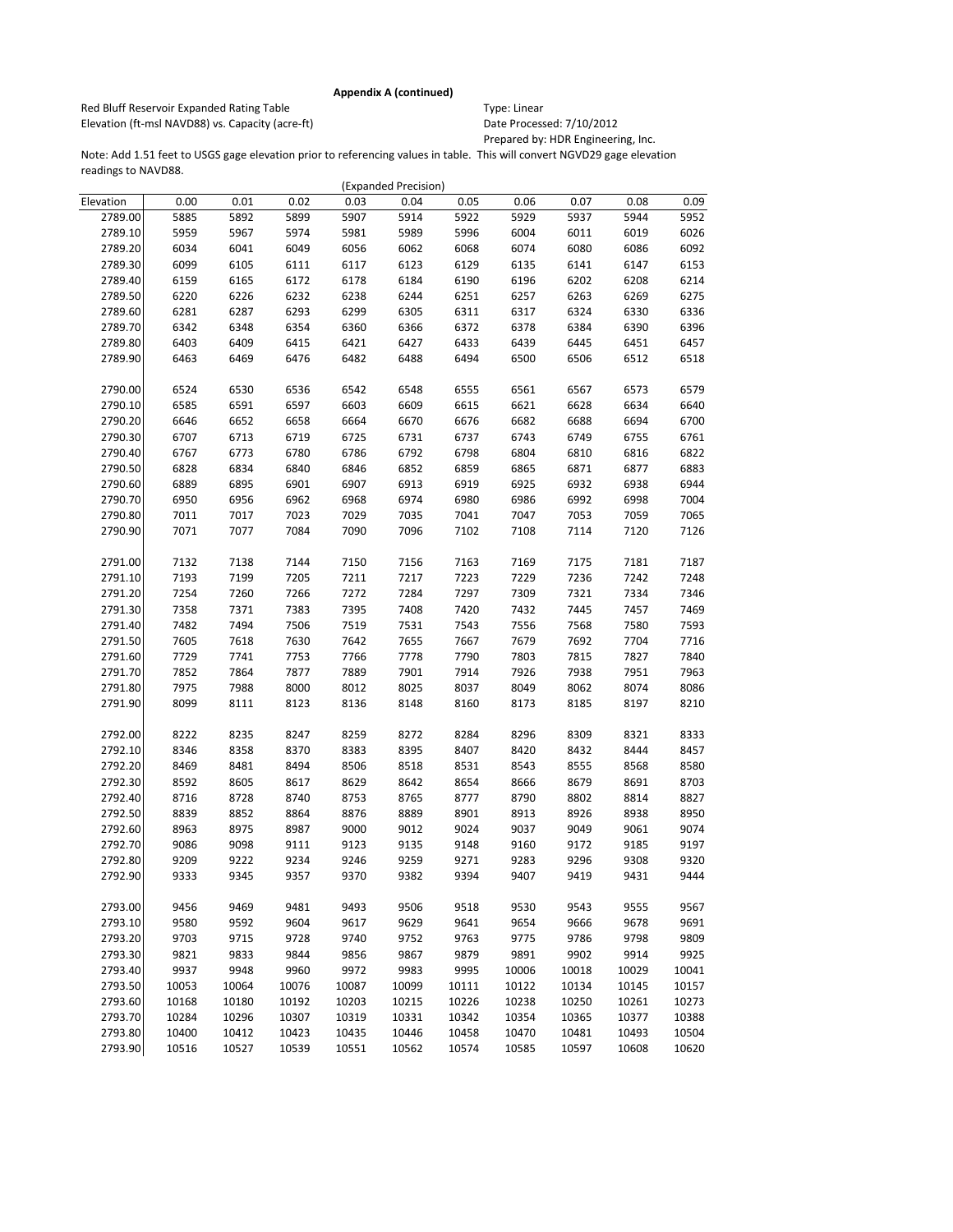Red Bluff Reservoir Expanded Rating Table Table Type: Linear Elevation (ft-msl NAVD88) vs. Capacity (acre-ft) Date Processed: 7/10/2012

Prepared by: HDR Engineering, Inc.

|           |       |       |       |       | (Expanded Precision) |       |       |       |       |       |
|-----------|-------|-------|-------|-------|----------------------|-------|-------|-------|-------|-------|
| Elevation | 0.00  | 0.01  | 0.02  | 0.03  | 0.04                 | 0.05  | 0.06  | 0.07  | 0.08  | 0.09  |
| 2794.00   | 10632 | 10643 | 10655 | 10666 | 10678                | 10690 | 10701 | 10713 | 10724 | 10736 |
| 2794.10   | 10747 | 10759 | 10771 | 10782 | 10794                | 10805 | 10817 | 10829 | 10840 | 10852 |
| 2794.20   | 10863 | 10875 | 10886 | 10898 | 10910                | 10921 | 10933 | 10944 | 10956 | 10967 |
| 2794.30   | 10979 | 10991 | 11002 | 11014 | 11025                | 11037 | 11049 | 11060 | 11072 | 11083 |
| 2794.40   | 11095 | 11106 | 11118 | 11130 | 11141                | 11153 | 11164 | 11176 | 11187 | 11199 |
| 2794.50   | 11211 | 11222 | 11234 | 11245 | 11257                | 11269 | 11280 | 11292 | 11303 | 11315 |
| 2794.60   | 11326 | 11338 | 11350 | 11361 | 11373                | 11384 | 11396 | 11408 | 11419 | 11431 |
| 2794.70   | 11442 | 11454 | 11465 | 11477 | 11489                | 11500 | 11512 | 11523 | 11535 | 11546 |
| 2794.80   | 11558 | 11570 | 11581 | 11593 | 11604                | 11616 | 11628 | 11639 | 11651 | 11662 |
| 2794.90   | 11674 | 11685 | 11697 | 11709 | 11720                | 11732 | 11743 | 11755 | 11766 | 11778 |
|           |       |       |       |       |                      |       |       |       |       |       |
| 2795.00   | 11790 | 11801 | 11813 | 11824 | 11836                | 11848 | 11859 | 11871 | 11882 | 11894 |
| 2795.10   | 11905 | 11917 | 11929 | 11940 | 11952                | 11963 | 11975 | 11987 | 11998 | 12010 |
| 2795.20   | 12021 | 12033 | 12044 | 12056 | 12071                | 12085 | 12100 | 12115 | 12129 | 12144 |
| 2795.30   | 12159 | 12173 | 12188 | 12203 | 12217                | 12232 | 12247 | 12262 | 12276 | 12291 |
| 2795.40   | 12306 | 12320 | 12335 | 12350 | 12364                | 12379 | 12394 | 12408 | 12423 | 12438 |
| 2795.50   | 12452 | 12467 | 12482 | 12496 | 12511                | 12526 | 12540 | 12555 | 12570 | 12584 |
| 2795.60   | 12599 | 12614 | 12629 | 12643 | 12658                | 12673 | 12687 | 12702 | 12717 | 12731 |
| 2795.70   | 12746 | 12761 | 12775 | 12790 | 12805                | 12819 | 12834 | 12849 | 12863 | 12878 |
| 2795.80   | 12893 | 12907 | 12922 | 12937 | 12951                | 12966 | 12981 | 12996 | 13010 | 13025 |
| 2795.90   | 13040 | 13054 | 13069 | 13084 | 13098                | 13113 | 13128 | 13142 | 13157 | 13172 |
|           |       |       |       |       |                      |       |       |       |       |       |
| 2796.00   | 13186 | 13201 | 13216 | 13230 | 13245                | 13260 | 13274 | 13289 | 13304 | 13318 |
| 2796.10   | 13333 | 13348 | 13363 | 13377 | 13392                | 13407 | 13421 | 13436 | 13451 | 13465 |
| 2796.20   | 13480 | 13495 | 13509 | 13524 | 13539                | 13553 | 13568 | 13583 | 13597 | 13612 |
| 2796.30   | 13627 | 13641 | 13656 | 13671 | 13685                | 13700 | 13715 | 13730 | 13744 | 13759 |
| 2796.40   | 13774 | 13788 | 13803 | 13818 | 13832                | 13847 | 13862 | 13876 | 13891 | 13906 |
| 2796.50   | 13920 | 13935 | 13950 | 13964 | 13979                | 13994 | 14008 | 14023 | 14038 | 14052 |
| 2796.60   | 14067 | 14082 | 14097 | 14111 | 14126                | 14141 | 14155 | 14170 | 14185 | 14199 |
| 2796.70   | 14214 | 14229 | 14243 | 14258 | 14273                | 14287 | 14302 | 14317 | 14331 | 14346 |
| 2796.80   | 14361 | 14375 | 14390 | 14405 | 14419                | 14434 | 14449 | 14464 | 14478 | 14493 |
| 2796.90   | 14508 | 14522 | 14537 | 14552 | 14566                | 14581 | 14596 | 14610 | 14625 | 14640 |
|           |       |       |       |       |                      |       |       |       |       |       |
| 2797.00   | 14654 | 14669 | 14684 | 14698 | 14713                | 14728 | 14742 | 14757 | 14772 | 14786 |
| 2797.10   | 14801 | 14816 | 14831 | 14845 | 14860                | 14875 | 14889 | 14904 | 14919 | 14933 |
| 2797.20   | 14948 | 14963 | 14977 | 14992 | 15009                | 15026 | 15043 | 15060 | 15077 | 15094 |
| 2797.30   | 15111 | 15127 | 15144 | 15161 | 15178                | 15195 | 15212 | 15229 | 15246 | 15263 |
| 2797.40   | 15280 | 15297 | 15314 | 15331 | 15348                | 15364 | 15381 | 15398 | 15415 | 15432 |
| 2797.50   | 15449 | 15466 | 15483 | 15500 | 15517                | 15534 | 15551 | 15568 | 15585 | 15601 |
| 2797.60   | 15618 | 15635 | 15652 | 15669 | 15686                | 15703 | 15720 | 15737 | 15754 | 15771 |
| 2797.70   | 15788 | 15805 | 15822 | 15839 | 15855                | 15872 | 15889 | 15906 | 15923 | 15940 |
| 2797.80   | 15957 | 15974 | 15991 | 16008 | 16025                | 16042 | 16059 | 16076 | 16092 | 16109 |
| 2797.90   | 16126 | 16143 | 16160 | 16177 | 16194                | 16211 | 16228 | 16245 | 16262 | 16279 |
|           |       |       |       |       |                      |       |       |       |       |       |
| 2798.00   | 16296 | 16313 | 16329 | 16346 | 16363                | 16380 | 16397 | 16414 | 16431 | 16448 |
| 2798.10   | 16465 | 16482 | 16499 | 16516 | 16533                | 16550 | 16566 | 16583 | 16600 | 16617 |
| 2798.20   | 16634 | 16651 | 16668 | 16685 | 16702                | 16719 | 16736 | 16753 | 16770 | 16787 |
| 2798.30   | 16804 | 16820 | 16837 | 16854 | 16871                | 16888 | 16905 | 16922 | 16939 | 16956 |
| 2798.40   | 16973 | 16990 | 17007 | 17024 | 17041                | 17057 | 17074 | 17091 | 17108 | 17125 |
| 2798.50   | 17142 | 17159 | 17176 | 17193 | 17210                | 17227 | 17244 | 17261 | 17278 | 17294 |
| 2798.60   | 17311 | 17328 | 17345 | 17362 | 17379                | 17396 | 17413 | 17430 | 17447 | 17464 |
| 2798.70   | 17481 | 17498 | 17515 | 17532 | 17548                | 17565 | 17582 | 17599 | 17616 | 17633 |
| 2798.80   | 17650 | 17667 | 17684 | 17701 | 17718                | 17735 | 17752 | 17769 | 17785 | 17802 |
| 2798.90   | 17819 | 17836 | 17853 | 17870 | 17887                | 17904 | 17921 | 17938 | 17955 | 17972 |
|           |       |       |       |       |                      |       |       |       |       |       |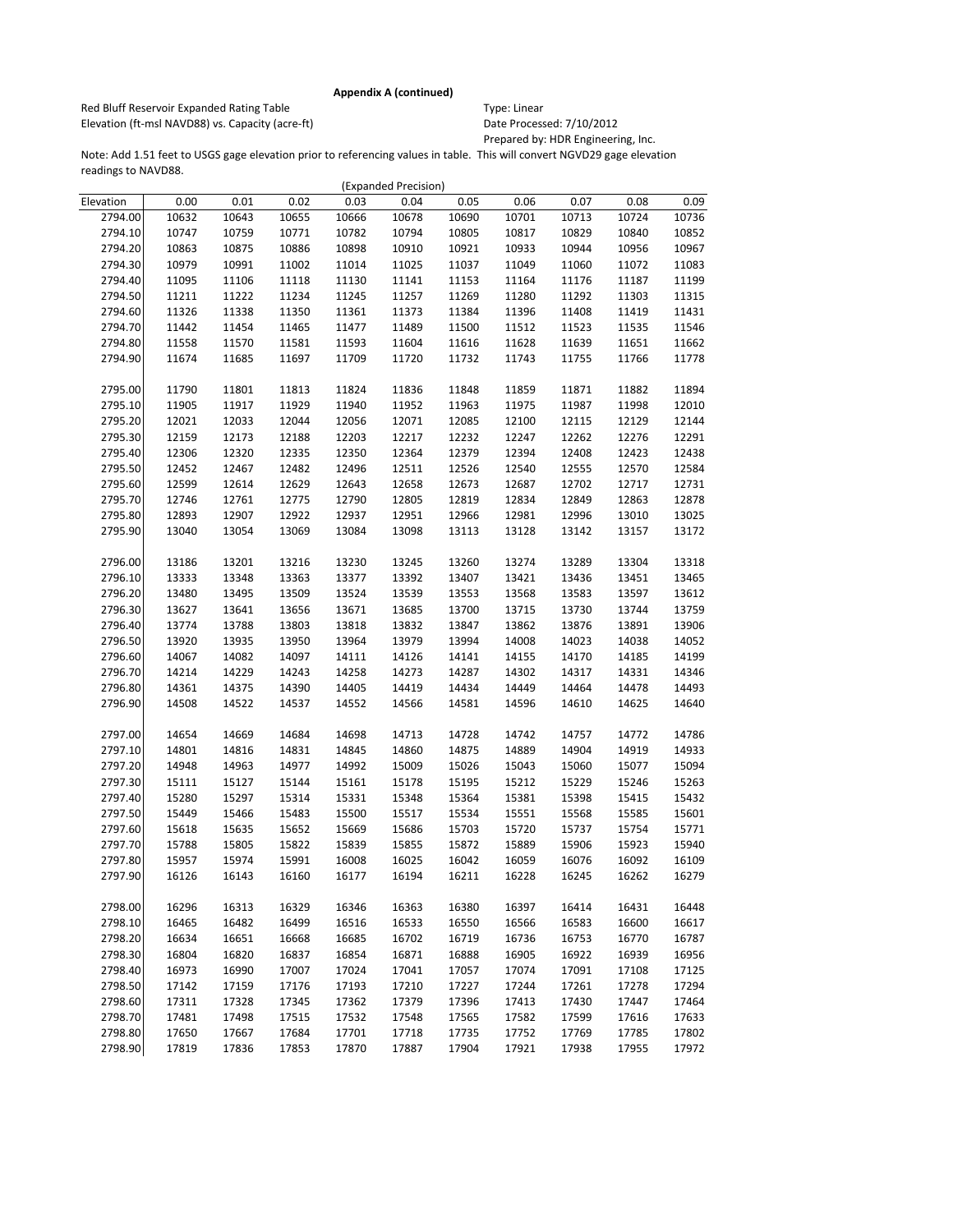Red Bluff Reservoir Expanded Rating Table Table Type: Linear Elevation (ft-msl NAVD88) vs. Capacity (acre-ft) Date Processed: 7/10/2012

Prepared by: HDR Engineering, Inc.

|           |       |       |       |       | (Expanded Precision) |       |       |       |       |       |
|-----------|-------|-------|-------|-------|----------------------|-------|-------|-------|-------|-------|
| Elevation | 0.00  | 0.01  | 0.02  | 0.03  | 0.04                 | 0.05  | 0.06  | 0.07  | 0.08  | 0.09  |
| 2799.00   | 17989 | 18006 | 18022 | 18039 | 18056                | 18073 | 18090 | 18107 | 18124 | 18141 |
| 2799.10   | 18158 | 18175 | 18192 | 18209 | 18226                | 18243 | 18259 | 18276 | 18293 | 18310 |
| 2799.20   | 18327 | 18344 | 18361 | 18378 | 18398                | 18417 | 18437 | 18456 | 18476 | 18495 |
| 2799.30   | 18515 | 18535 | 18554 | 18574 | 18593                | 18613 | 18632 | 18652 | 18671 | 18691 |
| 2799.40   | 18711 | 18730 | 18750 | 18769 | 18789                | 18808 | 18828 | 18848 | 18867 | 18887 |
| 2799.50   | 18906 | 18926 | 18945 | 18965 | 18985                | 19004 | 19024 | 19043 | 19063 | 19082 |
| 2799.60   | 19102 | 19121 | 19141 | 19161 | 19180                | 19200 | 19219 | 19239 | 19258 | 19278 |
| 2799.70   | 19298 | 19317 | 19337 | 19356 | 19376                | 19395 | 19415 | 19435 | 19454 | 19474 |
| 2799.80   | 19493 | 19513 | 19532 | 19552 | 19571                | 19591 | 19611 | 19630 | 19650 | 19669 |
| 2799.90   | 19689 | 19708 | 19728 | 19748 | 19767                | 19787 | 19806 | 19826 | 19845 | 19865 |
|           |       |       |       |       |                      |       |       |       |       |       |
| 2800.00   | 19885 | 19904 | 19924 | 19943 | 19963                | 19982 | 20002 | 20021 | 20041 | 20061 |
| 2800.10   | 20080 | 20100 | 20119 | 20139 | 20158                | 20178 | 20198 | 20217 | 20237 | 20256 |
| 2800.20   | 20276 | 20295 | 20315 | 20335 | 20354                | 20374 | 20393 | 20413 | 20432 | 20452 |
| 2800.30   | 20471 | 20491 | 20511 | 20530 | 20550                | 20569 | 20589 | 20608 | 20628 | 20648 |
| 2800.40   | 20667 | 20687 | 20706 | 20726 | 20745                | 20765 | 20784 | 20804 | 20824 | 20843 |
| 2800.50   | 20863 | 20882 | 20902 | 20921 | 20941                | 20961 | 20980 | 21000 | 21019 | 21039 |
| 2800.60   | 21058 | 21078 | 21098 | 21117 | 21137                | 21156 | 21176 | 21195 | 21215 | 21234 |
| 2800.70   | 21254 | 21274 | 21293 | 21313 | 21332                | 21352 | 21371 | 21391 | 21411 | 21430 |
| 2800.80   | 21450 | 21469 | 21489 | 21508 | 21528                | 21548 | 21567 | 21587 | 21606 | 21626 |
| 2800.90   | 21645 | 21665 | 21684 | 21704 | 21724                | 21743 | 21763 | 21782 | 21802 | 21821 |
|           |       |       |       |       |                      |       |       |       |       |       |
| 2801.00   | 21841 | 21861 | 21880 | 21900 | 21919                | 21939 | 21958 | 21978 | 21998 | 22017 |
| 2801.10   | 22037 | 22056 | 22076 | 22095 | 22115                | 22134 | 22154 | 22174 | 22193 | 22213 |
| 2801.20   | 22232 | 22252 | 22271 | 22291 | 22314                | 22336 | 22359 | 22381 | 22404 | 22426 |
| 2801.30   | 22449 | 22471 | 22494 | 22517 | 22539                | 22562 | 22584 | 22607 | 22629 | 22652 |
| 2801.40   | 22675 | 22697 | 22720 | 22742 | 22765                | 22787 | 22810 | 22832 | 22855 | 22878 |
| 2801.50   | 22900 | 22923 | 22945 | 22968 | 22990                | 23013 | 23035 | 23058 | 23081 | 23103 |
| 2801.60   | 23126 | 23148 | 23171 | 23193 | 23216                | 23239 | 23261 | 23284 | 23306 | 23329 |
| 2801.70   | 23351 | 23374 | 23396 | 23419 | 23442                | 23464 | 23487 | 23509 | 23532 | 23554 |
| 2801.80   | 23577 | 23599 | 23622 | 23645 | 23667                | 23690 | 23712 | 23735 | 23757 | 23780 |
| 2801.90   | 23803 | 23825 | 23848 | 23870 | 23893                | 23915 | 23938 | 23960 | 23983 | 24006 |
|           |       |       |       |       |                      |       |       |       |       |       |
| 2802.00   | 24028 | 24051 | 24073 | 24096 | 24118                | 24141 | 24163 | 24186 | 24209 | 24231 |
| 2802.10   | 24254 | 24276 | 24299 | 24321 | 24344                | 24367 | 24389 | 24412 | 24434 | 24457 |
| 2802.20   | 24479 | 24502 | 24524 | 24547 | 24570                | 24592 | 24615 | 24637 | 24660 | 24682 |
| 2802.30   | 24705 | 24727 | 24750 | 24773 | 24795                | 24818 | 24840 | 24863 | 24885 | 24908 |
| 2802.40   | 24931 | 24953 | 24976 | 24998 | 25021                | 25043 | 25066 | 25088 | 25111 | 25134 |
| 2802.50   | 25156 | 25179 | 25201 | 25224 | 25246                | 25269 | 25291 | 25314 | 25337 | 25359 |
| 2802.60   | 25382 | 25404 | 25427 | 25449 | 25472                | 25495 | 25517 | 25540 | 25562 | 25585 |
| 2802.70   | 25607 | 25630 | 25652 | 25675 | 25698                | 25720 | 25743 | 25765 | 25788 | 25810 |
| 2802.80   | 25833 | 25855 | 25878 | 25901 | 25923                | 25946 | 25968 | 25991 | 26013 | 26036 |
| 2802.90   | 26059 | 26081 | 26104 | 26126 | 26149                | 26171 | 26194 | 26216 | 26239 | 26262 |
|           |       |       |       |       |                      |       |       |       |       |       |
| 2803.00   | 26284 | 26307 | 26329 | 26352 | 26374                | 26397 | 26419 | 26442 | 26465 | 26487 |
| 2803.10   | 26510 | 26532 | 26555 | 26577 | 26600                | 26623 | 26645 | 26668 | 26690 | 26713 |
| 2803.20   | 26735 | 26758 | 26780 | 26803 | 26828                | 26854 | 26879 | 26905 | 26930 | 26956 |
| 2803.30   | 26981 | 27007 | 27032 | 27058 | 27083                | 27109 | 27134 | 27160 | 27185 | 27211 |
| 2803.40   | 27236 | 27261 | 27287 | 27312 | 27338                | 27363 | 27389 | 27414 | 27440 | 27465 |
| 2803.50   | 27491 | 27516 | 27542 | 27567 | 27593                | 27618 | 27644 | 27669 | 27694 | 27720 |
| 2803.60   | 27745 | 27771 | 27796 | 27822 | 27847                | 27873 | 27898 | 27924 | 27949 | 27975 |
| 2803.70   | 28000 | 28026 | 28051 | 28077 | 28102                | 28127 | 28153 | 28178 | 28204 | 28229 |
| 2803.80   | 28255 | 28280 | 28306 | 28331 | 28357                | 28382 | 28408 | 28433 | 28459 | 28484 |
| 2803.90   | 28509 | 28535 | 28560 | 28586 | 28611                | 28637 | 28662 | 28688 | 28713 | 28739 |
|           |       |       |       |       |                      |       |       |       |       |       |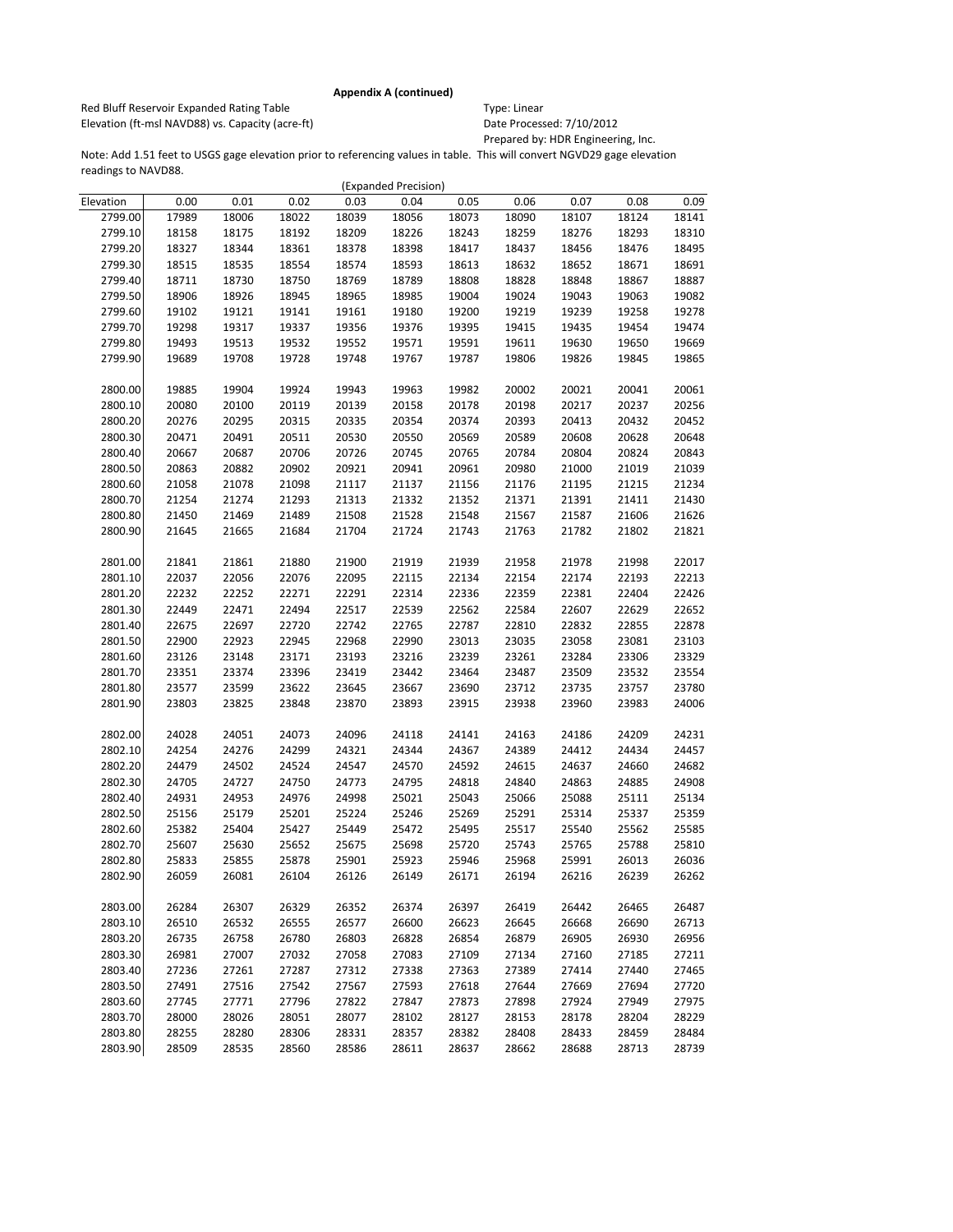Red Bluff Reservoir Expanded Rating Table Table Type: Linear Elevation (ft-msl NAVD88) vs. Capacity (acre-ft) Date Processed: 7/10/2012

Prepared by: HDR Engineering, Inc.

|                    |                |                |                |                | (Expanded Precision) |                |                |                |                |                |
|--------------------|----------------|----------------|----------------|----------------|----------------------|----------------|----------------|----------------|----------------|----------------|
| Elevation          | 0.00           | 0.01           | 0.02           | 0.03           | 0.04                 | 0.05           | 0.06           | 0.07           | 0.08           | 0.09           |
| 2804.00            | 28764          | 28790          | 28815          | 28841          | 28866                | 28892          | 28917          | 28942          | 28968          | 28993          |
| 2804.10            | 29019          | 29044          | 29070          | 29095          | 29121                | 29146          | 29172          | 29197          | 29223          | 29248          |
| 2804.20            | 29274          | 29299          | 29325          | 29350          | 29375                | 29401          | 29426          | 29452          | 29477          | 29503          |
| 2804.30            | 29528          | 29554          | 29579          | 29605          | 29630                | 29656          | 29681          | 29707          | 29732          | 29758          |
| 2804.40            | 29783          | 29808          | 29834          | 29859          | 29885                | 29910          | 29936          | 29961          | 29987          | 30012          |
| 2804.50            | 30038          | 30063          | 30089          | 30114          | 30140                | 30165          | 30191          | 30216          | 30241          | 30267          |
| 2804.60            | 30292          | 30318          | 30343          | 30369          | 30394                | 30420          | 30445          | 30471          | 30496          | 30522          |
| 2804.70            | 30547          | 30573          | 30598          | 30624          | 30649                | 30674          | 30700          | 30725          | 30751          | 30776          |
| 2804.80            | 30802          | 30827          | 30853          | 30878          | 30904                | 30929          | 30955          | 30980          | 31006          | 31031          |
| 2804.90            | 31056          | 31082          | 31107          | 31133          | 31158                | 31184          | 31209          | 31235          | 31260          | 31286          |
|                    |                |                |                |                |                      |                |                |                |                |                |
| 2805.00            | 31311          | 31337          | 31362          | 31388          | 31413                | 31439          | 31464          | 31489          | 31515          | 31540          |
| 2805.10            | 31566          | 31591          | 31617          | 31642          | 31668                | 31693          | 31719          | 31744          | 31770          | 31795          |
| 2805.20            | 31821          | 31846          | 31872          | 31897          | 31926                | 31955          | 31984          | 32013          | 32042          | 32071          |
| 2805.30            | 32100          | 32129          | 32158          | 32187          | 32216                | 32245          | 32274          | 32303          | 32332          | 32361          |
| 2805.40            | 32390          | 32419          | 32448          | 32477          | 32506                | 32535          | 32564          | 32593          | 32621          | 32650          |
| 2805.50            | 32679          | 32708          | 32737          | 32766          | 32795                | 32824          | 32853          | 32882          | 32911          | 32940          |
| 2805.60            | 32969          | 32998          | 33027          | 33056          | 33085                | 33114          | 33143          | 33172          | 33201          | 33230          |
| 2805.70            | 33259          | 33288          | 33317          | 33346          | 33375                | 33404          | 33433          | 33462          | 33491          | 33520          |
| 2805.80            | 33549          | 33578          | 33607          | 33636          | 33665                | 33694          | 33723          | 33752          | 33781          | 33810          |
| 2805.90            | 33839          | 33868          | 33897          | 33926          | 33955                | 33984          | 34013          | 34042          | 34070          | 34099          |
|                    |                |                |                |                |                      |                |                |                |                |                |
| 2806.00            | 34128          | 34157          | 34186          | 34215          | 34244                | 34273          | 34302          | 34331          | 34360          | 34389          |
| 2806.10            | 34418          | 34447          | 34476          | 34505          | 34534                | 34563          | 34592          | 34621          | 34650          | 34679          |
| 2806.20            | 34708          | 34737          | 34766          | 34795          | 34824                | 34853          | 34882          | 34911          | 34940          | 34969          |
| 2806.30            | 34998          | 35027          | 35056          | 35085          | 35114                | 35143          | 35172          | 35201          | 35230          | 35259          |
| 2806.40            | 35288          | 35317          | 35346          | 35375          | 35404                | 35433          | 35462          | 35491          | 35519          | 35548          |
| 2806.50            | 35577          | 35606          | 35635          | 35664          | 35693                | 35722          | 35751          | 35780          | 35809          | 35838          |
| 2806.60            | 35867          | 35896          | 35925          | 35954          | 35983                | 36012          | 36041          | 36070          | 36099          | 36128          |
| 2806.70            | 36157          | 36186          | 36215          | 36244          | 36273                | 36302          | 36331          | 36360          | 36389          | 36418          |
| 2806.80            | 36447          | 36476          | 36505          | 36534          | 36563                | 36592          | 36621          | 36650          | 36679          | 36708          |
| 2806.90            | 36737          | 36766          | 36795          | 36824          | 36853                | 36882          | 36911          | 36940          | 36968          | 36997          |
|                    |                |                |                |                |                      |                |                |                |                |                |
| 2807.00<br>2807.10 | 37026          | 37055          | 37084          | 37113          | 37142                | 37171          | 37200          | 37229          | 37258          | 37287          |
| 2807.20            | 37316<br>37606 | 37345<br>37635 | 37374<br>37664 | 37403<br>37693 | 37432<br>37726       | 37461<br>37759 | 37490<br>37792 | 37519<br>37824 | 37548<br>37857 | 37577<br>37890 |
| 2807.30            | 37923          | 37956          | 37989          | 38022          | 38054                | 38087          | 38120          | 38153          | 38186          | 38219          |
| 2807.40            | 38252          | 38284          | 38317          | 38350          | 38383                | 38416          | 38449          | 38482          | 38514          | 38547          |
| 2807.50            | 38580          | 38613          | 38646          | 38679          | 38712                | 38744          | 38777          | 38810          | 38843          | 38876          |
| 2807.60            | 38909          | 38941          | 38974          | 39007          | 39040                | 39073          | 39106          | 39139          | 39171          | 39204          |
| 2807.70            | 39237          | 39270          | 39303          | 39336          | 39369                | 39401          | 39434          | 39467          | 39500          | 39533          |
| 2807.80            | 39566          | 39599          | 39631          | 39664          | 39697                | 39730          | 39763          | 39796          | 39829          | 39861          |
| 2807.90            | 39894          | 39927          | 39960          | 39993          | 40026                | 40059          | 40091          | 40124          | 40157          | 40190          |
|                    |                |                |                |                |                      |                |                |                |                |                |
| 2808.00            | 40223          | 40256          | 40289          | 40321          | 40354                | 40387          | 40420          | 40453          | 40486          | 40519          |
| 2808.10            | 40551          | 40584          | 40617          | 40650          | 40683                | 40716          | 40749          | 40781          | 40814          | 40847          |
| 2808.20            | 40880          | 40913          | 40946          | 40979          | 41011                | 41044          | 41077          | 41110          | 41143          | 41176          |
| 2808.30            | 41208          | 41241          | 41274          | 41307          | 41340                | 41373          | 41406          | 41438          | 41471          | 41504          |
| 2808.40            | 41537          | 41570          | 41603          | 41636          | 41668                | 41701          | 41734          | 41767          | 41800          | 41833          |
| 2808.50            | 41866          | 41898          | 41931          | 41964          | 41997                | 42030          | 42063          | 42096          | 42128          | 42161          |
| 2808.60            | 42194          | 42227          | 42260          | 42293          | 42326                | 42358          | 42391          | 42424          | 42457          | 42490          |
| 2808.70            | 42523          | 42556          | 42588          | 42621          | 42654                | 42687          | 42720          | 42753          | 42786          | 42818          |
| 2808.80            | 42851          | 42884          | 42917          | 42950          | 42983                | 43016          | 43048          | 43081          | 43114          | 43147          |
| 2808.90            | 43180          | 43213          | 43245          | 43278          | 43311                | 43344          | 43377          | 43410          | 43443          | 43475          |
|                    |                |                |                |                |                      |                |                |                |                |                |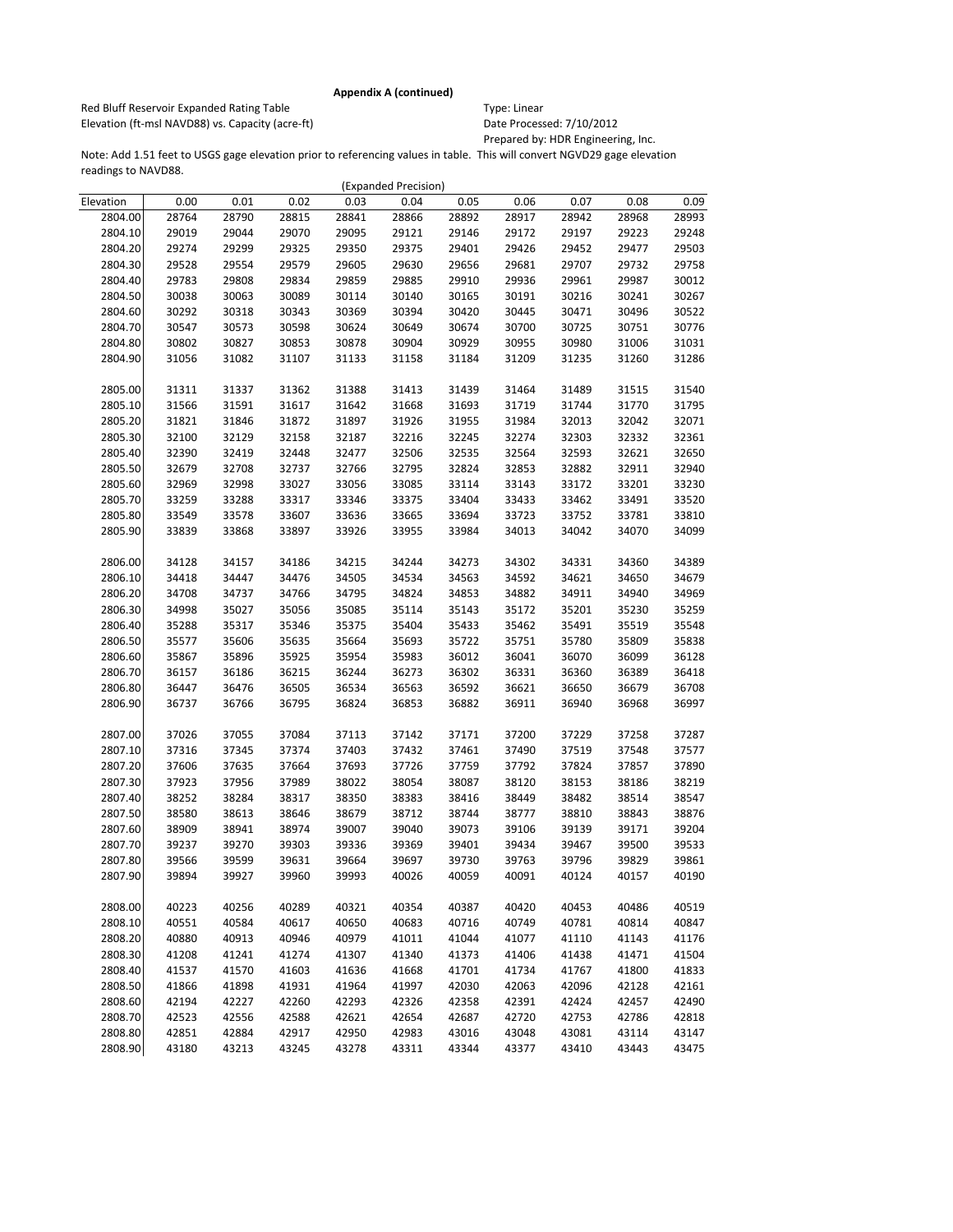Red Bluff Reservoir Expanded Rating Table Table Type: Linear Elevation (ft-msl NAVD88) vs. Capacity (acre-ft) Date Processed: 7/10/2012

Prepared by: HDR Engineering, Inc.

|           |       |       |       |       | (Expanded Precision) |       |       |       |       |       |
|-----------|-------|-------|-------|-------|----------------------|-------|-------|-------|-------|-------|
| Elevation | 0.00  | 0.01  | 0.02  | 0.03  | 0.04                 | 0.05  | 0.06  | 0.07  | 0.08  | 0.09  |
| 2809.00   | 43508 | 43541 | 43574 | 43607 | 43640                | 43673 | 43705 | 43738 | 43771 | 43804 |
| 2809.10   | 43837 | 43870 | 43903 | 43935 | 43968                | 44001 | 44034 | 44067 | 44100 | 44133 |
| 2809.20   | 44165 | 44198 | 44231 | 44264 | 44301                | 44337 | 44374 | 44410 | 44447 | 44483 |
| 2809.30   | 44520 | 44557 | 44593 | 44630 | 44666                | 44703 | 44740 | 44776 | 44813 | 44849 |
| 2809.40   | 44886 | 44922 | 44959 | 44996 | 45032                | 45069 | 45105 | 45142 | 45178 | 45215 |
| 2809.50   | 45252 | 45288 | 45325 | 45361 | 45398                | 45435 | 45471 | 45508 | 45544 | 45581 |
| 2809.60   | 45617 | 45654 | 45691 | 45727 | 45764                | 45800 | 45837 | 45874 | 45910 | 45947 |
| 2809.70   | 45983 | 46020 | 46056 | 46093 | 46130                | 46166 | 46203 | 46239 | 46276 | 46312 |
| 2809.80   | 46349 | 46386 | 46422 | 46459 | 46495                | 46532 | 46569 | 46605 | 46642 | 46678 |
| 2809.90   | 46715 | 46751 | 46788 | 46825 | 46861                | 46898 | 46934 | 46971 | 47007 | 47044 |
|           |       |       |       |       |                      |       |       |       |       |       |
| 2810.00   | 47081 | 47117 | 47154 | 47190 | 47227                | 47264 | 47300 | 47337 | 47373 | 47410 |
| 2810.10   | 47446 | 47483 | 47520 | 47556 | 47593                | 47629 | 47666 | 47703 | 47739 | 47776 |
| 2810.20   | 47812 | 47849 | 47885 | 47922 | 47959                | 47995 | 48032 | 48068 | 48105 | 48141 |
| 2810.30   | 48178 | 48215 | 48251 | 48288 | 48324                | 48361 | 48398 | 48434 | 48471 | 48507 |
| 2810.40   | 48544 | 48580 | 48617 | 48654 | 48690                | 48727 | 48763 | 48800 | 48836 | 48873 |
| 2810.50   | 48910 | 48946 | 48983 | 49019 | 49056                | 49093 | 49129 | 49166 | 49202 | 49239 |
| 2810.60   | 49275 | 49312 | 49349 | 49385 | 49422                | 49458 | 49495 | 49532 | 49568 | 49605 |
| 2810.70   | 49641 | 49678 | 49714 | 49751 | 49788                | 49824 | 49861 | 49897 | 49934 | 49970 |
| 2810.80   | 50007 | 50044 | 50080 | 50117 | 50153                | 50190 | 50227 | 50263 | 50300 | 50336 |
| 2810.90   | 50373 | 50409 | 50446 | 50483 | 50519                | 50556 | 50592 | 50629 | 50665 | 50702 |
|           |       |       |       |       |                      |       |       |       |       |       |
| 2811.00   | 50739 | 50775 | 50812 | 50848 | 50885                | 50922 | 50958 | 50995 | 51031 | 51068 |
| 2811.10   | 51104 | 51141 | 51178 | 51214 | 51251                | 51287 | 51324 | 51361 | 51397 | 51434 |
| 2811.20   | 51470 | 51507 | 51543 | 51580 | 51620                | 51661 | 51701 | 51742 | 51782 | 51823 |
| 2811.30   | 51863 | 51904 | 51944 | 51984 | 52025                | 52065 | 52106 | 52146 | 52187 | 52227 |
| 2811.40   | 52267 | 52308 | 52348 | 52389 | 52429                | 52470 | 52510 | 52551 | 52591 | 52631 |
| 2811.50   | 52672 | 52712 | 52753 | 52793 | 52834                | 52874 | 52915 | 52955 | 52995 | 53036 |
| 2811.60   | 53076 | 53117 | 53157 | 53198 | 53238                | 53278 | 53319 | 53359 | 53400 | 53440 |
| 2811.70   | 53481 | 53521 | 53562 | 53602 | 53642                | 53683 | 53723 | 53764 | 53804 | 53845 |
| 2811.80   | 53885 | 53926 | 53966 | 54006 | 54047                | 54087 | 54128 | 54168 | 54209 | 54249 |
| 2811.90   | 54289 | 54330 | 54370 | 54411 | 54451                | 54492 | 54532 | 54573 | 54613 | 54653 |
|           |       |       |       |       |                      |       |       |       |       |       |
| 2812.00   | 54694 | 54734 | 54775 | 54815 | 54856                | 54896 | 54937 | 54977 | 55017 | 55058 |
| 2812.10   | 55098 | 55139 | 55179 | 55220 | 55260                | 55300 | 55341 | 55381 | 55422 | 55462 |
| 2812.20   | 55503 | 55543 | 55584 | 55624 | 55664                | 55705 | 55745 | 55786 | 55826 | 55867 |
| 2812.30   | 55907 | 55948 | 55988 | 56028 | 56069                | 56109 | 56150 | 56190 | 56231 | 56271 |
| 2812.40   | 56311 | 56352 | 56392 | 56433 | 56473                | 56514 | 56554 | 56595 | 56635 | 56675 |
| 2812.50   | 56716 | 56756 | 56797 | 56837 | 56878                | 56918 | 56959 | 56999 | 57039 | 57080 |
| 2812.60   | 57120 | 57161 | 57201 | 57242 | 57282                | 57322 | 57363 | 57403 | 57444 | 57484 |
| 2812.70   | 57525 | 57565 | 57606 | 57646 | 57686                | 57727 | 57767 | 57808 | 57848 | 57889 |
| 2812.80   | 57929 | 57970 | 58010 | 58050 | 58091                | 58131 | 58172 | 58212 | 58253 | 58293 |
| 2812.90   | 58333 | 58374 | 58414 | 58455 | 58495                | 58536 | 58576 | 58617 | 58657 | 58697 |
|           |       |       |       |       |                      |       |       |       |       |       |
| 2813.00   | 58738 | 58778 | 58819 | 58859 | 58900                | 58940 | 58981 | 59021 | 59061 | 59102 |
| 2813.10   | 59142 | 59183 | 59223 | 59264 | 59304                | 59344 | 59385 | 59425 | 59466 | 59506 |
| 2813.20   | 59547 | 59587 | 59628 | 59668 | 59712                | 59756 | 59801 | 59845 | 59889 | 59933 |
| 2813.30   | 59977 | 60022 | 60066 | 60110 | 60154                | 60199 | 60243 | 60287 | 60331 | 60375 |
| 2813.40   | 60420 | 60464 | 60508 | 60552 | 60596                | 60641 | 60685 | 60729 | 60773 | 60817 |
| 2813.50   | 60862 | 60906 | 60950 | 60994 | 61039                | 61083 | 61127 | 61171 | 61215 | 61260 |
| 2813.60   | 61304 | 61348 | 61392 | 61436 | 61481                | 61525 | 61569 | 61613 | 61657 | 61702 |
| 2813.70   | 61746 | 61790 | 61834 | 61879 | 61923                | 61967 | 62011 | 62055 | 62100 | 62144 |
| 2813.80   | 62188 | 62232 | 62276 | 62321 | 62365                | 62409 | 62453 | 62497 | 62542 | 62586 |
| 2813.90   | 62630 | 62674 | 62718 | 62763 | 62807                | 62851 | 62895 | 62940 | 62984 | 63028 |
|           |       |       |       |       |                      |       |       |       |       |       |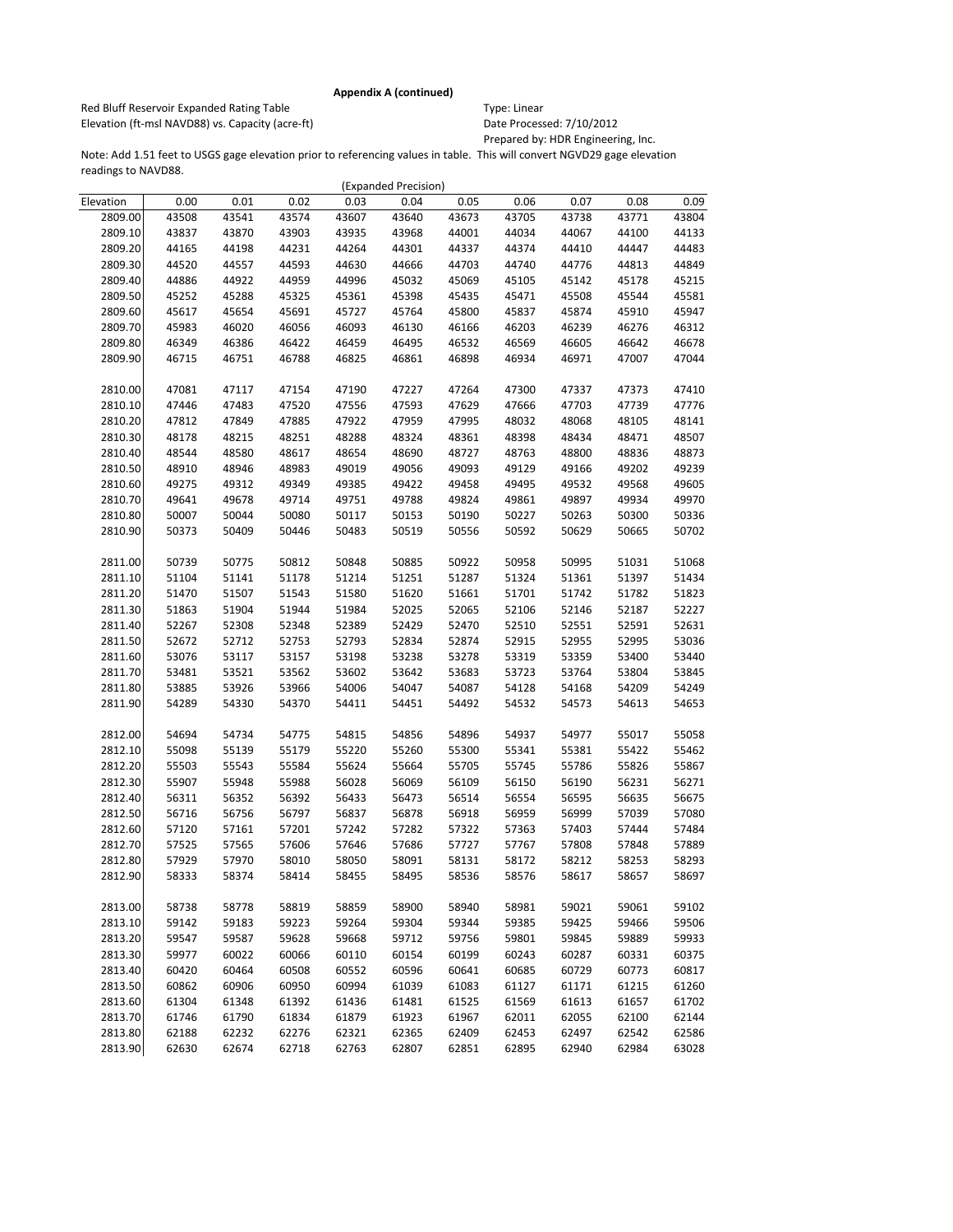Red Bluff Reservoir Expanded Rating Table Table Type: Linear Elevation (ft-msl NAVD88) vs. Capacity (acre-ft) Date Processed: 7/10/2012

Prepared by: HDR Engineering, Inc.

|           |       |       |       |       | (Expanded Precision) |       |       |       |       |       |
|-----------|-------|-------|-------|-------|----------------------|-------|-------|-------|-------|-------|
| Elevation | 0.00  | 0.01  | 0.02  | 0.03  | 0.04                 | 0.05  | 0.06  | 0.07  | 0.08  | 0.09  |
| 2814.00   | 63072 | 63116 | 63161 | 63205 | 63249                | 63293 | 63337 | 63382 | 63426 | 63470 |
| 2814.10   | 63514 | 63558 | 63603 | 63647 | 63691                | 63735 | 63780 | 63824 | 63868 | 63912 |
| 2814.20   | 63956 | 64001 | 64045 | 64089 | 64133                | 64177 | 64222 | 64266 | 64310 | 64354 |
| 2814.30   | 64398 | 64443 | 64487 | 64531 | 64575                | 64620 | 64664 | 64708 | 64752 | 64796 |
| 2814.40   | 64841 | 64885 | 64929 | 64973 | 65017                | 65062 | 65106 | 65150 | 65194 | 65238 |
| 2814.50   | 65283 | 65327 | 65371 | 65415 | 65460                | 65504 | 65548 | 65592 | 65636 | 65681 |
| 2814.60   | 65725 | 65769 | 65813 | 65857 | 65902                | 65946 | 65990 | 66034 | 66078 | 66123 |
| 2814.70   | 66167 | 66211 | 66255 | 66300 | 66344                | 66388 | 66432 | 66476 | 66521 | 66565 |
| 2814.80   | 66609 | 66653 | 66697 | 66742 | 66786                | 66830 | 66874 | 66918 | 66963 | 67007 |
| 2814.90   | 67051 | 67095 | 67139 | 67184 | 67228                | 67272 | 67316 | 67361 | 67405 | 67449 |
|           |       |       |       |       |                      |       |       |       |       |       |
| 2815.00   | 67493 | 67537 | 67582 | 67626 | 67670                | 67714 | 67758 | 67803 | 67847 | 67891 |
| 2815.10   | 67935 | 67979 | 68024 | 68068 | 68112                | 68156 | 68201 | 68245 | 68289 | 68333 |
| 2815.20   | 68377 | 68422 | 68466 | 68510 | 68558                | 68607 | 68655 | 68703 | 68751 | 68800 |
| 2815.30   | 68848 | 68896 | 68945 | 68993 | 69041                | 69089 | 69138 | 69186 | 69234 | 69283 |
| 2815.40   | 69331 | 69379 | 69427 | 69476 | 69524                | 69572 | 69621 | 69669 | 69717 | 69765 |
| 2815.50   | 69814 | 69862 | 69910 | 69959 | 70007                | 70055 | 70103 | 70152 | 70200 | 70248 |
| 2815.60   | 70297 | 70345 | 70393 | 70441 | 70490                | 70538 | 70586 | 70635 | 70683 | 70731 |
| 2815.70   | 70779 | 70828 | 70876 | 70924 | 70973                | 71021 | 71069 | 71117 | 71166 | 71214 |
| 2815.80   | 71262 | 71311 | 71359 | 71407 | 71455                | 71504 | 71552 | 71600 | 71649 | 71697 |
| 2815.90   | 71745 | 71793 | 71842 | 71890 | 71938                | 71987 | 72035 | 72083 | 72131 | 72180 |
|           |       |       |       |       |                      |       |       |       |       |       |
| 2816.00   | 72228 | 72276 | 72325 | 72373 | 72421                | 72469 | 72518 | 72566 | 72614 | 72663 |
| 2816.10   | 72711 | 72759 | 72807 | 72856 | 72904                | 72952 | 73001 | 73049 | 73097 | 73145 |
| 2816.20   |       |       | 73290 | 73339 |                      |       |       |       | 73580 |       |
|           | 73194 | 73242 |       |       | 73387                | 73435 | 73483 | 73532 |       | 73628 |
| 2816.30   | 73676 | 73725 | 73773 | 73821 | 73870                | 73918 | 73966 | 74014 | 74063 | 74111 |
| 2816.40   | 74159 | 74208 | 74256 | 74304 | 74352                | 74401 | 74449 | 74497 | 74546 | 74594 |
| 2816.50   | 74642 | 74690 | 74739 | 74787 | 74835                | 74884 | 74932 | 74980 | 75028 | 75077 |
| 2816.60   | 75125 | 75173 | 75222 | 75270 | 75318                | 75366 | 75415 | 75463 | 75511 | 75560 |
| 2816.70   | 75608 | 75656 | 75704 | 75753 | 75801                | 75849 | 75898 | 75946 | 75994 | 76042 |
| 2816.80   | 76091 | 76139 | 76187 | 76236 | 76284                | 76332 | 76380 | 76429 | 76477 | 76525 |
| 2816.90   | 76574 | 76622 | 76670 | 76718 | 76767                | 76815 | 76863 | 76912 | 76960 | 77008 |
|           |       |       |       |       |                      |       |       |       |       |       |
| 2817.00   | 77056 | 77105 | 77153 | 77201 | 77250                | 77298 | 77346 | 77394 | 77443 | 77491 |
| 2817.10   | 77539 | 77588 | 77636 | 77684 | 77732                | 77781 | 77829 | 77877 | 77926 | 77974 |
| 2817.20   | 78022 | 78070 | 78119 | 78167 | 78219                | 78271 | 78323 | 78376 | 78428 | 78480 |
| 2817.30   | 78532 | 78584 | 78636 | 78688 | 78741                | 78793 | 78845 | 78897 | 78949 | 79001 |
| 2817.40   | 79053 | 79106 | 79158 | 79210 | 79262                | 79314 | 79366 | 79418 | 79470 | 79523 |
| 2817.50   | 79575 | 79627 | 79679 | 79731 | 79783                | 79835 | 79888 | 79940 | 79992 | 80044 |
| 2817.60   | 80096 | 80148 | 80200 | 80253 | 80305                | 80357 | 80409 | 80461 | 80513 | 80565 |
| 2817.70   | 80618 | 80670 | 80722 | 80774 | 80826                | 80878 | 80930 | 80983 | 81035 | 81087 |
| 2817.80   | 81139 | 81191 | 81243 | 81295 | 81348                | 81400 | 81452 | 81504 | 81556 | 81608 |
| 2817.90   | 81660 | 81713 | 81765 | 81817 | 81869                | 81921 | 81973 | 82025 | 82077 | 82130 |
|           |       |       |       |       |                      |       |       |       |       |       |
| 2818.00   | 82182 | 82234 | 82286 | 82338 | 82390                | 82442 | 82495 | 82547 | 82599 | 82651 |
| 2818.10   | 82703 | 82755 | 82807 | 82860 | 82912                | 82964 | 83016 | 83068 | 83120 | 83172 |
| 2818.20   | 83225 | 83277 | 83329 | 83381 | 83433                | 83485 | 83537 | 83590 | 83642 | 83694 |
| 2818.30   | 83746 | 83798 | 83850 | 83902 | 83955                | 84007 | 84059 | 84111 | 84163 | 84215 |
| 2818.40   | 84267 | 84320 | 84372 | 84424 | 84476                | 84528 | 84580 | 84632 | 84684 | 84737 |
| 2818.50   | 84789 | 84841 | 84893 | 84945 | 84997                | 85049 | 85102 | 85154 | 85206 | 85258 |
| 2818.60   | 85310 | 85362 | 85414 | 85467 | 85519                | 85571 | 85623 | 85675 | 85727 | 85779 |
| 2818.70   | 85832 | 85884 | 85936 | 85988 | 86040                | 86092 | 86144 | 86197 | 86249 | 86301 |
| 2818.80   | 86353 | 86405 | 86457 | 86509 | 86562                | 86614 | 86666 | 86718 | 86770 | 86822 |
| 2818.90   | 86874 | 86927 | 86979 | 87031 | 87083                | 87135 | 87187 | 87239 | 87291 | 87344 |
|           |       |       |       |       |                      |       |       |       |       |       |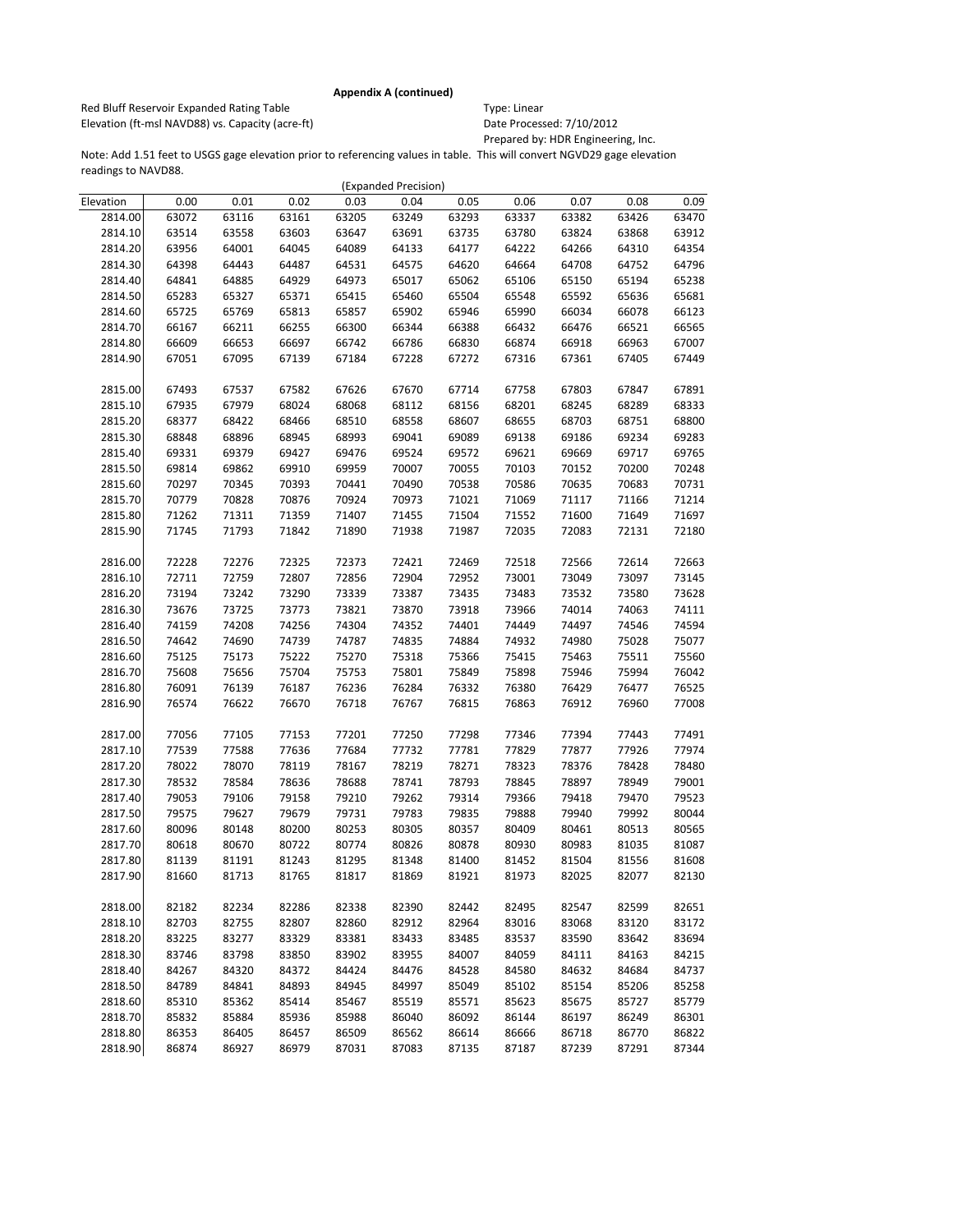Red Bluff Reservoir Expanded Rating Table Table Type: Linear Elevation (ft-msl NAVD88) vs. Capacity (acre-ft) Date Processed: 7/10/2012

Prepared by: HDR Engineering, Inc.

|           |        |        |        |        | (Expanded Precision) |        |        |        |        |        |
|-----------|--------|--------|--------|--------|----------------------|--------|--------|--------|--------|--------|
| Elevation | 0.00   | 0.01   | 0.02   | 0.03   | 0.04                 | 0.05   | 0.06   | 0.07   | 0.08   | 0.09   |
| 2819.00   | 87396  | 87448  | 87500  | 87552  | 87604                | 87656  | 87709  | 87761  | 87813  | 87865  |
| 2819.10   | 87917  | 87969  | 88021  | 88074  | 88126                | 88178  | 88230  | 88282  | 88334  | 88386  |
| 2819.20   | 88439  | 88491  | 88543  | 88595  | 88651                | 88707  | 88764  | 88820  | 88876  | 88932  |
| 2819.30   | 88989  | 89045  | 89101  | 89157  | 89213                | 89270  | 89326  | 89382  | 89438  | 89494  |
| 2819.40   | 89551  | 89607  | 89663  | 89719  | 89776                | 89832  | 89888  | 89944  | 90000  | 90057  |
| 2819.50   | 90113  | 90169  | 90225  | 90281  | 90338                | 90394  | 90450  | 90506  | 90563  | 90619  |
| 2819.60   | 90675  | 90731  | 90787  | 90844  | 90900                | 90956  | 91012  | 91068  | 91125  | 91181  |
| 2819.70   | 91237  | 91293  | 91350  | 91406  | 91462                | 91518  | 91574  | 91631  | 91687  | 91743  |
| 2819.80   | 91799  | 91855  | 91912  | 91968  | 92024                | 92080  | 92137  | 92193  | 92249  | 92305  |
| 2819.90   | 92361  | 92418  | 92474  | 92530  | 92586                | 92642  | 92699  | 92755  | 92811  | 92867  |
|           |        |        |        |        |                      |        |        |        |        |        |
| 2820.00   | 92924  | 92980  | 93036  | 93092  | 93148                | 93205  | 93261  | 93317  | 93373  | 93429  |
| 2820.10   | 93486  | 93542  | 93598  | 93654  | 93711                | 93767  | 93823  | 93879  | 93935  | 93992  |
| 2820.20   | 94048  | 94104  | 94160  | 94217  | 94273                | 94329  | 94385  | 94441  | 94498  | 94554  |
| 2820.30   | 94610  | 94666  | 94722  | 94779  | 94835                | 94891  | 94947  | 95004  | 95060  | 95116  |
| 2820.40   | 95172  | 95228  | 95285  | 95341  | 95397                | 95453  | 95509  | 95566  | 95622  | 95678  |
| 2820.50   | 95734  | 95791  | 95847  | 95903  | 95959                | 96015  | 96072  | 96128  | 96184  | 96240  |
| 2820.60   | 96296  | 96353  | 96409  | 96465  | 96521                | 96578  | 96634  | 96690  | 96746  | 96802  |
| 2820.70   | 96859  | 96915  | 96971  | 97027  | 97083                | 97140  | 97196  | 97252  | 97308  | 97365  |
| 2820.80   | 97421  | 97477  | 97533  | 97589  | 97646                | 97702  | 97758  | 97814  | 97870  | 97927  |
| 2820.90   | 97983  | 98039  | 98095  | 98152  | 98208                | 98264  | 98320  | 98376  | 98433  | 98489  |
|           |        |        |        |        |                      |        |        |        |        |        |
| 2821.00   | 98545  | 98601  | 98657  | 98714  | 98770                | 98826  | 98882  | 98939  | 98995  | 99051  |
| 2821.10   | 99107  | 99163  | 99220  | 99276  | 99332                | 99388  | 99444  | 99501  | 99557  | 99613  |
| 2821.20   | 99669  | 99726  | 99782  | 99838  | 99899                | 99959  | 100020 | 100081 | 100141 | 100202 |
| 2821.30   | 100262 | 100323 | 100384 | 100444 | 100505               | 100566 | 100626 | 100687 | 100747 | 100808 |
| 2821.40   | 100869 | 100929 | 100990 | 101051 | 101111               | 101172 | 101232 | 101293 | 101354 | 101414 |
| 2821.50   | 101475 | 101536 | 101596 | 101657 | 101718               | 101778 | 101839 | 101899 | 101960 | 102021 |
| 2821.60   | 102081 | 102142 | 102203 | 102263 | 102324               | 102384 | 102445 | 102506 | 102566 | 102627 |
| 2821.70   | 102688 | 102748 | 102809 | 102870 | 102930               | 102991 | 103051 | 103112 | 103173 | 103233 |
| 2821.80   | 103294 | 103355 | 103415 | 103476 | 103536               | 103597 | 103658 | 103718 | 103779 | 103840 |
| 2821.90   | 103900 | 103961 | 104021 | 104082 | 104143               | 104203 | 104264 | 104325 | 104385 | 104446 |
|           |        |        |        |        |                      |        |        |        |        |        |
| 2822.00   | 104507 | 104567 | 104628 | 104688 | 104749               | 104810 | 104870 | 104931 | 104992 | 105052 |
| 2822.10   | 105113 | 105173 | 105234 | 105295 | 105355               | 105416 | 105477 | 105537 | 105598 | 105658 |
| 2822.20   | 105719 | 105780 | 105840 | 105901 | 105962               | 106022 | 106083 | 106144 | 106204 | 106265 |
| 2822.30   | 106325 | 106386 | 106447 | 106507 | 106568               | 106629 | 106689 | 106750 | 106810 | 106871 |
| 2822.40   | 106932 | 106992 | 107053 | 107114 | 107174               | 107235 | 107295 | 107356 | 107417 | 107477 |
| 2822.50   | 107538 | 107599 | 107659 | 107720 | 107781               | 107841 | 107902 | 107962 | 108023 | 108084 |
| 2822.60   | 108144 | 108205 | 108266 | 108326 | 108387               | 108447 | 108508 | 108569 | 108629 | 108690 |
| 2822.70   | 108751 | 108811 | 108872 | 108933 | 108993               | 109054 | 109114 | 109175 | 109236 | 109296 |
| 2822.80   | 109357 | 109418 | 109478 | 109539 | 109599               | 109660 | 109721 | 109781 | 109842 | 109903 |
| 2822.90   | 109963 | 110024 | 110084 | 110145 | 110206               | 110266 | 110327 | 110388 | 110448 | 110509 |
|           |        |        |        |        |                      |        |        |        |        |        |
| 2823.00   | 110570 | 110630 | 110691 | 110751 | 110812               | 110873 | 110933 | 110994 | 111055 | 111115 |
| 2823.10   | 111176 | 111236 | 111297 | 111358 | 111418               | 111479 | 111540 | 111600 | 111661 | 111721 |
| 2823.20   | 111782 | 111843 | 111903 | 111964 | 112029               | 112094 | 112159 | 112224 | 112289 | 112354 |
| 2823.30   | 112419 | 112483 | 112548 | 112613 | 112678               | 112743 | 112808 | 112873 | 112938 | 113003 |
| 2823.40   | 113068 | 113133 | 113198 | 113263 | 113328               | 113392 | 113457 | 113522 | 113587 | 113652 |
| 2823.50   | 113717 | 113782 | 113847 | 113912 | 113977               | 114042 | 114107 | 114172 | 114237 | 114301 |
| 2823.60   | 114366 | 114431 | 114496 | 114561 | 114626               | 114691 | 114756 | 114821 | 114886 | 114951 |
| 2823.70   | 115016 | 115081 | 115146 | 115211 | 115275               | 115340 | 115405 | 115470 | 115535 | 115600 |
| 2823.80   | 115665 | 115730 | 115795 | 115860 | 115925               | 115990 | 116055 | 116120 | 116184 | 116249 |
| 2823.90   | 116314 | 116379 | 116444 | 116509 | 116574               | 116639 | 116704 | 116769 | 116834 | 116899 |
|           |        |        |        |        |                      |        |        |        |        |        |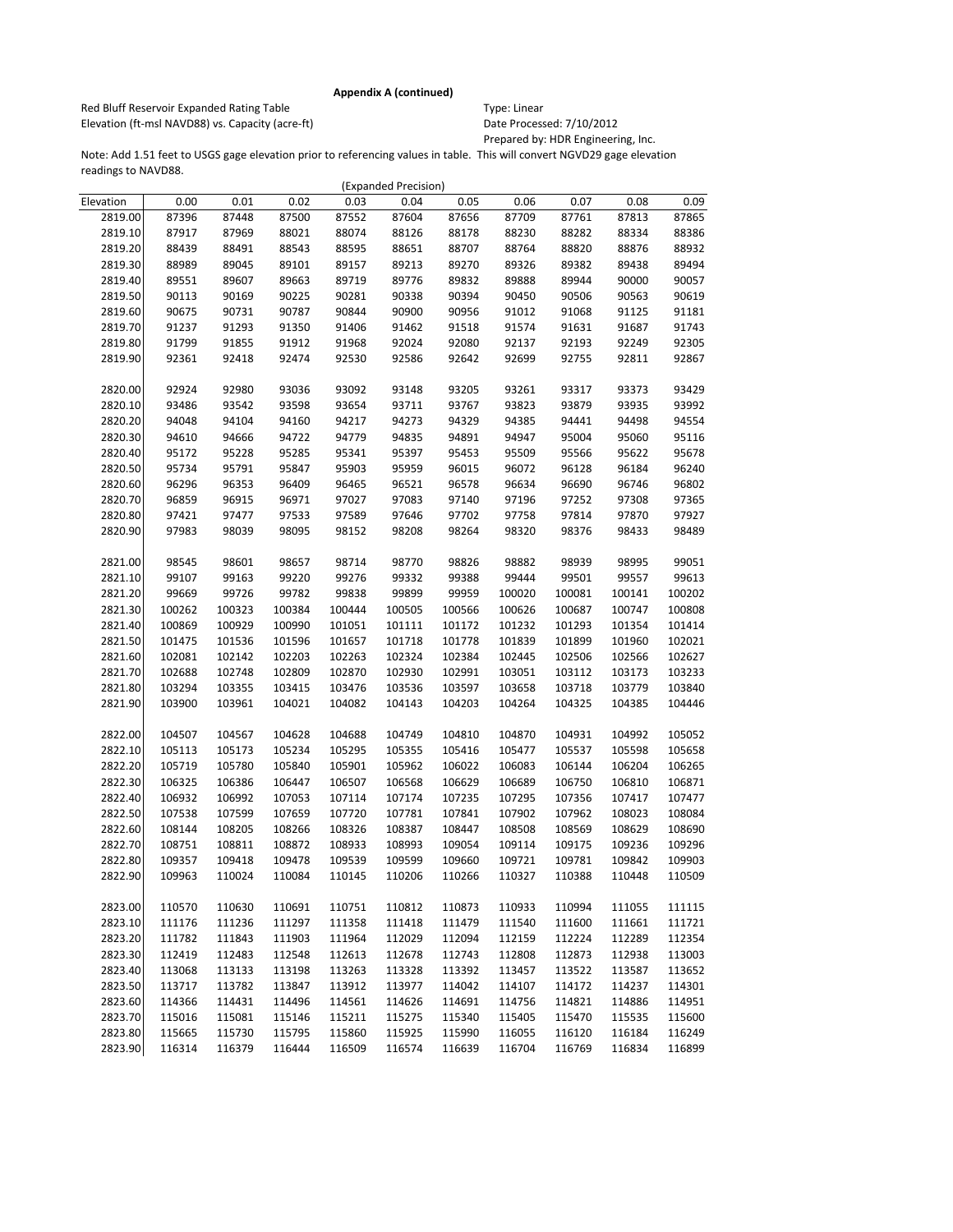Red Bluff Reservoir Expanded Rating Table Table Type: Linear Elevation (ft-msl NAVD88) vs. Capacity (acre-ft) Date Processed: 7/10/2012

Prepared by: HDR Engineering, Inc.

|           |        |        |        |        | (Expanded Precision) |        |        |        |        |        |
|-----------|--------|--------|--------|--------|----------------------|--------|--------|--------|--------|--------|
| Elevation | 0.00   | 0.01   | 0.02   | 0.03   | 0.04                 | 0.05   | 0.06   | 0.07   | 0.08   | 0.09   |
| 2824.00   | 116964 | 117029 | 117093 | 117158 | 117223               | 117288 | 117353 | 117418 | 117483 | 117548 |
| 2824.10   | 117613 | 117678 | 117743 | 117808 | 117873               | 117938 | 118002 | 118067 | 118132 | 118197 |
| 2824.20   | 118262 | 118327 | 118392 | 118457 | 118522               | 118587 | 118652 | 118717 | 118782 | 118847 |
| 2824.30   | 118912 | 118976 | 119041 | 119106 | 119171               | 119236 | 119301 | 119366 | 119431 | 119496 |
| 2824.40   | 119561 | 119626 | 119691 | 119756 | 119821               | 119885 | 119950 | 120015 | 120080 | 120145 |
| 2824.50   | 120210 | 120275 | 120340 | 120405 | 120470               | 120535 | 120600 | 120665 | 120730 | 120794 |
| 2824.60   | 120859 | 120924 | 120989 | 121054 | 121119               | 121184 | 121249 | 121314 | 121379 | 121444 |
| 2824.70   | 121509 | 121574 | 121639 | 121704 | 121768               | 121833 | 121898 | 121963 | 122028 | 122093 |
| 2824.80   | 122158 | 122223 | 122288 | 122353 | 122418               | 122483 | 122548 | 122613 | 122677 | 122742 |
| 2824.90   | 122807 | 122872 | 122937 | 123002 | 123067               | 123132 | 123197 | 123262 | 123327 | 123392 |
|           |        |        |        |        |                      |        |        |        |        |        |
| 2825.00   | 123457 | 123522 | 123586 | 123651 | 123716               | 123781 | 123846 | 123911 | 123976 | 124041 |
| 2825.10   | 124106 | 124171 | 124236 | 124301 | 124366               | 124431 | 124495 | 124560 | 124625 | 124690 |
| 2825.20   | 124755 | 124820 | 124885 | 124950 | 125019               | 125088 | 125157 | 125227 | 125296 | 125365 |
| 2825.30   | 125434 | 125503 | 125572 | 125642 | 125711               | 125780 | 125849 | 125918 | 125987 | 126056 |
| 2825.40   | 126126 | 126195 | 126264 | 126333 | 126402               | 126471 | 126540 | 126610 | 126679 | 126748 |
| 2825.50   | 126817 | 126886 | 126955 | 127025 | 127094               | 127163 | 127232 | 127301 | 127370 | 127439 |
| 2825.60   | 127509 | 127578 | 127647 | 127716 | 127785               | 127854 | 127923 | 127993 | 128062 | 128131 |
| 2825.70   | 128200 | 128269 | 128338 | 128408 | 128477               | 128546 | 128615 | 128684 | 128753 | 128822 |
| 2825.80   | 128892 | 128961 | 129030 | 129099 | 129168               | 129237 | 129306 | 129376 | 129445 | 129514 |
| 2825.90   | 129583 | 129652 | 129721 | 129791 | 129860               | 129929 | 129998 | 130067 | 130136 | 130205 |
|           |        |        |        |        |                      |        |        |        |        |        |
| 2826.00   | 130275 | 130344 | 130413 | 130482 | 130551               | 130620 | 130689 | 130759 | 130828 | 130897 |
| 2826.10   | 130966 | 131035 | 131104 | 131174 | 131243               | 131312 | 131381 | 131450 | 131519 | 131588 |
| 2826.20   | 131658 | 131727 | 131796 | 131865 | 131934               | 132003 | 132072 | 132142 | 132211 | 132280 |
| 2826.30   | 132349 | 132418 | 132487 | 132557 | 132626               | 132695 | 132764 | 132833 | 132902 | 132971 |
| 2826.40   | 133041 | 133110 | 133179 | 133248 | 133317               | 133386 | 133455 | 133525 | 133594 | 133663 |
| 2826.50   | 133732 | 133801 | 133870 | 133940 | 134009               | 134078 | 134147 | 134216 | 134285 | 134354 |
| 2826.60   | 134424 | 134493 | 134562 | 134631 | 134700               | 134769 | 134838 | 134908 | 134977 | 135046 |
| 2826.70   | 135115 | 135184 | 135253 | 135323 | 135392               | 135461 | 135530 | 135599 | 135668 | 135737 |
| 2826.80   | 135807 | 135876 | 135945 | 136014 | 136083               | 136152 | 136221 | 136291 | 136360 | 136429 |
| 2826.90   | 136498 | 136567 | 136636 | 136706 | 136775               | 136844 | 136913 | 136982 | 137051 | 137120 |
|           |        |        |        |        |                      |        |        |        |        |        |
| 2827.00   | 137190 | 137259 | 137328 | 137397 | 137466               | 137535 | 137604 | 137674 | 137743 | 137812 |
| 2827.10   | 137881 | 137950 | 138019 | 138089 | 138158               | 138227 | 138296 | 138365 | 138434 | 138503 |
| 2827.20   | 138573 | 138642 | 138711 | 138780 | 138853               | 138927 | 139000 | 139074 | 139147 | 139220 |
| 2827.30   | 139294 | 139367 | 139441 | 139514 | 139587               | 139661 | 139734 | 139807 | 139881 | 139954 |
| 2827.40   | 140028 | 140101 | 140174 | 140248 | 140321               | 140395 | 140468 | 140541 | 140615 | 140688 |
| 2827.50   | 140762 | 140835 | 140908 | 140982 | 141055               | 141128 | 141202 | 141275 | 141349 | 141422 |
| 2827.60   | 141495 | 141569 | 141642 | 141716 | 141789               | 141862 | 141936 | 142009 | 142083 | 142156 |
| 2827.70   | 142229 | 142303 | 142376 | 142450 | 142523               | 142596 | 142670 | 142743 | 142816 | 142890 |
| 2827.80   | 142963 | 143037 | 143110 | 143183 | 143257               | 143330 | 143404 | 143477 | 143550 | 143624 |
| 2827.90   | 143697 | 143771 | 143844 | 143917 | 143991               | 144064 | 144137 | 144211 | 144284 | 144358 |
|           |        |        |        |        |                      |        |        |        |        |        |
| 2828.00   | 144431 | 144504 | 144578 | 144651 | 144725               | 144798 | 144871 | 144945 | 145018 | 145092 |
| 2828.10   | 145165 | 145238 | 145312 | 145385 | 145458               | 145532 | 145605 | 145679 | 145752 | 145825 |
| 2828.20   | 145899 | 145972 | 146046 | 146119 | 146192               | 146266 | 146339 | 146413 | 146486 | 146559 |
| 2828.30   | 146633 | 146706 | 146780 | 146853 | 146926               | 147000 | 147073 | 147146 | 147220 | 147293 |
| 2828.40   | 147367 | 147440 | 147513 | 147587 | 147660               | 147734 | 147807 | 147880 | 147954 | 148027 |
| 2828.50   | 148101 | 148174 | 148247 | 148321 | 148394               | 148467 | 148541 | 148614 | 148688 | 148761 |
| 2828.60   | 148834 | 148908 | 148981 | 149055 | 149128               | 149201 | 149275 | 149348 | 149422 | 149495 |
| 2828.70   | 149568 | 149642 | 149715 | 149789 | 149862               | 149935 | 150009 | 150082 | 150155 | 150229 |
| 2828.80   | 150302 | 150376 | 150449 | 150522 | 150596               | 150669 | 150743 | 150816 | 150889 | 150963 |
| 2828.90   | 151036 | 151110 | 151183 | 151256 | 151330               | 151403 | 151476 | 151550 | 151623 | 151697 |
|           |        |        |        |        |                      |        |        |        |        |        |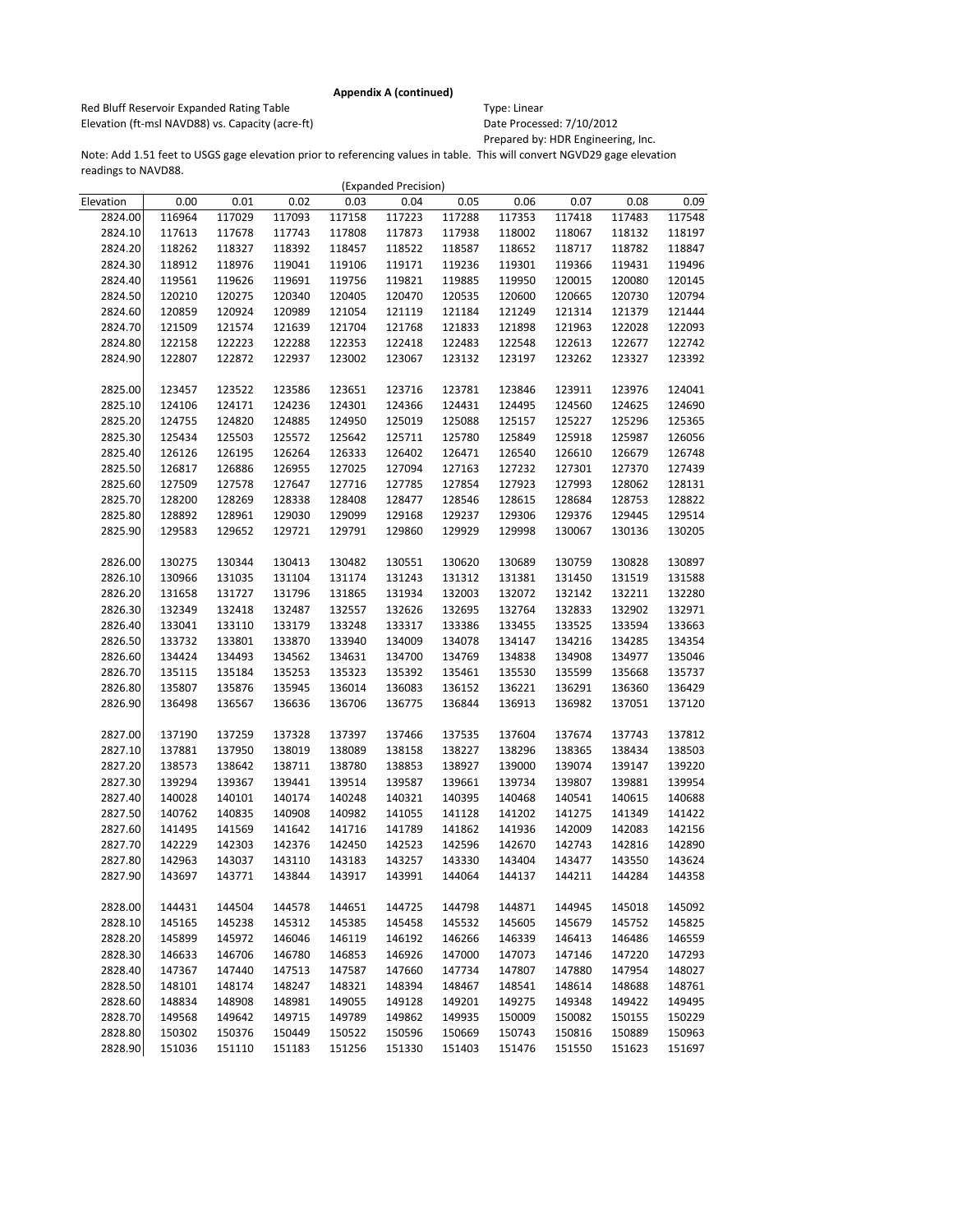Red Bluff Reservoir Expanded Rating Table Table Type: Linear Elevation (ft-msl NAVD88) vs. Capacity (acre-ft) Date Processed: 7/10/2012

Prepared by: HDR Engineering, Inc.

|           |        |        |        |        | (Expanded Precision) |        |        |        |        |        |
|-----------|--------|--------|--------|--------|----------------------|--------|--------|--------|--------|--------|
| Elevation | 0.00   | 0.01   | 0.02   | 0.03   | 0.04                 | 0.05   | 0.06   | 0.07   | 0.08   | 0.09   |
| 2829.00   | 151770 | 151843 | 151917 | 151990 | 152064               | 152137 | 152210 | 152284 | 152357 | 152431 |
| 2829.10   | 152504 | 152577 | 152651 | 152724 | 152797               | 152871 | 152944 | 153018 | 153091 | 153164 |
| 2829.20   | 153238 | 153311 | 153385 | 153458 | 153536               | 153615 | 153693 | 153771 | 153849 | 153928 |
| 2829.30   | 154006 | 154084 | 154163 | 154241 | 154319               | 154397 | 154476 | 154554 | 154632 | 154710 |
| 2829.40   | 154789 | 154867 | 154945 | 155024 | 155102               | 155180 | 155258 | 155337 | 155415 | 155493 |
| 2829.50   | 155572 | 155650 | 155728 | 155806 | 155885               | 155963 | 156041 | 156120 | 156198 | 156276 |
| 2829.60   | 156354 | 156433 | 156511 | 156589 | 156667               | 156746 | 156824 | 156902 | 156981 | 157059 |
| 2829.70   | 157137 | 157215 | 157294 | 157372 | 157450               | 157529 | 157607 | 157685 | 157763 | 157842 |
| 2829.80   | 157920 | 157998 | 158077 | 158155 | 158233               | 158311 | 158390 | 158468 | 158546 | 158624 |
| 2829.90   | 158703 | 158781 | 158859 | 158938 | 159016               | 159094 | 159172 | 159251 | 159329 | 159407 |
|           |        |        |        |        |                      |        |        |        |        |        |
| 2830.00   | 159486 | 159564 | 159642 | 159720 | 159799               | 159877 | 159955 | 160034 | 160112 | 160190 |
| 2830.10   | 160268 | 160347 | 160425 | 160503 | 160581               | 160660 | 160738 | 160816 | 160895 | 160973 |
| 2830.20   | 161051 | 161129 | 161208 | 161286 | 161364               | 161443 | 161521 | 161599 | 161677 | 161756 |
| 2830.30   | 161834 | 161912 | 161991 | 162069 | 162147               | 162225 | 162304 | 162382 | 162460 | 162538 |
| 2830.40   | 162617 | 162695 | 162773 | 162852 | 162930               | 163008 | 163086 | 163165 | 163243 | 163321 |
| 2830.50   | 163400 | 163478 | 163556 | 163634 | 163713               | 163791 | 163869 | 163948 | 164026 | 164104 |
| 2830.60   | 164182 | 164261 | 164339 | 164417 | 164495               | 164574 | 164652 | 164730 | 164809 | 164887 |
| 2830.70   | 164965 | 165043 | 165122 | 165200 | 165278               | 165357 | 165435 | 165513 | 165591 | 165670 |
| 2830.80   | 165748 | 165826 | 165905 | 165983 | 166061               | 166139 | 166218 | 166296 | 166374 | 166452 |
| 2830.90   | 166531 | 166609 | 166687 | 166766 | 166844               | 166922 | 167000 | 167079 | 167157 | 167235 |
|           |        |        |        |        |                      |        |        |        |        |        |
| 2831.00   | 167314 | 167392 | 167470 | 167548 | 167627               | 167705 | 167783 | 167862 | 167940 | 168018 |
| 2831.10   | 168096 | 168175 | 168253 | 168331 | 168409               | 168488 | 168566 | 168644 | 168723 | 168801 |
| 2831.20   | 168879 | 168957 | 169036 | 169114 | 169197               | 169281 | 169364 | 169447 | 169530 | 169614 |
| 2831.30   | 169697 | 169780 | 169864 | 169947 | 170030               | 170113 | 170197 | 170280 | 170363 | 170447 |
| 2831.40   | 170530 | 170613 | 170697 | 170780 | 170863               | 170946 | 171030 | 171113 | 171196 | 171280 |
| 2831.50   | 171363 | 171446 | 171529 | 171613 | 171696               | 171779 | 171863 | 171946 | 172029 | 172112 |
| 2831.60   | 172196 | 172279 | 172362 | 172446 | 172529               | 172612 | 172695 | 172779 | 172862 | 172945 |
| 2831.70   | 173029 | 173112 | 173195 | 173279 | 173362               | 173445 | 173528 | 173612 | 173695 | 173778 |
| 2831.80   | 173862 | 173945 | 174028 | 174111 | 174195               | 174278 | 174361 | 174445 | 174528 | 174611 |
| 2831.90   | 174694 | 174778 | 174861 | 174944 | 175028               | 175111 | 175194 | 175277 | 175361 | 175444 |
|           |        |        |        |        |                      |        |        |        |        |        |
| 2832.00   | 175527 | 175611 | 175694 | 175777 | 175860               | 175944 | 176027 | 176110 | 176194 | 176277 |
| 2832.10   | 176360 | 176444 | 176527 | 176610 | 176693               | 176777 | 176860 | 176943 | 177027 | 177110 |
| 2832.20   | 177193 | 177276 | 177360 | 177443 | 177526               | 177610 | 177693 | 177776 | 177859 | 177943 |
| 2832.30   | 178026 | 178109 | 178193 | 178276 | 178359               | 178442 | 178526 | 178609 | 178692 | 178776 |
| 2832.40   | 178859 | 178942 | 179026 | 179109 | 179192               | 179275 | 179359 | 179442 | 179525 | 179609 |
| 2832.50   | 179692 | 179775 | 179858 | 179942 | 180025               | 180108 | 180192 | 180275 | 180358 | 180441 |
| 2832.60   | 180525 | 180608 | 180691 | 180775 | 180858               | 180941 | 181024 | 181108 | 181191 | 181274 |
| 2832.70   | 181358 | 181441 | 181524 | 181608 | 181691               | 181774 | 181857 | 181941 | 182024 | 182107 |
| 2832.80   | 182191 | 182274 | 182357 | 182440 | 182524               | 182607 | 182690 | 182774 | 182857 | 182940 |
| 2832.90   | 183023 | 183107 | 183190 | 183273 | 183357               | 183440 | 183523 | 183606 | 183690 | 183773 |
|           |        |        |        |        |                      |        |        |        |        |        |
| 2833.00   | 183856 | 183940 | 184023 | 184106 | 184189               | 184273 | 184356 | 184439 | 184523 | 184606 |
| 2833.10   | 184689 | 184773 | 184856 | 184939 | 185022               | 185106 | 185189 | 185272 | 185356 | 185439 |
| 2833.20   | 185522 | 185605 | 185689 | 185772 | 185861               | 185950 | 186039 | 186127 | 186216 | 186305 |
| 2833.30   | 186394 | 186483 | 186572 | 186661 | 186750               | 186838 | 186927 | 187016 | 187105 | 187194 |
| 2833.40   | 187283 | 187372 | 187461 | 187549 | 187638               | 187727 | 187816 | 187905 | 187994 | 188083 |
| 2833.50   | 188171 | 188260 | 188349 | 188438 | 188527               | 188616 | 188705 | 188794 | 188882 | 188971 |
| 2833.60   | 189060 | 189149 | 189238 | 189327 | 189416               | 189505 | 189593 | 189682 | 189771 | 189860 |
| 2833.70   | 189949 | 190038 | 190127 | 190216 | 190304               | 190393 | 190482 | 190571 | 190660 | 190749 |
| 2833.80   | 190838 | 190926 | 191015 | 191104 | 191193               | 191282 | 191371 | 191460 | 191549 | 191637 |
| 2833.90   | 191726 | 191815 | 191904 | 191993 | 192082               | 192171 | 192260 | 192348 | 192437 | 192526 |
|           |        |        |        |        |                      |        |        |        |        |        |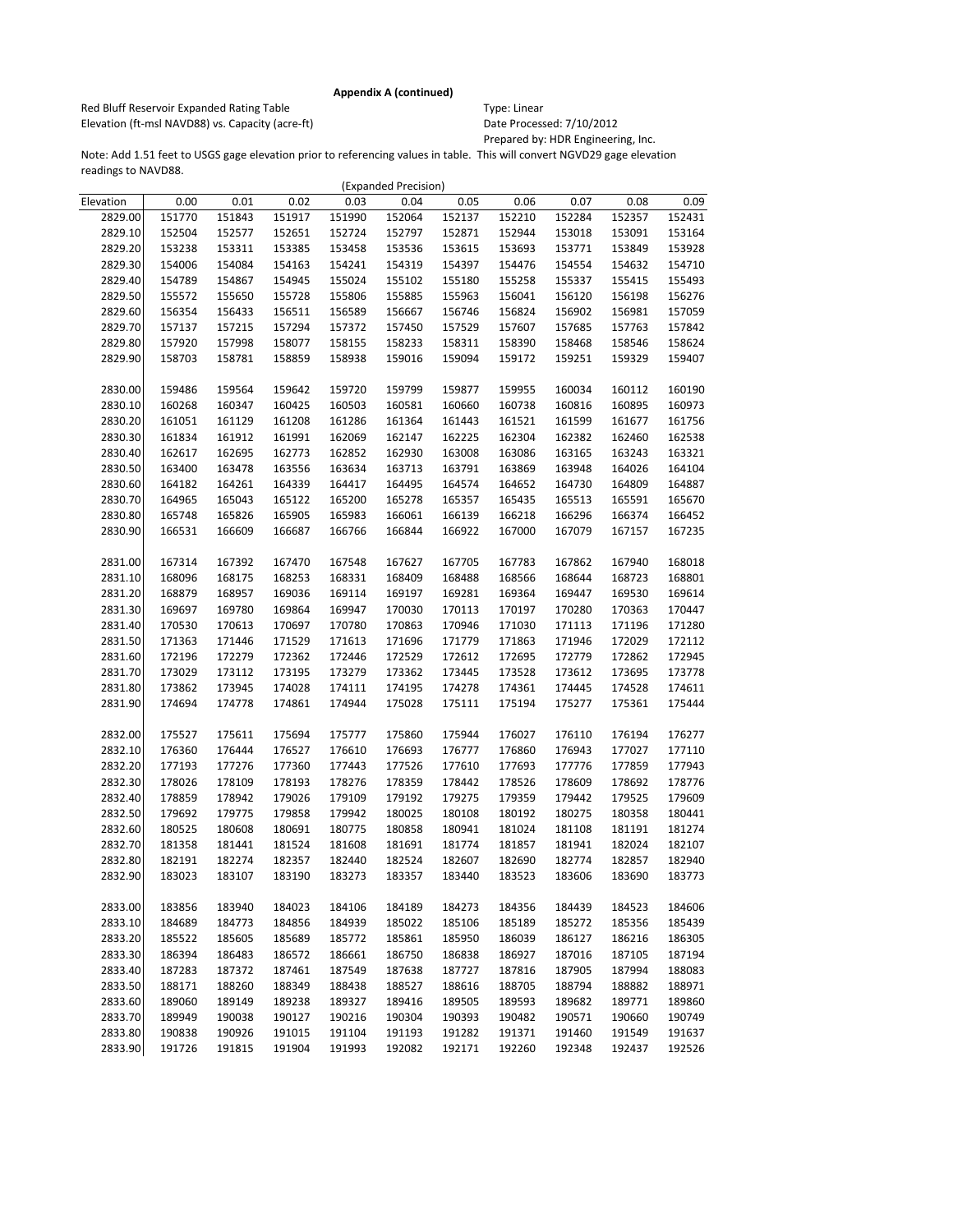Red Bluff Reservoir Expanded Rating Table Table Type: Linear Elevation (ft-msl NAVD88) vs. Capacity (acre-ft) Date Processed: 7/10/2012

Prepared by: HDR Engineering, Inc.

|           |        |        |        |        | (Expanded Precision) |        |        |        |        |        |
|-----------|--------|--------|--------|--------|----------------------|--------|--------|--------|--------|--------|
| Elevation | 0.00   | 0.01   | 0.02   | 0.03   | 0.04                 | 0.05   | 0.06   | 0.07   | 0.08   | 0.09   |
| 2834.00   | 192615 | 192704 | 192793 | 192882 | 192970               | 193059 | 193148 | 193237 | 193326 | 193415 |
| 2834.10   | 193504 | 193593 | 193681 | 193770 | 193859               | 193948 | 194037 | 194126 | 194215 | 194304 |
| 2834.20   | 194392 | 194481 | 194570 | 194659 | 194748               | 194837 | 194926 | 195014 | 195103 | 195192 |
| 2834.30   | 195281 | 195370 | 195459 | 195548 | 195637               | 195725 | 195814 | 195903 | 195992 | 196081 |
| 2834.40   | 196170 | 196259 | 196348 | 196436 | 196525               | 196614 | 196703 | 196792 | 196881 | 196970 |
| 2834.50   | 197058 | 197147 | 197236 | 197325 | 197414               | 197503 | 197592 | 197681 | 197769 | 197858 |
| 2834.60   | 197947 | 198036 | 198125 | 198214 | 198303               | 198392 | 198480 | 198569 | 198658 | 198747 |
| 2834.70   | 198836 | 198925 | 199014 | 199103 | 199191               | 199280 | 199369 | 199458 | 199547 | 199636 |
| 2834.80   | 199725 | 199813 | 199902 | 199991 | 200080               | 200169 | 200258 | 200347 | 200436 | 200524 |
| 2834.90   | 200613 | 200702 | 200791 | 200880 | 200969               | 201058 | 201147 | 201235 | 201324 | 201413 |
|           |        |        |        |        |                      |        |        |        |        |        |
| 2835.00   | 201502 | 201591 | 201680 | 201769 | 201857               | 201946 | 202035 | 202124 | 202213 | 202302 |
| 2835.10   | 202391 | 202480 | 202568 | 202657 | 202746               | 202835 | 202924 | 203013 | 203102 | 203191 |
| 2835.20   | 203279 | 203368 | 203457 | 203546 | 203641               | 203735 | 203830 | 203924 | 204019 | 204113 |
| 2835.30   | 204208 | 204302 | 204397 | 204491 | 204586               | 204680 | 204775 | 204869 | 204964 | 205058 |
| 2835.40   | 205153 | 205247 | 205342 | 205436 | 205531               | 205625 | 205720 | 205814 | 205909 | 206003 |
| 2835.50   | 206098 | 206192 | 206287 | 206381 | 206476               | 206570 | 206665 | 206759 | 206854 | 206948 |
| 2835.60   | 207043 | 207137 | 207232 | 207326 | 207421               | 207515 | 207610 | 207704 | 207799 | 207893 |
| 2835.70   | 207988 | 208082 | 208177 | 208272 | 208366               | 208461 | 208555 | 208650 | 208744 | 208839 |
| 2835.80   | 208933 | 209028 | 209122 | 209217 | 209311               | 209406 | 209500 | 209595 | 209689 | 209784 |
| 2835.90   | 209878 | 209973 | 210067 | 210162 | 210256               | 210351 | 210445 | 210540 | 210634 | 210729 |
|           |        |        |        |        |                      |        |        |        |        |        |
| 2836.00   | 210823 | 210918 | 211012 | 211107 | 211201               | 211296 | 211390 | 211485 | 211579 | 211674 |
| 2836.10   | 211768 | 211863 | 211957 | 212052 | 212146               | 212241 | 212335 | 212430 | 212524 | 212619 |
| 2836.20   | 212713 | 212808 | 212902 | 212997 | 213092               | 213186 | 213281 | 213375 | 213470 | 213564 |
| 2836.30   | 213659 | 213753 | 213848 | 213942 | 214037               | 214131 | 214226 | 214320 | 214415 | 214509 |
| 2836.40   | 214604 | 214698 | 214793 | 214887 | 214982               | 215076 | 215171 | 215265 | 215360 | 215454 |
| 2836.50   | 215549 | 215643 | 215738 | 215832 | 215927               | 216021 | 216116 | 216210 | 216305 | 216399 |
| 2836.60   | 216494 | 216588 | 216683 | 216777 | 216872               | 216966 | 217061 | 217155 | 217250 | 217344 |
| 2836.70   | 217439 | 217533 | 217628 | 217723 | 217817               | 217912 | 218006 | 218101 | 218195 | 218290 |
| 2836.80   | 218384 | 218479 | 218573 | 218668 | 218762               | 218857 | 218951 | 219046 | 219140 | 219235 |
| 2836.90   | 219329 | 219424 | 219518 | 219613 | 219707               | 219802 | 219896 | 219991 | 220085 | 220180 |
|           |        |        |        |        |                      |        |        |        |        |        |
| 2837.00   | 220274 | 220369 | 220463 | 220558 | 220652               | 220747 | 220841 | 220936 | 221030 | 221125 |
| 2837.10   | 221219 | 221314 | 221408 | 221503 | 221597               | 221692 | 221786 | 221881 | 221975 | 222070 |
| 2837.20   | 222164 | 222259 | 222353 | 222448 | 222548               | 222648 | 222749 | 222849 | 222949 | 223049 |
| 2837.30   | 223150 | 223250 | 223350 | 223450 | 223550               | 223651 | 223751 | 223851 | 223951 | 224051 |
| 2837.40   | 224152 | 224252 | 224352 | 224452 | 224553               | 224653 | 224753 | 224853 | 224953 | 225054 |
| 2837.50   | 225154 | 225254 | 225354 | 225454 | 225555               | 225655 | 225755 | 225855 | 225956 | 226056 |
| 2837.60   | 226156 | 226256 | 226356 | 226457 | 226557               | 226657 | 226757 | 226857 | 226958 | 227058 |
| 2837.70   | 227158 | 227258 | 227359 | 227459 | 227559               | 227659 | 227759 | 227860 | 227960 | 228060 |
| 2837.80   | 228160 | 228260 | 228361 | 228461 | 228561               | 228661 | 228762 | 228862 | 228962 | 229062 |
| 2837.90   | 229162 | 229263 | 229363 | 229463 | 229563               | 229663 | 229764 | 229864 | 229964 | 230064 |
|           |        |        |        |        |                      |        |        |        |        |        |
| 2838.00   | 230165 | 230265 | 230365 | 230465 | 230565               | 230666 | 230766 | 230866 | 230966 | 231066 |
| 2838.10   | 231167 | 231267 | 231367 | 231467 | 231568               | 231668 | 231768 | 231868 | 231968 | 232069 |
| 2838.20   | 232169 | 232269 | 232369 | 232470 | 232570               | 232670 | 232770 | 232870 | 232971 | 233071 |
| 2838.30   | 233171 | 233271 | 233371 | 233472 | 233572               | 233672 | 233772 | 233873 | 233973 | 234073 |
| 2838.40   | 234173 | 234273 | 234374 | 234474 | 234574               | 234674 | 234774 | 234875 | 234975 | 235075 |
| 2838.50   | 235175 | 235276 | 235376 | 235476 | 235576               | 235676 | 235777 | 235877 | 235977 | 236077 |
| 2838.60   | 236177 | 236278 | 236378 | 236478 | 236578               | 236679 | 236779 | 236879 | 236979 | 237079 |
| 2838.70   | 237180 | 237280 | 237380 | 237480 | 237580               | 237681 | 237781 | 237881 | 237981 | 238082 |
| 2838.80   | 238182 | 238282 | 238382 | 238482 | 238583               | 238683 | 238783 | 238883 | 238983 | 239084 |
| 2838.90   | 239184 | 239284 | 239384 | 239485 | 239585               | 239685 | 239785 | 239885 | 239986 | 240086 |
|           |        |        |        |        |                      |        |        |        |        |        |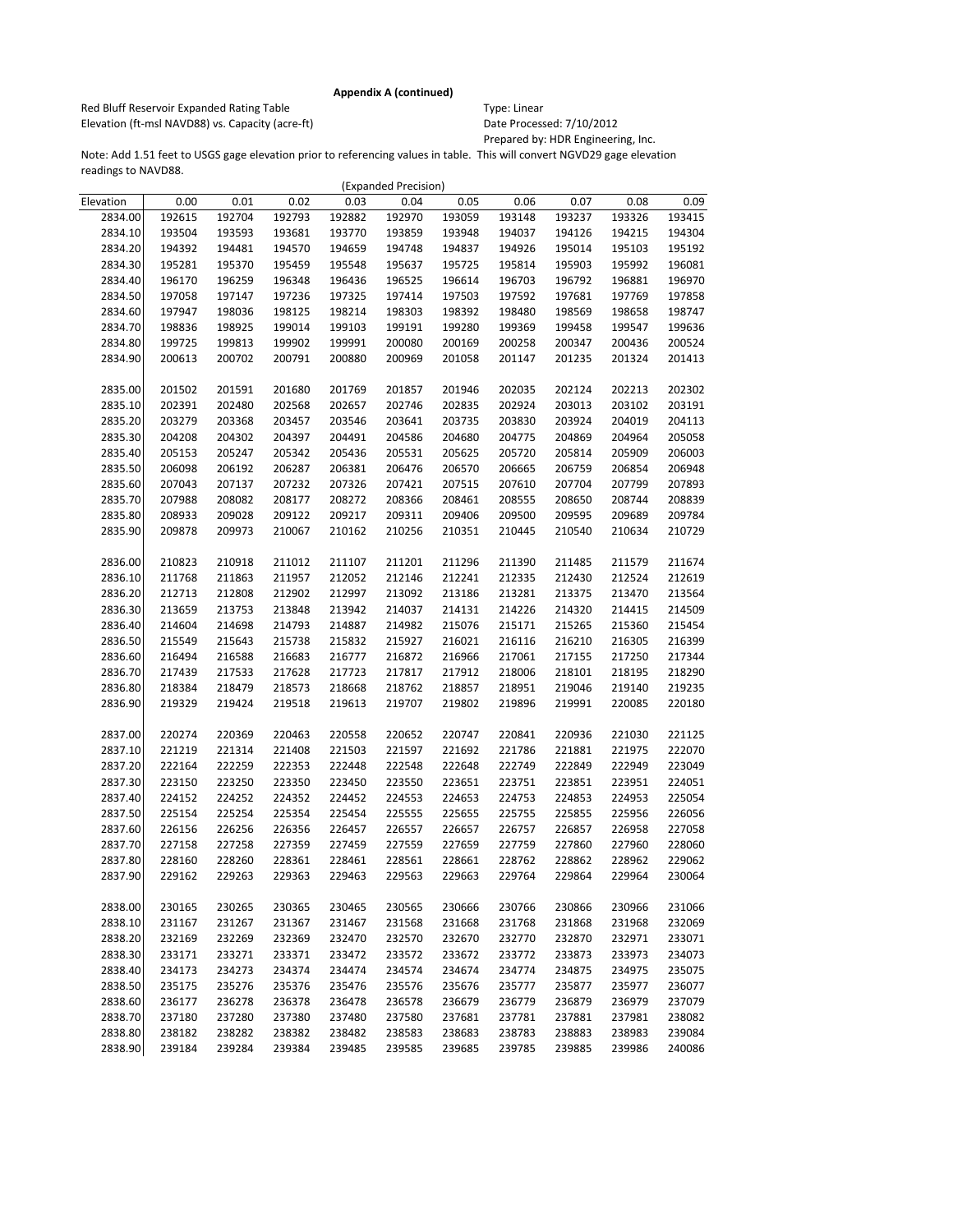Red Bluff Reservoir Expanded Rating Table Table Type: Linear Elevation (ft-msl NAVD88) vs. Capacity (acre-ft) Date Processed: 7/10/2012

Prepared by: HDR Engineering, Inc.

|           |        |        |        |        | (Expanded Precision) |        |        |        |        |        |
|-----------|--------|--------|--------|--------|----------------------|--------|--------|--------|--------|--------|
| Elevation | 0.00   | 0.01   | 0.02   | 0.03   | 0.04                 | 0.05   | 0.06   | 0.07   | 0.08   | 0.09   |
| 2839.00   | 240186 | 240286 | 240386 | 240487 | 240587               | 240687 | 240787 | 240888 | 240988 | 241088 |
| 2839.10   | 241188 | 241288 | 241389 | 241489 | 241589               | 241689 | 241789 | 241890 | 241990 | 242090 |
| 2839.20   | 242190 | 242291 | 242391 | 242491 | 242597               | 242703 | 242809 | 242915 | 243021 | 243127 |
| 2839.30   | 243234 | 243340 | 243446 | 243552 | 243658               | 243764 | 243870 | 243976 | 244082 | 244188 |
| 2839.40   | 244294 | 244400 | 244507 | 244613 | 244719               | 244825 | 244931 | 245037 | 245143 | 245249 |
| 2839.50   | 245355 | 245461 | 245567 | 245673 | 245779               | 245886 | 245992 | 246098 | 246204 | 246310 |
| 2839.60   | 246416 | 246522 | 246628 | 246734 | 246840               | 246946 | 247052 | 247159 | 247265 | 247371 |
| 2839.70   | 247477 | 247583 | 247689 | 247795 | 247901               | 248007 | 248113 | 248219 | 248325 | 248431 |
| 2839.80   | 248538 | 248644 | 248750 | 248856 | 248962               | 249068 | 249174 | 249280 | 249386 | 249492 |
| 2839.90   | 249598 | 249704 | 249811 | 249917 | 250023               | 250129 | 250235 | 250341 | 250447 | 250553 |
|           |        |        |        |        |                      |        |        |        |        |        |
| 2840.00   | 250659 | 250765 | 250871 | 250977 | 251083               | 251190 | 251296 | 251402 | 251508 | 251614 |
| 2840.10   | 251720 | 251826 | 251932 | 252038 | 252144               | 252250 | 252356 | 252463 | 252569 | 252675 |
| 2840.20   | 252781 | 252887 | 252993 | 253099 | 253205               | 253311 | 253417 | 253523 | 253629 | 253735 |
| 2840.30   | 253842 | 253948 | 254054 | 254160 | 254266               | 254372 | 254478 | 254584 | 254690 | 254796 |
| 2840.40   | 254902 | 255008 | 255115 | 255221 | 255327               | 255433 | 255539 | 255645 | 255751 | 255857 |
| 2840.50   | 255963 | 256069 | 256175 | 256281 | 256387               | 256494 | 256600 | 256706 | 256812 | 256918 |
| 2840.60   | 257024 | 257130 | 257236 | 257342 | 257448               | 257554 | 257660 | 257767 | 257873 | 257979 |
| 2840.70   | 258085 | 258191 | 258297 | 258403 | 258509               | 258615 | 258721 | 258827 | 258933 | 259039 |
| 2840.80   | 259146 | 259252 | 259358 | 259464 | 259570               | 259676 | 259782 | 259888 | 259994 | 260100 |
| 2840.90   | 260206 | 260312 | 260419 | 260525 | 260631               | 260737 | 260843 | 260949 | 261055 | 261161 |
|           |        |        |        |        |                      |        |        |        |        |        |
| 2841.00   | 261267 | 261373 | 261479 | 261585 | 261691               | 261798 | 261904 | 262010 | 262116 | 262222 |
| 2841.10   | 262328 | 262434 | 262540 | 262646 | 262752               | 262858 | 262964 | 263071 | 263177 | 263283 |
| 2841.20   | 263389 | 263495 | 263601 | 263707 | 263819               | 263932 | 264044 | 264157 | 264269 | 264382 |
| 2841.30   | 264494 | 264607 | 264719 | 264832 | 264944               | 265057 | 265169 | 265282 | 265394 | 265507 |
| 2841.40   | 265619 | 265731 | 265844 | 265956 | 266069               | 266181 | 266294 | 266406 | 266519 | 266631 |
| 2841.50   | 266744 | 266856 | 266969 | 267081 | 267194               | 267306 | 267419 | 267531 | 267643 | 267756 |
| 2841.60   | 267868 | 267981 | 268093 | 268206 | 268318               | 268431 | 268543 | 268656 | 268768 | 268881 |
| 2841.70   | 268993 | 269106 | 269218 | 269331 | 269443               | 269555 | 269668 | 269780 | 269893 | 270005 |
| 2841.80   | 270118 | 270230 | 270343 | 270455 | 270568               | 270680 | 270793 | 270905 | 271018 | 271130 |
| 2841.90   | 271242 | 271355 | 271467 | 271580 | 271692               | 271805 | 271917 | 272030 | 272142 | 272255 |
|           |        |        |        |        |                      |        |        |        |        |        |
| 2842.00   | 272367 | 272480 | 272592 | 272705 | 272817               | 272930 | 273042 | 273154 | 273267 | 273379 |
| 2842.10   | 273492 | 273604 | 273717 | 273829 | 273942               | 274054 | 274167 | 274279 | 274392 | 274504 |
| 2842.20   | 274617 | 274729 | 274842 | 274954 | 275066               | 275179 | 275291 | 275404 | 275516 | 275629 |
| 2842.30   | 275741 | 275854 | 275966 | 276079 | 276191               | 276304 | 276416 | 276529 | 276641 | 276754 |
| 2842.40   | 276866 | 276978 | 277091 | 277203 | 277316               | 277428 | 277541 | 277653 | 277766 | 277878 |
| 2842.50   | 277991 | 278103 | 278216 | 278328 | 278441               | 278553 | 278666 | 278778 | 278890 | 279003 |
| 2842.60   | 279115 | 279228 | 279340 | 279453 | 279565               | 279678 | 279790 | 279903 | 280015 | 280128 |
| 2842.70   | 280240 | 280353 | 280465 | 280578 | 280690               | 280802 | 280915 | 281027 | 281140 | 281252 |
| 2842.80   | 281365 | 281477 | 281590 | 281702 | 281815               | 281927 | 282040 | 282152 | 282265 | 282377 |
| 2842.90   | 282489 | 282602 | 282714 | 282827 | 282939               | 283052 | 283164 | 283277 | 283389 | 283502 |
|           |        |        |        |        |                      |        |        |        |        |        |
| 2843.00   | 283614 | 283727 | 283839 | 283952 | 284064               | 284177 | 284289 | 284401 | 284514 | 284626 |
| 2843.10   | 284739 | 284851 | 284964 | 285076 | 285189               | 285301 | 285414 | 285526 | 285639 | 285751 |
| 2843.20   | 285864 | 285976 | 286089 | 286201 | 286320               | 286439 | 286559 | 286678 | 286797 | 286916 |
| 2843.30   | 287035 | 287154 | 287274 | 287393 | 287512               | 287631 | 287750 | 287869 | 287989 | 288108 |
| 2843.40   | 288227 | 288346 | 288465 | 288585 | 288704               | 288823 | 288942 | 289061 | 289180 | 289300 |
| 2843.50   | 289419 | 289538 | 289657 | 289776 | 289895               | 290015 | 290134 | 290253 | 290372 | 290491 |
| 2843.60   | 290610 | 290730 | 290849 | 290968 | 291087               | 291206 | 291326 | 291445 | 291564 | 291683 |
| 2843.70   | 291802 | 291921 | 292041 | 292160 | 292279               | 292398 | 292517 | 292636 | 292756 | 292875 |
| 2843.80   | 292994 | 293113 | 293232 | 293352 | 293471               | 293590 | 293709 | 293828 | 293947 | 294067 |
| 2843.90   | 294186 | 294305 | 294424 | 294543 | 294662               | 294782 | 294901 | 295020 | 295139 | 295258 |
|           |        |        |        |        |                      |        |        |        |        |        |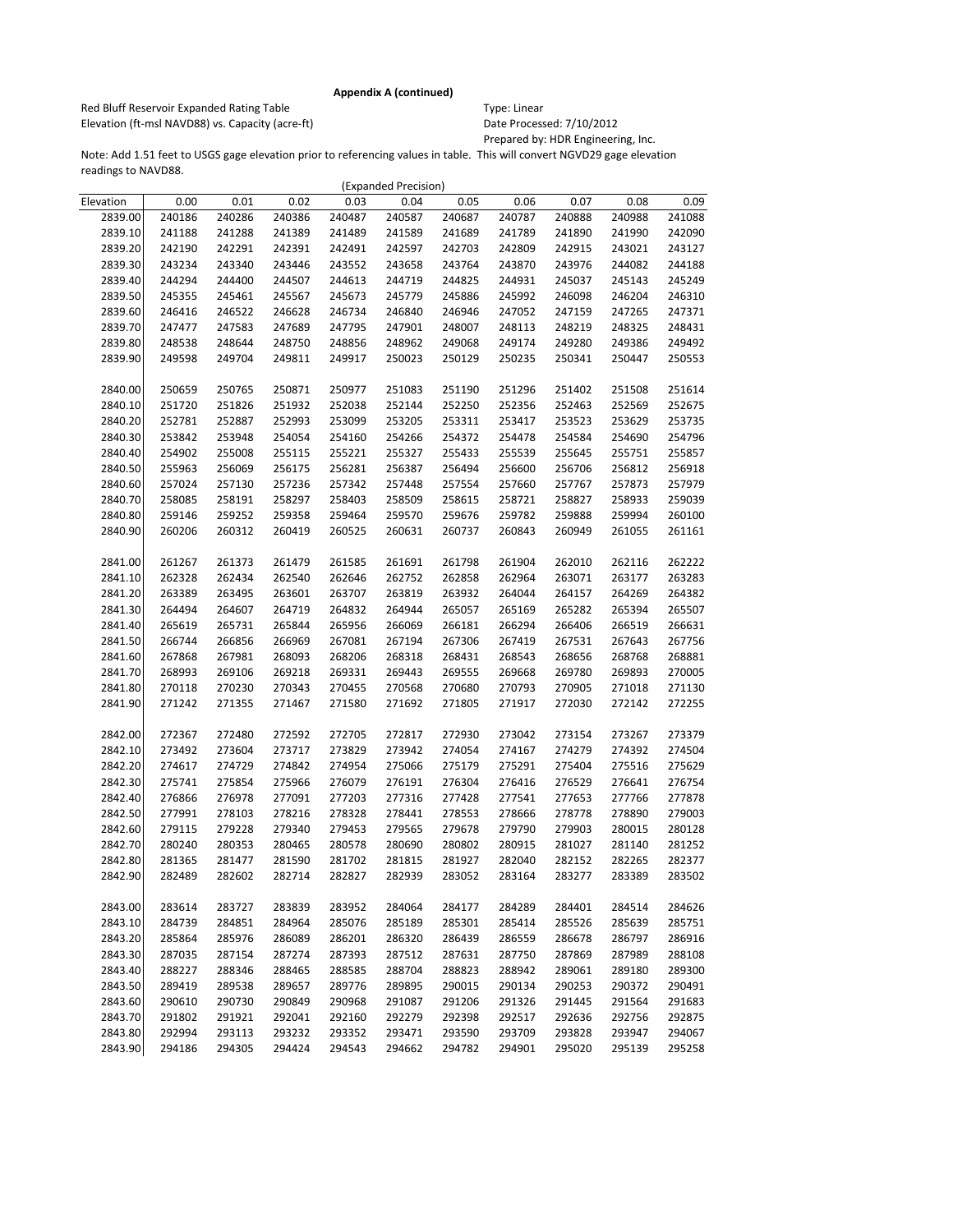Red Bluff Reservoir Expanded Rating Table Table Type: Linear Elevation (ft-msl NAVD88) vs. Capacity (acre-ft) Date Processed: 7/10/2012

Prepared by: HDR Engineering, Inc.

|           |        |        |        |        | (Expanded Precision) |        |        |        |        |        |
|-----------|--------|--------|--------|--------|----------------------|--------|--------|--------|--------|--------|
| Elevation | 0.00   | 0.01   | 0.02   | 0.03   | 0.04                 | 0.05   | 0.06   | 0.07   | 0.08   | 0.09   |
| 2844.00   | 295377 | 295497 | 295616 | 295735 | 295854               | 295973 | 296093 | 296212 | 296331 | 296450 |
| 2844.10   | 296569 | 296688 | 296808 | 296927 | 297046               | 297165 | 297284 | 297403 | 297523 | 297642 |
| 2844.20   | 297761 | 297880 | 297999 | 298119 | 298238               | 298357 | 298476 | 298595 | 298714 | 298834 |
| 2844.30   | 298953 | 299072 | 299191 | 299310 | 299429               | 299549 | 299668 | 299787 | 299906 | 300025 |
| 2844.40   | 300144 | 300264 | 300383 | 300502 | 300621               | 300740 | 300860 | 300979 | 301098 | 301217 |
| 2844.50   | 301336 | 301455 | 301575 | 301694 | 301813               | 301932 | 302051 | 302170 | 302290 | 302409 |
| 2844.60   | 302528 | 302647 | 302766 | 302886 | 303005               | 303124 | 303243 | 303362 | 303481 | 303601 |
| 2844.70   | 303720 | 303839 | 303958 | 304077 | 304196               | 304316 | 304435 | 304554 | 304673 | 304792 |
| 2844.80   | 304911 | 305031 | 305150 | 305269 | 305388               | 305507 | 305627 | 305746 | 305865 | 305984 |
| 2844.90   | 306103 | 306222 | 306342 | 306461 | 306580               | 306699 | 306818 | 306937 | 307057 | 307176 |
|           |        |        |        |        |                      |        |        |        |        |        |
| 2845.00   | 307295 | 307414 | 307533 | 307653 | 307772               | 307891 | 308010 | 308129 | 308248 | 308368 |
| 2845.10   | 308487 | 308606 | 308725 | 308844 | 308963               | 309083 | 309202 | 309321 | 309440 | 309559 |
| 2845.20   | 309678 | 309798 | 309917 | 310036 | 310162               | 310288 | 310414 | 310540 | 310666 | 310792 |
| 2845.30   | 310918 | 311044 | 311170 | 311296 | 311422               | 311548 | 311674 | 311800 | 311926 | 312052 |
| 2845.40   | 312178 | 312304 | 312430 | 312556 | 312682               | 312808 | 312934 | 313060 | 313186 | 313312 |
| 2845.50   | 313438 | 313564 | 313690 | 313816 | 313942               | 314068 | 314194 | 314320 | 314446 | 314572 |
| 2845.60   | 314698 | 314824 | 314950 | 315076 | 315202               | 315328 | 315454 | 315580 | 315706 | 315832 |
| 2845.70   | 315958 | 316084 | 316210 | 316336 | 316461               | 316587 | 316713 | 316839 | 316965 | 317091 |
| 2845.80   | 317217 | 317343 | 317469 | 317595 | 317721               | 317847 | 317973 | 318099 | 318225 | 318351 |
| 2845.90   | 318477 | 318603 | 318729 | 318855 | 318981               | 319107 | 319233 | 319359 | 319485 | 319611 |
|           |        |        |        |        |                      |        |        |        |        |        |
| 2846.00   | 319737 | 319863 | 319989 | 320115 | 320241               | 320367 | 320493 | 320619 | 320745 | 320871 |
| 2846.10   | 320997 | 321123 | 321249 | 321375 | 321501               | 321627 | 321753 | 321879 | 322005 | 322131 |
| 2846.20   | 322257 | 322383 | 322509 | 322635 | 322761               | 322887 | 323013 | 323139 | 323265 | 323391 |
| 2846.30   | 323517 | 323643 | 323769 | 323895 | 324021               | 324147 | 324273 | 324399 | 324525 | 324651 |
| 2846.40   | 324777 | 324903 | 325029 | 325155 | 325281               | 325407 | 325533 | 325659 | 325785 | 325911 |
| 2846.50   | 326037 | 326163 | 326289 | 326415 | 326541               | 326667 | 326793 | 326919 | 327045 | 327171 |
| 2846.60   | 327297 | 327423 | 327549 | 327675 | 327801               | 327927 | 328053 | 328179 | 328305 | 328431 |
| 2846.70   | 328557 | 328683 | 328809 | 328935 | 329060               | 329186 | 329312 | 329438 | 329564 | 329690 |
| 2846.80   | 329816 | 329942 | 330068 | 330194 | 330320               | 330446 | 330572 | 330698 | 330824 | 330950 |
| 2846.90   | 331076 | 331202 | 331328 | 331454 | 331580               | 331706 | 331832 | 331958 | 332084 | 332210 |
|           |        |        |        |        |                      |        |        |        |        |        |
| 2847.00   | 332336 | 332462 | 332588 | 332714 | 332840               | 332966 | 333092 | 333218 | 333344 | 333470 |
| 2847.10   | 333596 | 333722 | 333848 | 333974 | 334100               | 334226 | 334352 | 334478 | 334604 | 334730 |
| 2847.20   | 334856 | 334982 | 335108 | 335234 | 335367               | 335499 | 335632 | 335764 | 335897 | 336029 |
| 2847.30   | 336162 | 336294 | 336427 | 336559 | 336692               | 336824 | 336957 | 337089 | 337222 | 337354 |
| 2847.40   | 337487 | 337619 | 337752 | 337884 | 338017               | 338149 | 338282 | 338414 | 338547 | 338679 |
| 2847.50   | 338812 | 338944 | 339077 | 339209 | 339342               | 339474 | 339607 | 339739 | 339872 | 340004 |
| 2847.60   | 340137 | 340269 | 340402 | 340534 | 340667               | 340799 | 340932 | 341064 | 341197 | 341329 |
| 2847.70   | 341462 | 341594 | 341727 | 341860 | 341992               | 342125 | 342257 | 342390 | 342522 | 342655 |
| 2847.80   | 342787 | 342920 | 343052 | 343185 | 343317               | 343450 | 343582 | 343715 | 343847 | 343980 |
| 2847.90   | 344112 | 344245 | 344377 | 344510 | 344642               | 344775 | 344907 | 345040 | 345172 | 345305 |
|           |        |        |        |        |                      |        |        |        |        |        |
| 2848.00   | 345437 | 345570 | 345702 | 345835 | 345967               | 346100 | 346232 | 346365 | 346497 | 346630 |
| 2848.10   | 346762 | 346895 | 347027 | 347160 | 347292               | 347425 | 347557 | 347690 | 347822 | 347955 |
| 2848.20   | 348087 | 348220 | 348352 | 348485 | 348618               | 348750 | 348883 | 349015 | 349148 | 349280 |
| 2848.30   | 349413 | 349545 | 349678 | 349810 | 349943               | 350075 | 350208 | 350340 | 350473 | 350605 |
| 2848.40   | 350738 | 350870 | 351003 | 351135 | 351268               | 351400 | 351533 | 351665 | 351798 | 351930 |
| 2848.50   | 352063 | 352195 | 352328 | 352460 | 352593               | 352725 | 352858 | 352990 | 353123 | 353255 |
| 2848.60   | 353388 | 353520 | 353653 | 353785 | 353918               | 354050 | 354183 | 354315 | 354448 | 354580 |
| 2848.70   | 354713 | 354845 | 354978 | 355111 | 355243               | 355376 | 355508 | 355641 | 355773 | 355906 |
| 2848.80   | 356038 | 356171 | 356303 | 356436 | 356568               | 356701 | 356833 | 356966 | 357098 | 357231 |
| 2848.90   | 357363 | 357496 | 357628 | 357761 | 357893               | 358026 | 358158 | 358291 | 358423 | 358556 |
|           |        |        |        |        |                      |        |        |        |        |        |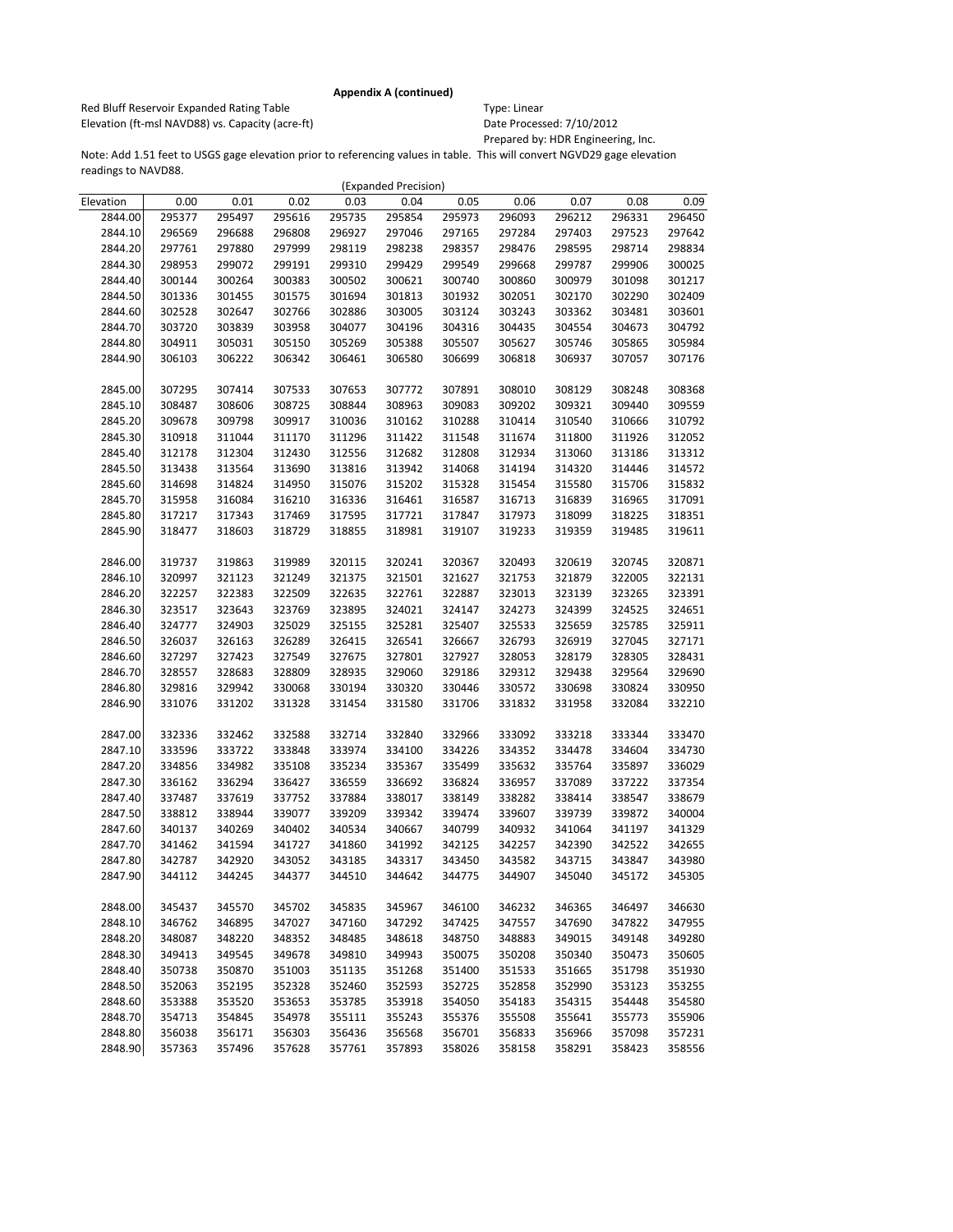Red Bluff Reservoir Expanded Rating Table Table Type: Linear Elevation (ft-msl NAVD88) vs. Capacity (acre-ft) Date Processed: 7/10/2012

Prepared by: HDR Engineering, Inc.

|           |        |        |        |        | (Expanded Precision) |        |        |        |        |        |
|-----------|--------|--------|--------|--------|----------------------|--------|--------|--------|--------|--------|
| Elevation | 0.00   | 0.01   | 0.02   | 0.03   | 0.04                 | 0.05   | 0.06   | 0.07   | 0.08   | 0.09   |
| 2849.00   | 358688 | 358821 | 358953 | 359086 | 359218               | 359351 | 359483 | 359616 | 359748 | 359881 |
| 2849.10   | 360013 | 360146 | 360278 | 360411 | 360543               | 360676 | 360808 | 360941 | 361073 | 361206 |
| 2849.20   | 361338 | 361471 | 361603 | 361736 | 361875               | 362014 | 362153 | 362292 | 362432 | 362571 |
| 2849.30   | 362710 | 362849 | 362988 | 363127 | 363266               | 363405 | 363544 | 363684 | 363823 | 363962 |
| 2849.40   | 364101 | 364240 | 364379 | 364518 | 364657               | 364797 | 364936 | 365075 | 365214 | 365353 |
| 2849.50   | 365492 | 365631 | 365770 | 365909 | 366049               | 366188 | 366327 | 366466 | 366605 | 366744 |
| 2849.60   | 366883 | 367022 | 367161 | 367301 | 367440               | 367579 | 367718 | 367857 | 367996 | 368135 |
| 2849.70   | 368274 | 368414 | 368553 | 368692 | 368831               | 368970 | 369109 | 369248 | 369387 | 369526 |
| 2849.80   | 369666 | 369805 | 369944 | 370083 | 370222               | 370361 | 370500 | 370639 | 370778 | 370918 |
| 2849.90   | 371057 | 371196 | 371335 | 371474 | 371613               | 371752 | 371891 | 372031 | 372170 | 372309 |
|           |        |        |        |        |                      |        |        |        |        |        |
| 2850.00   | 372448 | 372587 | 372726 | 372865 | 373004               | 373143 | 373283 | 373422 | 373561 | 373700 |
| 2850.10   | 373839 | 373978 | 374117 | 374256 | 374395               | 374535 | 374674 | 374813 | 374952 | 375091 |
| 2850.20   | 375230 | 375369 | 375508 | 375648 | 375787               | 375926 | 376065 | 376204 | 376343 | 376482 |
| 2850.30   | 376621 | 376760 | 376900 | 377039 | 377178               | 377317 | 377456 | 377595 | 377734 | 377873 |
| 2850.40   | 378012 | 378152 | 378291 | 378430 | 378569               | 378708 | 378847 | 378986 | 379125 | 379264 |
| 2850.50   | 379404 | 379543 | 379682 | 379821 | 379960               | 380099 | 380238 | 380377 | 380517 | 380656 |
| 2850.60   | 380795 | 380934 | 381073 | 381212 | 381351               | 381490 | 381629 | 381769 | 381908 | 382047 |
| 2850.70   | 382186 | 382325 | 382464 | 382603 | 382742               | 382881 | 383021 | 383160 | 383299 | 383438 |
| 2850.80   | 383577 | 383716 | 383855 | 383994 | 384134               | 384273 | 384412 | 384551 | 384690 | 384829 |
| 2850.90   | 384968 | 385107 | 385246 | 385386 | 385525               | 385664 | 385803 | 385942 | 386081 | 386220 |
|           |        |        |        |        |                      |        |        |        |        |        |
| 2851.00   | 386359 | 386498 | 386638 | 386777 | 386916               | 387055 | 387194 | 387333 | 387472 | 387611 |
| 2851.10   | 387751 | 387890 | 388029 | 388168 | 388307               | 388446 | 388585 | 388724 | 388863 | 389003 |
| 2851.20   | 389142 | 389281 | 389420 | 389559 | 389705               | 389851 | 389998 | 390144 | 390290 | 390436 |
| 2851.30   | 390582 | 390728 | 390875 | 391021 | 391167               | 391313 | 391459 | 391605 | 391752 | 391898 |
| 2851.40   | 392044 | 392190 | 392336 | 392482 | 392629               | 392775 | 392921 | 393067 | 393213 | 393359 |
| 2851.50   | 393506 | 393652 | 393798 | 393944 | 394090               | 394236 | 394383 | 394529 | 394675 | 394821 |
| 2851.60   | 394967 | 395113 | 395260 | 395406 | 395552               | 395698 | 395844 | 395990 | 396137 | 396283 |
| 2851.70   | 396429 | 396575 | 396721 | 396868 | 397014               | 397160 | 397306 | 397452 | 397598 | 397745 |
| 2851.80   | 397891 | 398037 | 398183 | 398329 | 398475               | 398622 | 398768 | 398914 | 399060 | 399206 |
| 2851.90   | 399352 | 399499 | 399645 | 399791 | 399937               | 400083 | 400229 | 400376 | 400522 | 400668 |
|           |        |        |        |        |                      |        |        |        |        |        |
| 2852.00   | 400814 | 400960 | 401106 | 401253 | 401399               | 401545 | 401691 | 401837 | 401983 | 402130 |
| 2852.10   | 402276 | 402422 | 402568 | 402714 | 402860               | 403007 | 403153 | 403299 | 403445 | 403591 |
| 2852.20   | 403737 | 403884 | 404030 | 404176 | 404322               | 404468 | 404615 | 404761 | 404907 | 405053 |
| 2852.30   | 405199 | 405345 | 405492 | 405638 | 405784               | 405930 | 406076 | 406222 | 406369 | 406515 |
| 2852.40   | 406661 | 406807 | 406953 | 407099 | 407246               | 407392 | 407538 | 407684 | 407830 | 407976 |
| 2852.50   | 408123 | 408269 | 408415 | 408561 | 408707               | 408853 | 409000 | 409146 | 409292 | 409438 |
| 2852.60   | 409584 | 409730 | 409877 | 410023 | 410169               | 410315 | 410461 | 410607 | 410754 | 410900 |
| 2852.70   | 411046 | 411192 | 411338 | 411485 | 411631               | 411777 | 411923 | 412069 | 412215 | 412362 |
| 2852.80   | 412508 | 412654 | 412800 | 412946 | 413092               | 413239 | 413385 | 413531 | 413677 | 413823 |
| 2852.90   | 413969 | 414116 | 414262 | 414408 | 414554               | 414700 | 414846 | 414993 | 415139 | 415285 |
|           |        |        |        |        |                      |        |        |        |        |        |
| 2853.00   | 415431 | 415577 | 415723 | 415870 | 416016               | 416162 | 416308 | 416454 | 416600 | 416747 |
| 2853.10   | 416893 | 417039 | 417185 | 417331 | 417477               | 417624 | 417770 | 417916 | 418062 | 418208 |
| 2853.20   | 418354 | 418501 | 418647 | 418793 | 418947               | 419101 | 419255 | 419408 | 419562 | 419716 |
| 2853.30   | 419870 | 420024 | 420178 | 420331 | 420485               | 420639 | 420793 | 420947 | 421101 | 421255 |
| 2853.40   | 421408 | 421562 | 421716 | 421870 | 422024               | 422178 | 422331 | 422485 | 422639 | 422793 |
| 2853.50   | 422947 | 423101 | 423255 | 423408 | 423562               | 423716 | 423870 | 424024 | 424178 | 424331 |
| 2853.60   | 424485 | 424639 | 424793 | 424947 | 425101               | 425254 | 425408 | 425562 | 425716 | 425870 |
| 2853.70   | 426024 | 426178 | 426331 | 426485 | 426639               | 426793 | 426947 | 427101 | 427254 | 427408 |
| 2853.80   | 427562 | 427716 | 427870 | 428024 | 428178               | 428331 | 428485 | 428639 | 428793 | 428947 |
| 2853.90   | 429101 | 429254 | 429408 | 429562 | 429716               | 429870 | 430024 | 430178 | 430331 | 430485 |
|           |        |        |        |        |                      |        |        |        |        |        |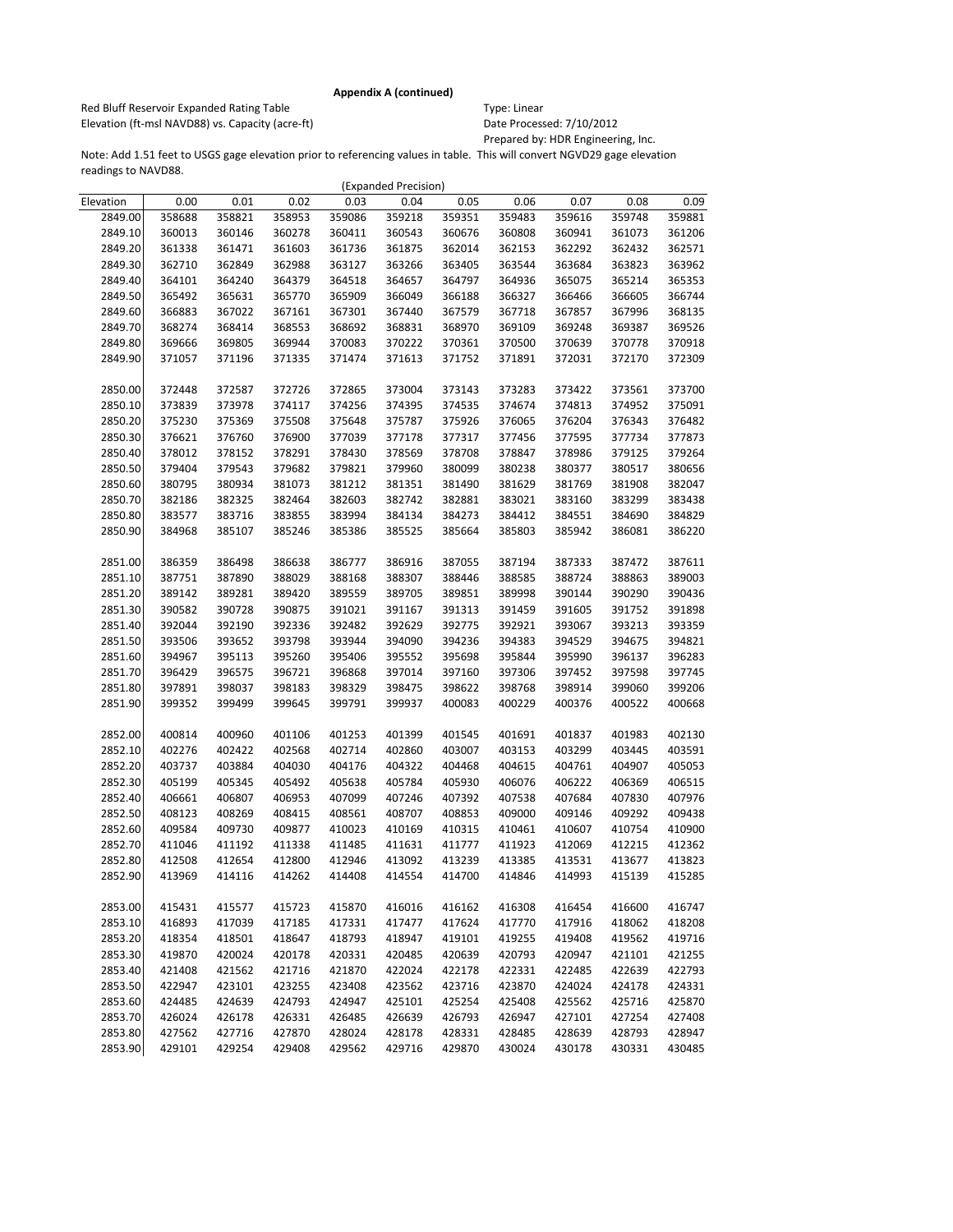Red Bluff Reservoir Expanded Rating Table Table Type: Linear Elevation (ft-msl NAVD88) vs. Capacity (acre-ft) Date Processed: 7/10/2012

Prepared by: HDR Engineering, Inc.

|           |        |        |        |        | (Expanded Precision) |        |        |        |        |        |
|-----------|--------|--------|--------|--------|----------------------|--------|--------|--------|--------|--------|
| Elevation | 0.00   | 0.01   | 0.02   | 0.03   | 0.04                 | 0.05   | 0.06   | 0.07   | 0.08   | 0.09   |
| 2854.00   | 430639 | 430793 | 430947 | 431101 | 431254               | 431408 | 431562 | 431716 | 431870 | 432024 |
| 2854.10   | 432178 | 432331 | 432485 | 432639 | 432793               | 432947 | 433101 | 433254 | 433408 | 433562 |
| 2854.20   | 433716 | 433870 | 434024 | 434178 | 434331               | 434485 | 434639 | 434793 | 434947 | 435101 |
| 2854.30   | 435254 | 435408 | 435562 | 435716 | 435870               | 436024 | 436177 | 436331 | 436485 | 436639 |
| 2854.40   | 436793 | 436947 | 437101 | 437254 | 437408               | 437562 | 437716 | 437870 | 438024 | 438177 |
| 2854.50   | 438331 | 438485 | 438639 | 438793 | 438947               | 439101 | 439254 | 439408 | 439562 | 439716 |
| 2854.60   | 439870 | 440024 | 440177 | 440331 | 440485               | 440639 | 440793 | 440947 | 441101 | 441254 |
| 2854.70   | 441408 | 441562 | 441716 | 441870 | 442024               | 442177 | 442331 | 442485 | 442639 | 442793 |
| 2854.80   | 442947 | 443101 | 443254 | 443408 | 443562               | 443716 | 443870 | 444024 | 444177 | 444331 |
| 2854.90   | 444485 | 444639 | 444793 | 444947 | 445100               | 445254 | 445408 | 445562 | 445716 | 445870 |
|           |        |        |        |        |                      |        |        |        |        |        |
| 2855.00   | 446024 | 446177 | 446331 | 446485 | 446639               | 446793 | 446947 | 447100 | 447254 | 447408 |
| 2855.10   | 447562 | 447716 | 447870 | 448024 | 448177               | 448331 | 448485 | 448639 | 448793 | 448947 |
| 2855.20   | 449100 | 449254 | 449408 | 449562 | 449724               | 449885 | 450047 | 450209 | 450371 | 450532 |
| 2855.30   | 450694 | 450856 | 451018 | 451179 | 451341               | 451503 | 451665 | 451826 | 451988 | 452150 |
| 2855.40   | 452312 | 452473 | 452635 | 452797 | 452959               | 453120 | 453282 | 453444 | 453606 | 453767 |
| 2855.50   | 453929 | 454091 | 454253 | 454414 | 454576               | 454738 | 454900 | 455061 | 455223 | 455385 |
| 2855.60   | 455547 | 455708 | 455870 | 456032 | 456194               | 456355 | 456517 | 456679 | 456841 | 457002 |
| 2855.70   | 457164 | 457326 | 457488 | 457649 | 457811               | 457973 | 458134 | 458296 | 458458 | 458620 |
| 2855.80   | 458781 | 458943 | 459105 | 459267 | 459428               | 459590 | 459752 | 459914 | 460075 | 460237 |
| 2855.90   | 460399 | 460561 | 460722 | 460884 | 461046               | 461208 | 461369 | 461531 | 461693 | 461855 |
|           |        |        |        |        |                      |        |        |        |        |        |
| 2856.00   | 462016 | 462178 | 462340 | 462502 | 462663               | 462825 | 462987 | 463149 | 463310 | 463472 |
| 2856.10   | 463634 | 463796 | 463957 | 464119 | 464281               | 464443 | 464604 | 464766 | 464928 | 465090 |
| 2856.20   | 465251 | 465413 | 465575 | 465737 | 465898               | 466060 | 466222 | 466383 | 466545 | 466707 |
| 2856.30   | 466869 | 467030 | 467192 | 467354 | 467516               | 467677 | 467839 | 468001 | 468163 | 468324 |
| 2856.40   | 468486 | 468648 | 468810 | 468971 | 469133               | 469295 | 469457 | 469618 | 469780 | 469942 |
| 2856.50   | 470104 | 470265 | 470427 | 470589 | 470751               | 470912 | 471074 | 471236 | 471398 | 471559 |
| 2856.60   | 471721 | 471883 | 472045 | 472206 | 472368               | 472530 | 472692 | 472853 | 473015 | 473177 |
| 2856.70   | 473339 | 473500 | 473662 | 473824 | 473985               | 474147 | 474309 | 474471 | 474632 | 474794 |
| 2856.80   | 474956 | 475118 | 475279 | 475441 | 475603               | 475765 | 475926 | 476088 | 476250 | 476412 |
| 2856.90   | 476573 | 476735 | 476897 | 477059 | 477220               | 477382 | 477544 | 477706 | 477867 | 478029 |
|           |        |        |        |        |                      |        |        |        |        |        |
| 2857.00   | 478191 | 478353 | 478514 | 478676 | 478838               | 479000 | 479161 | 479323 | 479485 | 479647 |
| 2857.10   | 479808 | 479970 | 480132 | 480294 | 480455               | 480617 | 480779 | 480941 | 481102 | 481264 |
| 2857.20   | 481426 | 481588 | 481749 | 481911 | 482079               | 482248 | 482416 | 482585 | 482753 | 482922 |
| 2857.30   | 483090 | 483258 | 483427 | 483595 | 483764               | 483932 | 484101 | 484269 | 484438 | 484606 |
| 2857.40   | 484774 | 484943 | 485111 | 485280 | 485448               | 485617 | 485785 | 485953 | 486122 | 486290 |
| 2857.50   | 486459 | 486627 | 486796 | 486964 | 487132               | 487301 | 487469 | 487638 | 487806 | 487975 |
| 2857.60   | 488143 | 488312 | 488480 | 488648 | 488817               | 488985 | 489154 | 489322 | 489491 | 489659 |
| 2857.70   | 489827 | 489996 | 490164 | 490333 | 490501               | 490670 | 490838 | 491006 | 491175 | 491343 |
| 2857.80   | 491512 | 491680 | 491849 | 492017 | 492186               | 492354 | 492522 | 492691 | 492859 | 493028 |
| 2857.90   | 493196 | 493365 | 493533 | 493701 | 493870               | 494038 | 494207 | 494375 | 494544 | 494712 |
|           |        |        |        |        |                      |        |        |        |        |        |
| 2858.00   | 494880 | 495049 | 495217 | 495386 | 495554               | 495723 | 495891 | 496060 | 496228 | 496396 |
| 2858.10   | 496565 | 496733 | 496902 | 497070 | 497239               | 497407 | 497575 | 497744 | 497912 | 498081 |
| 2858.20   | 498249 | 498418 | 498586 | 498755 | 498923               | 499091 | 499260 | 499428 | 499597 | 499765 |
| 2858.30   | 499934 | 500102 | 500270 | 500439 | 500607               | 500776 | 500944 | 501113 | 501281 | 501449 |
| 2858.40   | 501618 | 501786 | 501955 | 502123 | 502292               | 502460 | 502629 | 502797 | 502965 | 503134 |
| 2858.50   | 503302 | 503471 | 503639 | 503808 | 503976               | 504144 | 504313 | 504481 | 504650 | 504818 |
| 2858.60   | 504987 | 505155 | 505323 | 505492 | 505660               | 505829 | 505997 | 506166 | 506334 | 506503 |
| 2858.70   | 506671 | 506839 | 507008 | 507176 | 507345               | 507513 | 507682 | 507850 | 508018 | 508187 |
| 2858.80   | 508355 | 508524 | 508692 | 508861 | 509029               | 509197 | 509366 | 509534 | 509703 | 509871 |
| 2858.90   | 510040 | 510208 | 510377 | 510545 | 510713               | 510882 | 511050 | 511219 | 511387 | 511556 |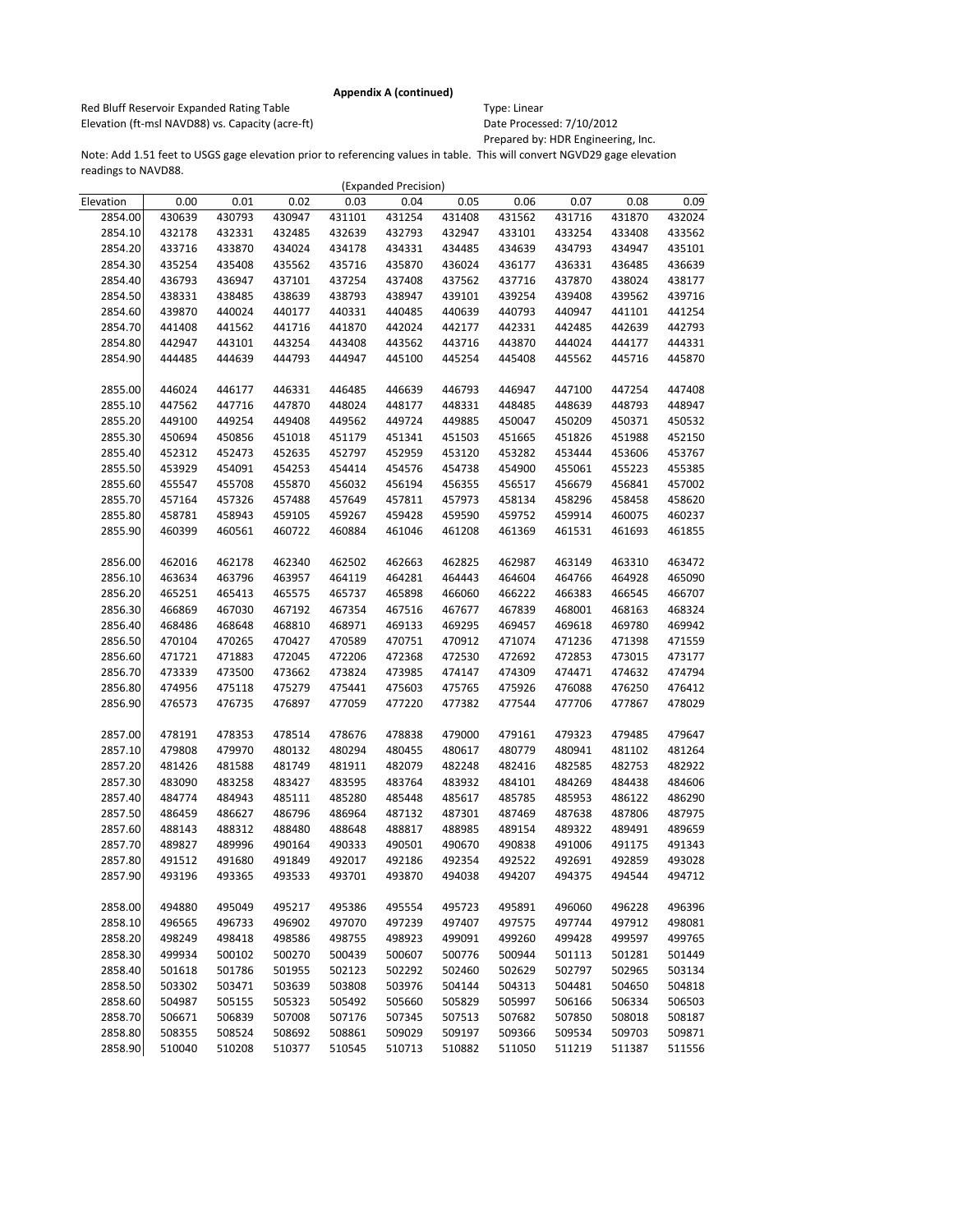Red Bluff Reservoir Expanded Rating Table Table Type: Linear Elevation (ft-msl NAVD88) vs. Capacity (acre-ft) Date Processed: 7/10/2012

Prepared by: HDR Engineering, Inc.

|           |        |        |        |        | (Expanded Precision) |        |        |        |        |        |
|-----------|--------|--------|--------|--------|----------------------|--------|--------|--------|--------|--------|
| Elevation | 0.00   | 0.01   | 0.02   | 0.03   | 0.04                 | 0.05   | 0.06   | 0.07   | 0.08   | 0.09   |
| 2859.00   | 511724 | 511892 | 512061 | 512229 | 512398               | 512566 | 512735 | 512903 | 513071 | 513240 |
| 2859.10   | 513408 | 513577 | 513745 | 513914 | 514082               | 514251 | 514419 | 514587 | 514756 | 514924 |
| 2859.20   | 515093 | 515261 | 515430 | 515598 | 515768               | 515937 | 516107 | 516277 | 516446 | 516616 |
| 2859.30   | 516785 | 516955 | 517125 | 517294 | 517464               | 517634 | 517803 | 517973 | 518142 | 518312 |
| 2859.40   | 518482 | 518651 | 518821 | 518991 | 519160               | 519330 | 519499 | 519669 | 519839 | 520008 |
| 2859.50   | 520178 | 520348 | 520517 | 520687 | 520856               | 521026 | 521196 | 521365 | 521535 | 521705 |
| 2859.60   | 521874 | 522044 | 522213 | 522383 | 522553               | 522722 | 522892 | 523062 | 523231 | 523401 |
| 2859.70   | 523570 | 523740 | 523910 | 524079 | 524249               | 524419 | 524588 | 524758 | 524927 | 525097 |
| 2859.80   | 525267 | 525436 | 525606 | 525776 | 525945               | 526115 | 526284 | 526454 | 526624 | 526793 |
| 2859.90   | 526963 | 527133 | 527302 | 527472 | 527641               | 527811 | 527981 | 528150 | 528320 | 528490 |
|           |        |        |        |        |                      |        |        |        |        |        |
| 2860.00   | 528659 | 528829 | 528998 | 529168 | 529338               | 529507 | 529677 | 529847 | 530016 | 530186 |
| 2860.10   | 530355 | 530525 | 530695 | 530864 | 531034               | 531204 | 531373 | 531543 | 531712 | 531882 |
| 2860.20   | 532052 | 532221 | 532391 | 532561 | 532730               | 532900 | 533069 | 533239 | 533409 | 533578 |
| 2860.30   | 533748 | 533918 | 534087 | 534257 | 534426               | 534596 | 534766 | 534935 | 535105 | 535275 |
| 2860.40   | 535444 | 535614 | 535783 | 535953 | 536123               | 536292 | 536462 | 536632 | 536801 | 536971 |
| 2860.50   | 537140 | 537310 | 537480 | 537649 | 537819               | 537989 | 538158 | 538328 | 538497 | 538667 |
| 2860.60   | 538837 | 539006 | 539176 | 539346 | 539515               | 539685 | 539854 | 540024 | 540194 | 540363 |
| 2860.70   | 540533 | 540703 | 540872 | 541042 | 541211               | 541381 | 541551 | 541720 | 541890 | 542060 |
| 2860.80   | 542229 | 542399 | 542568 | 542738 | 542908               | 543077 | 543247 | 543417 | 543586 | 543756 |
| 2860.90   | 543925 | 544095 | 544265 | 544434 | 544604               | 544774 | 544943 | 545113 | 545282 | 545452 |
|           |        |        |        |        |                      |        |        |        |        |        |
| 2861.00   | 545622 | 545791 | 545961 | 546131 | 546300               | 546470 | 546639 | 546809 | 546979 | 547148 |
| 2861.10   | 547318 | 547488 | 547657 | 547827 | 547996               | 548166 | 548336 | 548505 | 548675 | 548845 |
| 2861.20   | 549014 | 549184 | 549353 | 549523 | 549693               | 549863 | 550033 | 550203 | 550373 | 550543 |
| 2861.30   | 550713 | 550883 | 551053 | 551223 | 551393               | 551563 | 551733 | 551903 | 552073 | 552243 |
| 2861.40   | 552413 | 552583 | 552753 | 552923 | 553093               | 553263 | 553433 | 553603 | 553773 | 553943 |
| 2861.50   | 554113 | 554283 | 554453 | 554623 | 554793               | 554963 | 555133 | 555302 | 555472 | 555642 |
| 2861.60   | 555812 | 555982 | 556152 | 556322 | 556492               | 556662 | 556832 | 557002 | 557172 | 557342 |
| 2861.70   | 557512 | 557682 | 557852 | 558022 | 558192               | 558362 | 558532 | 558702 | 558872 | 559042 |
| 2861.80   | 559212 | 559382 | 559552 | 559722 | 559892               | 560062 | 560232 | 560402 | 560572 | 560742 |
| 2861.90   | 560912 | 561082 | 561252 | 561422 | 561592               | 561762 | 561932 | 562102 | 562272 | 562442 |
|           |        |        |        |        |                      |        |        |        |        |        |
| 2862.00   | 562612 | 562782 | 562952 | 563122 | 563292               | 563462 | 563632 | 563802 | 563972 | 564142 |
| 2862.10   | 564312 | 564482 | 564652 | 564822 | 564992               | 565162 | 565332 | 565502 | 565672 | 565842 |
| 2862.20   | 566012 | 566182 | 566352 | 566522 | 566691               | 566861 | 567031 | 567201 | 567371 | 567541 |
| 2862.30   | 567711 | 567881 | 568051 | 568221 | 568391               | 568561 | 568731 | 568901 | 569071 | 569241 |
| 2862.40   | 569411 | 569581 | 569751 | 569921 | 570091               | 570261 | 570431 | 570601 | 570771 | 570941 |
| 2862.50   | 571111 | 571281 | 571451 | 571621 | 571791               | 571961 | 572131 | 572301 | 572471 | 572641 |
| 2862.60   | 572811 | 572981 | 573151 | 573321 | 573491               | 573661 | 573831 | 574001 | 574171 | 574341 |
| 2862.70   | 574511 | 574681 | 574851 | 575021 | 575191               | 575361 | 575531 | 575701 | 575871 | 576041 |
| 2862.80   | 576211 | 576381 | 576551 | 576721 | 576891               | 577061 | 577231 | 577401 | 577571 | 577741 |
| 2862.90   | 577910 | 578080 | 578250 | 578420 | 578590               | 578760 | 578930 | 579100 | 579270 | 579440 |
|           |        |        |        |        |                      |        |        |        |        |        |
| 2863.00   | 579610 | 579780 | 579950 | 580120 | 580290               | 580460 | 580630 | 580800 | 580970 | 581140 |
| 2863.10   | 581310 | 581480 | 581650 | 581820 | 581990               | 582160 | 582330 | 582500 | 582670 | 582840 |
| 2863.20   | 583010 | 583180 | 583350 | 583520 | 583690               | 583860 | 584031 | 584201 | 584371 | 584541 |
| 2863.30   | 584712 | 584882 | 585052 | 585222 | 585393               | 585563 | 585733 | 585903 | 586074 | 586244 |
| 2863.40   | 586414 | 586584 | 586755 | 586925 | 587095               | 587265 | 587436 | 587606 | 587776 | 587946 |
| 2863.50   | 588117 | 588287 | 588457 | 588627 | 588798               | 588968 | 589138 | 589308 | 589479 | 589649 |
| 2863.60   | 589819 | 589989 | 590160 | 590330 | 590500               | 590670 | 590841 | 591011 | 591181 | 591351 |
| 2863.70   | 591522 | 591692 | 591862 | 592032 | 592202               | 592373 | 592543 | 592713 | 592883 | 593054 |
| 2863.80   | 593224 | 593394 | 593564 | 593735 | 593905               | 594075 | 594245 | 594416 | 594586 | 594756 |
| 2863.90   | 594926 | 595097 | 595267 | 595437 | 595607               | 595778 | 595948 | 596118 | 596288 | 596459 |
|           |        |        |        |        |                      |        |        |        |        |        |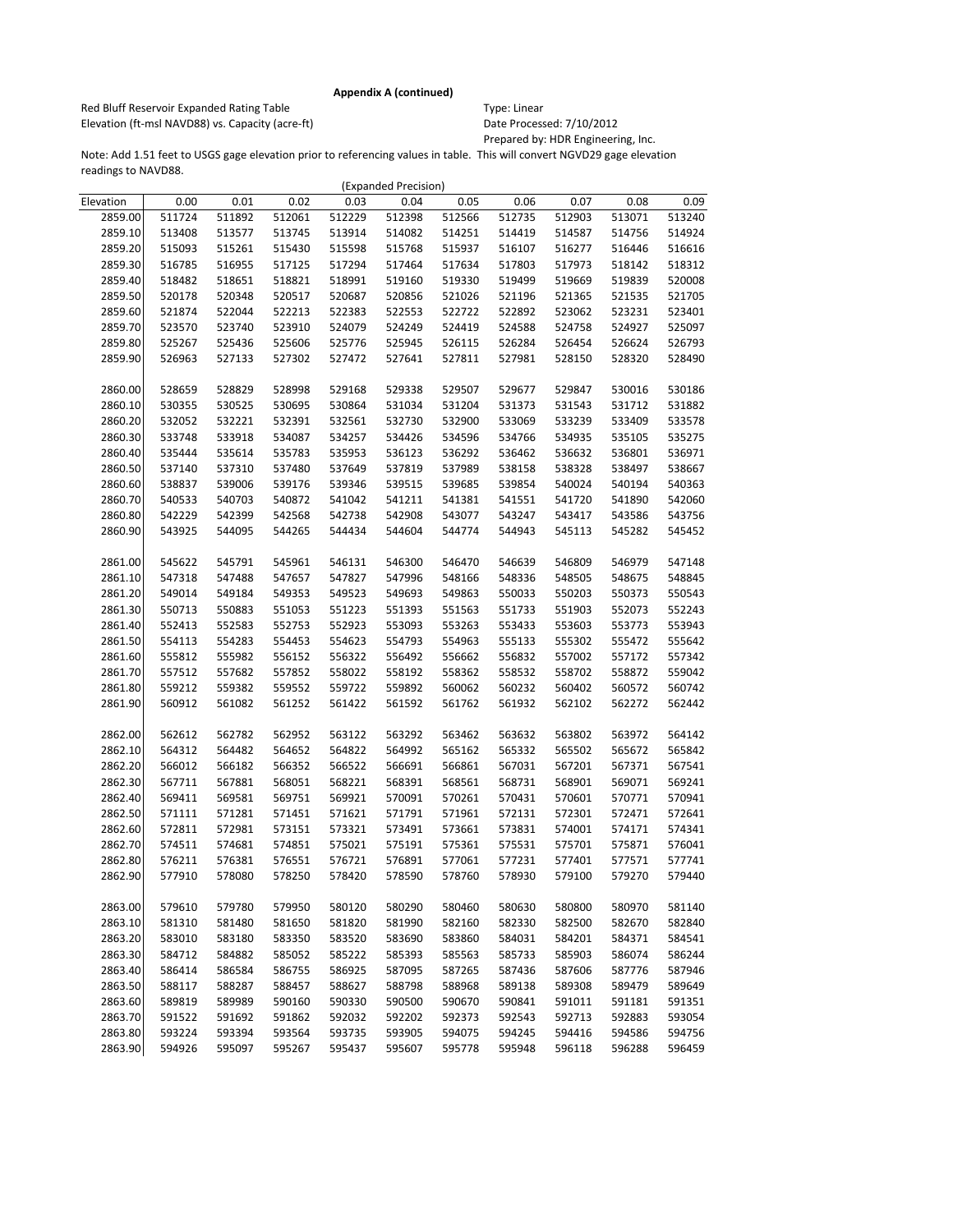Red Bluff Reservoir Expanded Rating Table Table Type: Linear Elevation (ft-msl NAVD88) vs. Capacity (acre-ft) Date Processed: 7/10/2012

Prepared by: HDR Engineering, Inc.

|           |        |        |        |        | (Expanded Precision) |        |        |        |        |        |
|-----------|--------|--------|--------|--------|----------------------|--------|--------|--------|--------|--------|
| Elevation | 0.00   | 0.01   | 0.02   | 0.03   | 0.04                 | 0.05   | 0.06   | 0.07   | 0.08   | 0.09   |
| 2864.00   | 596629 | 596799 | 596969 | 597140 | 597310               | 597480 | 597650 | 597821 | 597991 | 598161 |
| 2864.10   | 598331 | 598502 | 598672 | 598842 | 599012               | 599183 | 599353 | 599523 | 599693 | 599864 |
| 2864.20   | 600034 | 600204 | 600374 | 600545 | 600715               | 600885 | 601055 | 601225 | 601396 | 601566 |
| 2864.30   | 601736 | 601906 | 602077 | 602247 | 602417               | 602587 | 602758 | 602928 | 603098 | 603268 |
| 2864.40   | 603439 | 603609 | 603779 | 603949 | 604120               | 604290 | 604460 | 604630 | 604801 | 604971 |
| 2864.50   | 605141 | 605311 | 605482 | 605652 | 605822               | 605992 | 606163 | 606333 | 606503 | 606673 |
| 2864.60   | 606844 | 607014 | 607184 | 607354 | 607525               | 607695 | 607865 | 608035 | 608206 | 608376 |
| 2864.70   | 608546 | 608716 | 608887 | 609057 | 609227               | 609397 | 609567 | 609738 | 609908 | 610078 |
| 2864.80   | 610248 | 610419 | 610589 | 610759 | 610929               | 611100 | 611270 | 611440 | 611610 | 611781 |
| 2864.90   | 611951 | 612121 | 612291 | 612462 | 612632               | 612802 | 612972 | 613143 | 613313 | 613483 |
|           |        |        |        |        |                      |        |        |        |        |        |
| 2865.00   | 613653 | 613824 | 613994 | 614164 | 614334               | 614505 | 614675 | 614845 | 615015 | 615186 |
| 2865.10   | 615356 | 615526 | 615696 | 615867 | 616037               | 616207 | 616377 | 616548 | 616718 | 616888 |
| 2865.20   | 617058 | 617229 | 617399 | 617569 | 617739               | 617910 | 618080 | 618251 | 618421 | 618592 |
| 2865.30   | 618762 | 618932 | 619103 | 619273 | 619444               | 619614 | 619784 | 619955 | 620125 | 620296 |
| 2865.40   | 620466 | 620637 | 620807 | 620977 | 621148               | 621318 | 621489 | 621659 | 621829 | 622000 |
| 2865.50   | 622170 | 622341 | 622511 | 622682 | 622852               | 623022 | 623193 | 623363 | 623534 | 623704 |
| 2865.60   | 623875 | 624045 | 624215 | 624386 | 624556               | 624727 | 624897 | 625067 | 625238 | 625408 |
| 2865.70   | 625579 | 625749 | 625920 | 626090 | 626260               | 626431 | 626601 | 626772 | 626942 | 627113 |
| 2865.80   | 627283 | 627453 | 627624 | 627794 | 627965               | 628135 | 628305 | 628476 | 628646 | 628817 |
| 2865.90   | 628987 | 629158 | 629328 | 629498 | 629669               | 629839 | 630010 | 630180 | 630350 | 630521 |
|           |        |        |        |        |                      |        |        |        |        |        |
| 2866.00   | 630691 | 630862 | 631032 | 631203 | 631373               | 631543 | 631714 | 631884 | 632055 | 632225 |
| 2866.10   | 632396 | 632566 | 632736 | 632907 | 633077               | 633248 | 633418 | 633588 | 633759 | 633929 |
| 2866.20   | 634100 | 634270 | 634441 | 634611 | 634781               | 634952 | 635122 | 635293 | 635463 | 635634 |
| 2866.30   | 635804 | 635974 | 636145 | 636315 | 636486               | 636656 | 636826 | 636997 | 637167 | 637338 |
| 2866.40   | 637508 | 637679 | 637849 | 638019 | 638190               | 638360 | 638531 | 638701 | 638871 | 639042 |
| 2866.50   | 639212 | 639383 | 639553 | 639724 | 639894               | 640064 | 640235 | 640405 | 640576 | 640746 |
| 2866.60   | 640917 | 641087 | 641257 | 641428 | 641598               | 641769 | 641939 | 642109 | 642280 | 642450 |
| 2866.70   | 642621 | 642791 | 642962 | 643132 | 643302               | 643473 | 643643 | 643814 | 643984 | 644155 |
| 2866.80   | 644325 | 644495 | 644666 | 644836 | 645007               | 645177 | 645347 | 645518 | 645688 | 645859 |
| 2866.90   | 646029 | 646200 | 646370 | 646540 | 646711               | 646881 | 647052 | 647222 | 647392 | 647563 |
|           |        |        |        |        |                      |        |        |        |        |        |
| 2867.00   | 647733 | 647904 | 648074 | 648245 | 648415               | 648585 | 648756 | 648926 | 649097 | 649267 |
| 2867.10   | 649438 | 649608 | 649778 | 649949 | 650119               | 650290 | 650460 | 650630 | 650801 | 650971 |
| 2867.20   | 651142 | 651312 | 651483 | 651653 | 651824               | 651994 | 652165 | 652335 | 652506 | 652676 |
| 2867.30   | 652847 | 653017 | 653188 | 653359 | 653529               | 653700 | 653870 | 654041 | 654211 | 654382 |
| 2867.40   | 654552 | 654723 | 654894 | 655064 | 655235               | 655405 | 655576 | 655746 | 655917 | 656087 |
| 2867.50   | 656258 | 656429 | 656599 | 656770 | 656940               | 657111 | 657281 | 657452 | 657622 | 657793 |
| 2867.60   | 657964 | 658134 | 658305 | 658475 | 658646               | 658816 | 658987 | 659157 | 659328 | 659499 |
| 2867.70   | 659669 | 659840 | 660010 | 660181 | 660351               | 660522 | 660692 | 660863 | 661034 | 661204 |
| 2867.80   | 661375 | 661545 | 661716 | 661886 | 662057               | 662227 | 662398 | 662569 | 662739 | 662910 |
| 2867.90   | 663080 | 663251 | 663421 | 663592 | 663762               | 663933 | 664104 | 664274 | 664445 | 664615 |
|           |        |        |        |        |                      |        |        |        |        |        |
| 2868.00   | 664786 | 664956 | 665127 | 665297 | 665468               | 665639 | 665809 | 665980 | 666150 | 666321 |
| 2868.10   | 666491 | 666662 | 666832 | 667003 | 667174               | 667344 | 667515 | 667685 | 667856 | 668026 |
| 2868.20   | 668197 | 668367 | 668538 | 668709 | 668879               | 669050 | 669220 | 669391 | 669561 | 669732 |
| 2868.30   | 669902 | 670073 | 670243 | 670414 | 670585               | 670755 | 670926 | 671096 | 671267 | 671437 |
| 2868.40   | 671608 | 671778 | 671949 | 672120 | 672290               | 672461 | 672631 | 672802 | 672972 | 673143 |
| 2868.50   | 673313 | 673484 | 673655 | 673825 | 673996               | 674166 | 674337 | 674507 | 674678 | 674848 |
| 2868.60   | 675019 | 675190 | 675360 | 675531 | 675701               | 675872 | 676042 | 676213 | 676383 | 676554 |
| 2868.70   | 676725 | 676895 | 677066 | 677236 | 677407               | 677577 | 677748 | 677918 | 678089 | 678260 |
| 2868.80   | 678430 | 678601 | 678771 | 678942 | 679112               | 679283 | 679453 | 679624 | 679795 | 679965 |
| 2868.90   | 680136 | 680306 | 680477 | 680647 | 680818               | 680988 | 681159 | 681330 | 681500 | 681671 |
|           |        |        |        |        |                      |        |        |        |        |        |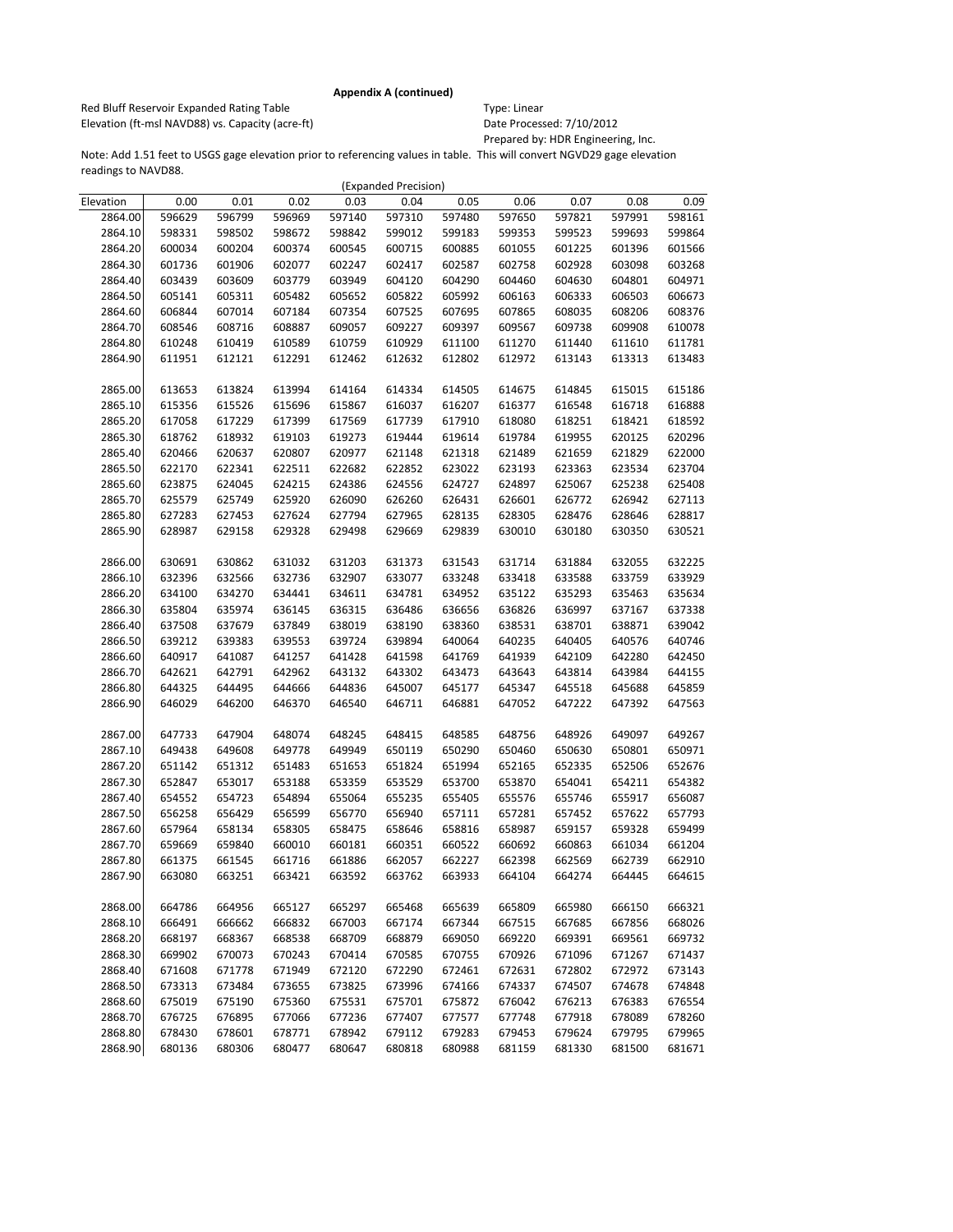Red Bluff Reservoir Expanded Rating Table Table Type: Linear Elevation (ft-msl NAVD88) vs. Capacity (acre-ft) Date Processed: 7/10/2012

Prepared by: HDR Engineering, Inc.

|           |        |        |        |        | (Expanded Precision) |        |        |        |        |        |
|-----------|--------|--------|--------|--------|----------------------|--------|--------|--------|--------|--------|
| Elevation | 0.00   | 0.01   | 0.02   | 0.03   | 0.04                 | 0.05   | 0.06   | 0.07   | 0.08   | 0.09   |
| 2869.00   | 681841 | 682012 | 682182 | 682353 | 682523               | 682694 | 682865 | 683035 | 683206 | 683376 |
| 2869.10   | 683547 | 683717 | 683888 | 684058 | 684229               | 684400 | 684570 | 684741 | 684911 | 685082 |
| 2869.20   | 685252 | 685423 | 685593 | 685764 | 685935               | 686105 | 686276 | 686447 | 686617 | 686788 |
| 2869.30   | 686959 | 687129 | 687300 | 687471 | 687641               | 687812 | 687983 | 688153 | 688324 | 688495 |
| 2869.40   | 688665 | 688836 | 689007 | 689177 | 689348               | 689519 | 689689 | 689860 | 690030 | 690201 |
| 2869.50   | 690372 | 690542 | 690713 | 690884 | 691054               | 691225 | 691396 | 691566 | 691737 | 691908 |
| 2869.60   | 692078 | 692249 | 692420 | 692590 | 692761               | 692932 | 693102 | 693273 | 693444 | 693614 |
| 2869.70   | 693785 | 693956 | 694126 | 694297 | 694468               | 694638 | 694809 | 694980 | 695150 | 695321 |
| 2869.80   | 695492 | 695662 | 695833 | 696004 | 696174               | 696345 | 696516 | 696686 | 696857 | 697028 |
| 2869.90   | 697198 | 697369 | 697540 | 697710 | 697881               | 698052 | 698222 | 698393 | 698563 | 698734 |
|           |        |        |        |        |                      |        |        |        |        |        |
| 2870.00   | 698905 | 699075 | 699246 | 699417 | 699587               | 699758 | 699929 | 700099 | 700270 | 700441 |
| 2870.10   | 700611 | 700782 | 700953 | 701123 | 701294               | 701465 | 701635 | 701806 | 701977 | 702147 |
| 2870.20   | 702318 | 702489 | 702659 | 702830 | 703001               | 703171 | 703342 | 703513 | 703683 | 703854 |
| 2870.30   | 704025 | 704195 | 704366 | 704537 | 704707               | 704878 | 705049 | 705219 | 705390 | 705561 |
| 2870.40   | 705731 | 705902 | 706073 | 706243 | 706414               | 706585 | 706755 | 706926 | 707096 | 707267 |
| 2870.50   | 707438 | 707608 | 707779 | 707950 | 708120               | 708291 | 708462 | 708632 | 708803 | 708974 |
| 2870.60   | 709144 | 709315 | 709486 | 709656 | 709827               | 709998 | 710168 | 710339 | 710510 | 710680 |
| 2870.70   | 710851 | 711022 | 711192 | 711363 | 711534               | 711704 | 711875 | 712046 | 712216 | 712387 |
| 2870.80   | 712558 | 712728 | 712899 | 713070 | 713240               | 713411 | 713582 | 713752 | 713923 | 714094 |
| 2870.90   | 714264 | 714435 | 714606 | 714776 | 714947               | 715118 | 715288 | 715459 | 715629 | 715800 |
|           |        |        |        |        |                      |        |        |        |        |        |
| 2871.00   | 715971 | 716141 | 716312 | 716483 | 716653               | 716824 | 716995 | 717165 | 717336 | 717507 |
| 2871.10   | 717677 | 717848 | 718019 | 718189 | 718360               | 718531 | 718701 | 718872 | 719043 | 719213 |
| 2871.20   | 719384 | 719555 | 719725 | 719896 | 720067               | 720237 | 720408 | 720579 | 720750 | 720920 |
| 2871.30   | 721091 | 721262 | 721433 | 721603 | 721774               | 721945 | 722116 | 722286 | 722457 | 722628 |
| 2871.40   | 722799 | 722969 | 723140 | 723311 | 723482               | 723652 | 723823 | 723994 | 724164 | 724335 |
| 2871.50   | 724506 | 724677 | 724847 | 725018 | 725189               | 725360 | 725530 | 725701 | 725872 | 726043 |
| 2871.60   | 726213 | 726384 | 726555 | 726726 | 726896               | 727067 | 727238 | 727409 | 727579 | 727750 |
| 2871.70   | 727921 | 728092 | 728262 | 728433 | 728604               | 728774 | 728945 | 729116 | 729287 | 729457 |
| 2871.80   | 729628 | 729799 | 729970 | 730140 | 730311               | 730482 | 730653 | 730823 | 730994 | 731165 |
| 2871.90   | 731336 | 731506 | 731677 | 731848 | 732019               | 732189 | 732360 | 732531 | 732701 | 732872 |
|           |        |        |        |        |                      |        |        |        |        |        |
| 2872.00   | 733043 | 733214 | 733384 | 733555 | 733726               | 733897 | 734067 | 734238 | 734409 | 734580 |
| 2872.10   | 734750 | 734921 | 735092 | 735263 | 735433               | 735604 | 735775 | 735946 | 736116 | 736287 |
| 2872.20   | 736458 | 736629 | 736799 | 736970 | 737141               | 737311 | 737482 | 737653 | 737824 | 737994 |
| 2872.30   | 738165 | 738336 | 738507 | 738677 | 738848               | 739019 | 739190 | 739360 | 739531 | 739702 |
| 2872.40   | 739873 | 740043 | 740214 | 740385 | 740556               | 740726 | 740897 | 741068 | 741238 | 741409 |
| 2872.50   | 741580 | 741751 | 741921 | 742092 | 742263               | 742434 | 742604 | 742775 | 742946 | 743117 |
| 2872.60   | 743287 | 743458 | 743629 | 743800 | 743970               | 744141 | 744312 | 744483 | 744653 | 744824 |
| 2872.70   | 744995 | 745166 | 745336 | 745507 | 745678               | 745848 | 746019 | 746190 | 746361 | 746531 |
| 2872.80   | 746702 | 746873 | 747044 | 747214 | 747385               | 747556 | 747727 | 747897 | 748068 | 748239 |
| 2872.90   | 748410 | 748580 | 748751 | 748922 | 749093               | 749263 | 749434 | 749605 | 749775 | 749946 |
|           |        |        |        |        |                      |        |        |        |        |        |
| 2873.00   | 750117 | 750288 | 750458 | 750629 | 750800               | 750971 | 751141 | 751312 | 751483 | 751654 |
| 2873.10   | 751824 | 751995 | 752166 | 752337 | 752507               | 752678 | 752849 | 753020 | 753190 | 753361 |
| 2873.20   | 753532 | 753703 | 753873 | 754044 | 754215               | 754386 | 754556 | 754727 | 754898 | 755069 |
| 2873.30   | 755239 | 755410 | 755581 | 755752 | 755923               | 756093 | 756264 | 756435 | 756606 | 756776 |
| 2873.40   | 756947 | 757118 | 757289 | 757460 | 757630               | 757801 | 757972 | 758143 | 758313 | 758484 |
| 2873.50   | 758655 | 758826 | 758997 | 759167 | 759338               | 759509 | 759680 | 759851 | 760021 | 760192 |
| 2873.60   | 760363 | 760534 | 760704 | 760875 | 761046               | 761217 | 761388 | 761558 | 761729 | 761900 |
| 2873.70   | 762071 | 762241 | 762412 | 762583 | 762754               | 762925 | 763095 | 763266 | 763437 | 763608 |
| 2873.80   | 763778 | 763949 | 764120 | 764291 | 764462               | 764632 | 764803 | 764974 | 765145 | 765315 |
| 2873.90   | 765486 | 765657 | 765828 | 765999 | 766169               | 766340 | 766511 | 766682 | 766852 | 767023 |
|           |        |        |        |        |                      |        |        |        |        |        |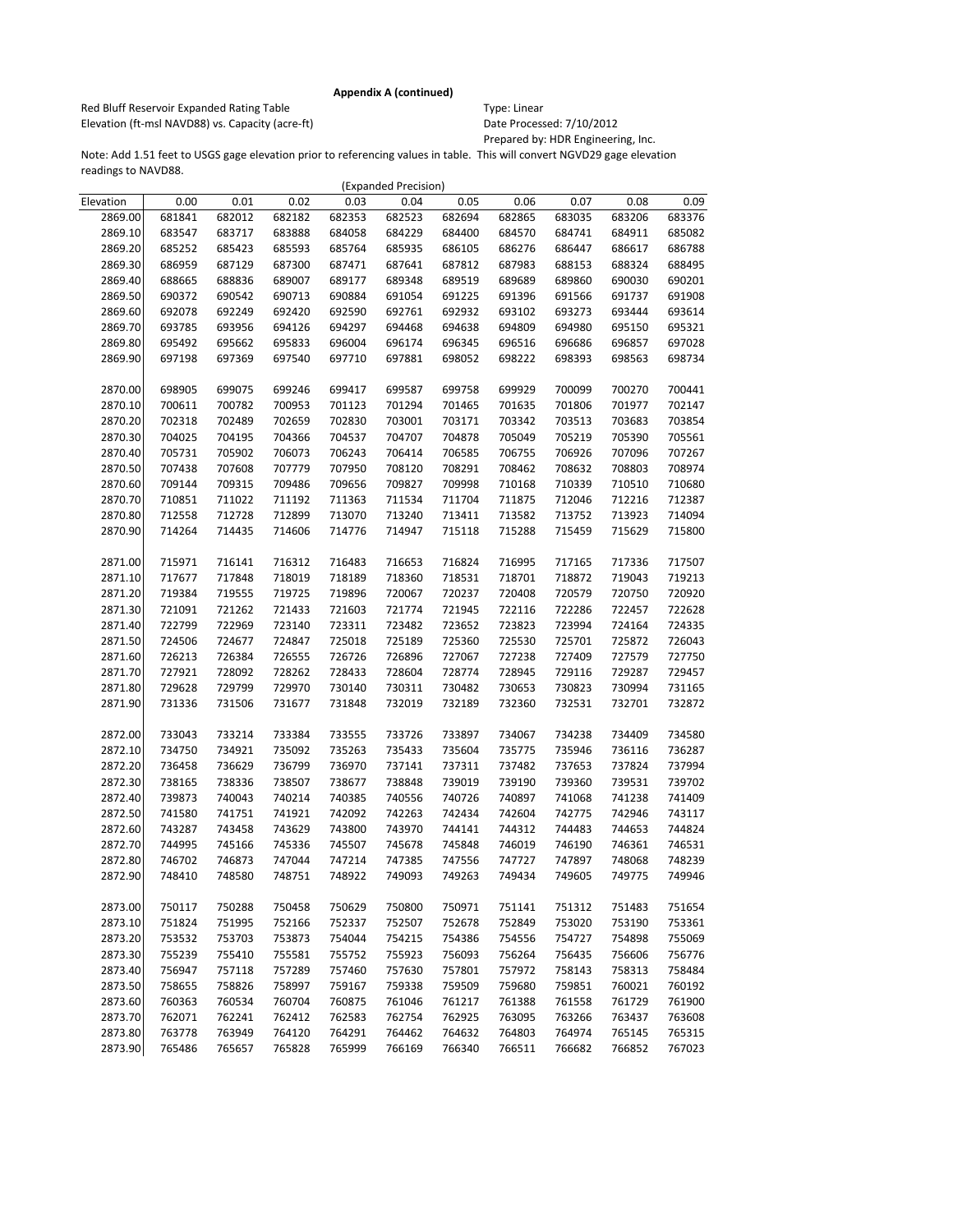Red Bluff Reservoir Expanded Rating Table Table Type: Linear Elevation (ft-msl NAVD88) vs. Capacity (acre-ft) Date Processed: 7/10/2012

Prepared by: HDR Engineering, Inc.

|           |        |        |        |        | (Expanded Precision) |        |        |        |        |        |
|-----------|--------|--------|--------|--------|----------------------|--------|--------|--------|--------|--------|
| Elevation | 0.00   | 0.01   | 0.02   | 0.03   | 0.04                 | 0.05   | 0.06   | 0.07   | 0.08   | 0.09   |
| 2874.00   | 767194 | 767365 | 767536 | 767706 | 767877               | 768048 | 768219 | 768390 | 768560 | 768731 |
| 2874.10   | 768902 | 769073 | 769243 | 769414 | 769585               | 769756 | 769927 | 770097 | 770268 | 770439 |
| 2874.20   | 770610 | 770780 | 770951 | 771122 | 771293               | 771464 | 771634 | 771805 | 771976 | 772147 |
| 2874.30   | 772317 | 772488 | 772659 | 772830 | 773001               | 773171 | 773342 | 773513 | 773684 | 773854 |
| 2874.40   | 774025 | 774196 | 774367 | 774538 | 774708               | 774879 | 775050 | 775221 | 775391 | 775562 |
| 2874.50   | 775733 | 775904 | 776075 | 776245 | 776416               | 776587 | 776758 | 776929 | 777099 | 777270 |
| 2874.60   | 777441 | 777612 | 777782 | 777953 | 778124               | 778295 | 778466 | 778636 | 778807 | 778978 |
| 2874.70   | 779149 | 779319 | 779490 | 779661 | 779832               | 780003 | 780173 | 780344 | 780515 | 780686 |
| 2874.80   | 780856 | 781027 | 781198 | 781369 | 781540               | 781710 | 781881 | 782052 | 782223 | 782393 |
| 2874.90   | 782564 | 782735 | 782906 | 783077 | 783247               | 783418 | 783589 | 783760 | 783930 | 784101 |
|           |        |        |        |        |                      |        |        |        |        |        |
| 2875.00   | 784272 | 784443 | 784614 | 784784 | 784955               | 785126 | 785297 | 785468 | 785638 | 785809 |
| 2875.10   | 785980 | 786151 | 786321 | 786492 | 786663               | 786834 | 787005 | 787175 | 787346 | 787517 |
| 2875.20   | 787688 | 787858 | 788029 | 788200 | 788371               | 788542 | 788712 | 788883 | 789054 | 789225 |
| 2875.30   | 789396 | 789566 | 789737 | 789908 | 790079               | 790250 | 790420 | 790591 | 790762 | 790933 |
| 2875.40   | 791104 | 791274 | 791445 | 791616 | 791787               | 791958 | 792128 | 792299 | 792470 | 792641 |
| 2875.50   | 792812 | 792982 | 793153 | 793324 | 793495               | 793666 | 793836 | 794007 | 794178 | 794349 |
| 2875.60   | 794520 | 794690 | 794861 | 795032 | 795203               | 795374 | 795544 | 795715 | 795886 | 796057 |
| 2875.70   | 796228 | 796398 | 796569 | 796740 | 796911               | 797082 | 797252 | 797423 | 797594 | 797765 |
| 2875.80   | 797936 | 798106 | 798277 | 798448 | 798619               | 798790 | 798960 | 799131 | 799302 | 799473 |
| 2875.90   | 799644 | 799814 | 799985 | 800156 | 800327               | 800498 | 800668 | 800839 | 801010 | 801181 |
|           |        |        |        |        |                      |        |        |        |        |        |
| 2876.00   | 801352 | 801522 | 801693 | 801864 | 802035               | 802206 | 802376 | 802547 | 802718 | 802889 |
| 2876.10   | 803060 | 803230 | 803401 | 803572 | 803743               | 803914 | 804084 | 804255 | 804426 | 804597 |
| 2876.20   | 804768 | 804938 | 805109 | 805280 | 805451               | 805622 | 805792 | 805963 | 806134 | 806305 |
| 2876.30   | 806476 | 806646 | 806817 | 806988 | 807159               | 807330 | 807500 | 807671 | 807842 | 808013 |
| 2876.40   | 808184 | 808354 | 808525 | 808696 | 808867               | 809038 | 809208 | 809379 | 809550 | 809721 |
| 2876.50   | 809892 | 810062 | 810233 | 810404 | 810575               | 810746 | 810916 | 811087 | 811258 | 811429 |
| 2876.60   | 811600 | 811770 | 811941 | 812112 | 812283               | 812454 | 812624 | 812795 | 812966 | 813137 |
| 2876.70   | 813308 | 813478 | 813649 | 813820 | 813991               | 814162 | 814332 | 814503 | 814674 | 814845 |
| 2876.80   | 815016 | 815186 | 815357 | 815528 | 815699               | 815870 | 816040 | 816211 | 816382 | 816553 |
| 2876.90   | 816724 | 816894 | 817065 | 817236 | 817407               | 817578 | 817748 | 817919 | 818090 | 818261 |
|           |        |        |        |        |                      |        |        |        |        |        |
| 2877.00   | 818432 | 818602 | 818773 | 818944 | 819115               | 819286 | 819456 | 819627 | 819798 | 819969 |
| 2877.10   | 820140 | 820310 | 820481 | 820652 | 820823               | 820994 | 821164 | 821335 | 821506 | 821677 |
| 2877.20   | 821848 | 822018 | 822189 | 822360 | 822531               | 822702 | 822872 | 823043 | 823214 | 823385 |
| 2877.30   | 823556 | 823726 | 823897 | 824068 | 824239               | 824410 | 824581 | 824751 | 824922 | 825093 |
| 2877.40   | 825264 | 825435 | 825605 | 825776 | 825947               | 826118 | 826289 | 826459 | 826630 | 826801 |
| 2877.50   | 826972 | 827143 | 827313 | 827484 | 827655               | 827826 | 827997 | 828168 | 828338 | 828509 |
| 2877.60   | 828680 | 828851 | 829022 | 829192 | 829363               | 829534 | 829705 | 829876 | 830046 | 830217 |
| 2877.70   | 830388 | 830559 | 830730 | 830901 | 831071               | 831242 | 831413 | 831584 | 831755 | 831925 |
| 2877.80   | 832096 | 832267 | 832438 | 832609 | 832779               | 832950 | 833121 | 833292 | 833463 | 833633 |
| 2877.90   | 833804 | 833975 | 834146 | 834317 | 834488               | 834658 | 834829 | 835000 | 835171 | 835342 |
|           |        |        |        |        |                      |        |        |        |        |        |
| 2878.00   | 835512 | 835683 | 835854 | 836025 | 836196               | 836366 | 836537 | 836708 | 836879 | 837050 |
| 2878.10   | 837220 | 837391 | 837562 | 837733 | 837904               | 838075 | 838245 | 838416 | 838587 | 838758 |
| 2878.20   | 838929 | 839099 | 839270 | 839441 | 839612               | 839783 | 839953 | 840124 | 840295 | 840466 |
| 2878.30   | 840637 | 840807 | 840978 | 841149 | 841320               | 841491 | 841662 | 841832 | 842003 | 842174 |
| 2878.40   | 842345 | 842516 | 842686 | 842857 | 843028               | 843199 | 843370 | 843540 | 843711 | 843882 |
| 2878.50   | 844053 | 844224 | 844394 | 844565 | 844736               | 844907 | 845078 | 845249 | 845419 | 845590 |
| 2878.60   | 845761 | 845932 | 846103 | 846273 | 846444               | 846615 | 846786 | 846957 | 847127 | 847298 |
| 2878.70   | 847469 | 847640 | 847811 | 847982 | 848152               | 848323 | 848494 | 848665 | 848836 | 849006 |
| 2878.80   | 849177 | 849348 | 849519 | 849690 | 849860               | 850031 | 850202 | 850373 | 850544 | 850714 |
| 2878.90   | 850885 | 851056 | 851227 | 851398 | 851569               | 851739 | 851910 | 852081 | 852252 | 852423 |
|           |        |        |        |        |                      |        |        |        |        |        |